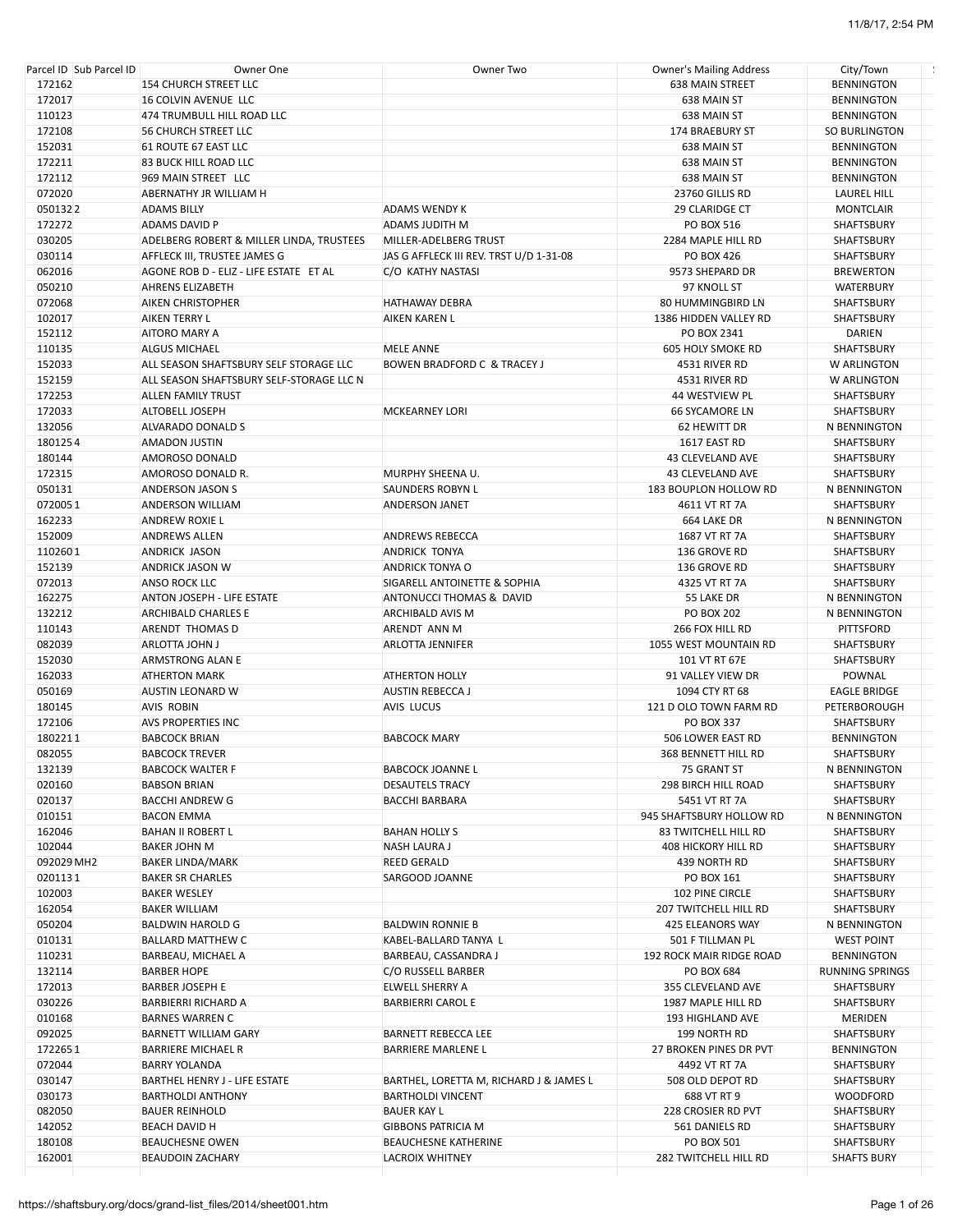| 152156  | <b>BECK ABIGAIL L</b>                   |                              | 115 GROVE RD                | SHAFTSBURY               |
|---------|-----------------------------------------|------------------------------|-----------------------------|--------------------------|
| 1320281 | <b>BECK MARK</b>                        | <b>BECK TIERNEY</b>          | 258 FOX HILL RD             | <b>BENNINGTON</b>        |
| 132182  | <b>BECKER BRIAN B</b>                   | <b>BECKER KIMBERLY A</b>     | PO BOX 644                  | N BENNINGTON             |
| 172241  | <b>BECKER CHARLES</b>                   |                              | <b>PO BOX 203</b>           | SHAFTSBURY               |
| 1802179 | <b>BECKER ERIC A</b>                    | <b>BECKER CHRISTINE M</b>    | <b>182 FURNACE BROOK RD</b> | <b>BENNINGTON</b>        |
|         |                                         | BECKER ET AL BETTY J         |                             |                          |
| 132121  | <b>BECKER PAUL E</b>                    |                              | PO BOX 63                   | N BENNINGTON             |
| 020141  | <b>BECKER SHANE</b>                     | <b>BECKER ERICA</b>          | 5085 VT RT 7A               | SHAFTSBURY               |
| 050157  | <b>BEDARD ROBERT R</b>                  | <b>BEDARD LUCINDA M</b>      | <b>223 NORTH STREET</b>     | <b>BENNINGTON</b>        |
| 172053  | BEEBE ALAN R/BRIAN S                    |                              | 113 SYCAMORE LN             | SHAFTSBURY               |
| 172138  | <b>BEEBE BRIAN S</b>                    |                              | PO BOX 338                  | SHAFTSBURY               |
| 180227  | BEEKMAN NANCY L, LIVING TRUST           | NANCY L BEEKMAN, TRUSTEE     | <b>401 7TH AVE</b>          | <b>SANTA CRUZ</b>        |
| 162042  | BELVILLE RODNEY A                       | <b>BELVILLE KELLY M</b>      | 11 TWITCHELL HILL RD        | <b>SHAFTSBURY</b>        |
| 172147  | <b>BENDIK JOHN S</b>                    | <b>BENDIK LISA A</b>         | 121 MEADOW LANE             | SHAFTSBURY               |
|         | <b>BENEDICT ELIZABETH B</b>             |                              | 1029 OLD DEPOT RD           |                          |
| 0301631 |                                         |                              |                             | SHAFTSBURY               |
| 030172  | <b>BENEDICT III HENRY H</b>             | <b>HUMPHREY HEIDI</b>        | 217 SUGAR HOUSE RD          | SHAFTSBURY               |
| 132221  | <b>BENNETT MELISSA A</b>                | C/O BENNETT ROBERT           | PO BOX 1097                 | <b>BENNINGTON</b>        |
| 162302  | BENNINGTON COLLEGE CORP                 |                              |                             | <b>BENNINGTON</b>        |
| 180244  | BENNINGTON TOWN OF                      | C/O TOWN MANAGER             | SOUTH ST                    | <b>BENNINGTON</b>        |
| 030175  | <b>BENSON LIZZIE M</b>                  |                              | 21 WEST STREET              | <b>NEW YORK</b>          |
| 152024  | <b>BERARD LAURIE</b>                    | <b>SHORES SHANE</b>          | <b>PO BOX 748</b>           | <b>MANCHESTER CENTER</b> |
| 120147  | <b>BERG DONALD J</b>                    | <b>BERG CHRISTINE G</b>      | <b>150 HARVARD AVENUE</b>   | ROCKVILLE CENTER         |
|         | <b>BERGMAN ROBERT L</b>                 | <b>WORTH ANNA E</b>          | 3716 VT RT 7A               | SHAFTSBURY               |
| 010160  |                                         |                              |                             |                          |
| 072026  | BERGMAN ROBERT L                        | MAYHEW-BERGMAN MEGAN         | 3716 VT RT 7A               | SHAFTSBURY               |
| 050215  | <b>BERKELEY ELLEN P</b>                 |                              | PO BOX 311                  | <b>SHAFTSBURY</b>        |
| 102028  | <b>BERNARD HELEN</b>                    |                              | 924 HIDDEN VALLEY RD        | SHAFTSBURY               |
| 120103  | <b>BERNARD SCOTT</b>                    | <b>BERNARD LINDA</b>         | 1001 CROSS HILL RD          | N BENNINGTON             |
| 172141  | <b>BERO JAMES R</b>                     | <b>BERO DIANE B</b>          | 56 MEADOW LN                | SHAFTSBURY               |
| 030209  | <b>BERSTENE VIRGINIA H</b>              |                              | 5673 EAST RD                | SHAFTSBURY               |
| 030223  | <b>BERSTENE VIRGINIA H</b>              |                              | 5673 EAST RD                | SHAFTSBURY               |
| 110202  |                                         |                              |                             |                          |
|         | BERSTENE VIRGINIA H/ HARRISON DH        | HARRISON JT/ HARRISON FW     | 5696 EAST RD                | <b>SHAFTSBURY</b>        |
| 162229  | <b>BETIT HOLLY</b>                      |                              | 438 LAKE DR                 | N BENNINGTON             |
| 110126  | <b>BETIT KEVIN J</b>                    | <b>BETIT MARY</b>            | 55 FARRELL RD               | SHAFTSBURY               |
| 172264  | <b>BIANCO ANTHONY D</b>                 | <b>BIANCO LAURIE A</b>       | 229 TOWN LINE RD W          | <b>BENNINGTON</b>        |
| 132180  | <b>BIANCO NANCY</b>                     |                              | 87 HAWKS AVE                | N BENNINGTON             |
| 162116  | BIBENS, SUZANNA                         |                              | 171 SYCAMORE LN             | SHAFTSBURY               |
| 050116  | <b>BILL JON FREDERICK</b>               | <b>BILL NANCY P</b>          | 3226 LARKIN RD              | <b>EAST BIGGS</b>        |
| 110107  | <b>BILLERT MICHAEL</b>                  | <b>BILLERT ANNICK</b>        | 100 CIDER MILL RD           | SHAFTSBURY               |
|         |                                         |                              |                             |                          |
| 092002  | BILLERT, MICHAEL J                      | <b>BILLERT, ANNICK B</b>     | 100 CIDER MILL ROAD         | SHAFTSBURY               |
| 172121  | BILLERT, MICHAEL J                      | <b>BILLERT, ANNICK B</b>     | 100 CIDER MILL ROAD         | SHAFTSBURY               |
| 172111  | BILLOW JR JJ / HENRIETTA C              | BILLOW JOANNE - JOHN E       | 514 TWITCHELL HILL RD       | SHAFTSBURY               |
| 142056  | BILLOW JR JJ / HENRIETTA C -LIFE ESTATE | <b>BILLOW JOANNE-JOHN E</b>  | 514 TWITCHELL HILL RD       | SHAFTSBURY               |
| 132181  | <b>BINDMAN NAOMI J</b>                  |                              | 101 HAWKS AVE               | N BENNINGTON             |
| 132156  | <b>BISHOP AMY L</b>                     |                              | PO BOX 313                  | N BENNINGTON             |
| 120117  | <b>BISHOP FRED JR</b>                   | <b>BISHOP SANDRA</b>         | PO BOX 377                  | SHAFTSBURY               |
| 0101142 | <b>BISHOP HOWARD D</b>                  | <b>BISHOP TAMI</b>           | 834 VT RT 9                 | <b>BENNINGTON</b>        |
|         |                                         |                              |                             |                          |
| 132009  | <b>BISHOP JAMES M</b>                   | <b>BISHOP LINDA J</b>        | 484 ELM ST                  | N BENNINGTON             |
| 180235  | <b>BISHOP JILL A</b>                    |                              | 113 SPUR RD PVT             | <b>BENNINGTON</b>        |
| 142077  | <b>BISHOP KEITH</b>                     |                              | 138 BENNETT HILL RD         | SHAFTSBURY               |
| 172267  | <b>BISHOP KEITH</b>                     |                              | 138 BENNETT HILL RD         | SHAFTSBURY               |
| 010162  | <b>BISHOP TERRANCE L</b>                |                              | 1725 SHAFTSBURY HOLLOW RD   | N BENNINGTON             |
| 162301  | <b>BLAIRE MARTIN L</b>                  | <b>BLAIRE JANICE F</b>       | PO BOX 697                  | N BENNINGTON             |
| 120108  | <b>BLAKE AFTON L</b>                    |                              | 1322 KILLARNEY AVE          | LOS ANGELES              |
| 132011  | BLAKE RICHARD C- LIFE ESTATE            | C/O COURTNEY JODI BLAKE      | 2306 DEER TRAIL RD          | <b>COOPERSBURG</b>       |
|         |                                         |                              |                             |                          |
| 110235  | <b>BLAYER RODNEY</b>                    |                              | <b>181 HIAWATHA BLVD</b>    | <b>OAKLAND</b>           |
| 1102351 | <b>BLAYER RODNEY</b>                    |                              | 181 HIAWATHA BLVD           | OAKLAND                  |
| 162002  | <b>BLUME JOHN M</b>                     | <b>BLUME SUSAN H</b>         | 252 TWITCHELL HILL RD       | SHAFTSBURY               |
| 132069  | <b>BLUMENTHAL RACHEL</b>                |                              | <b>PO BOX 253</b>           | N BENNINGTON             |
| 172210  | <b>BODENSTAB ORIN</b>                   | REAGAN SHANDA                | <b>43 BUCK HILL RD</b>      | SHAFTSBURY               |
| 142009  | <b>BOGARDUS ANDREW LANARK</b>           | <b>BOGARDUS KELLEY ALICE</b> | 245 NORTH UNDERMOUNTAIN RD  | SHEFFIELD                |
| 172235  | <b>BOLLHARDT MARK</b>                   | <b>BOLLHARDT FAITH</b>       | 844 VT RT 7A                | SHAFTSBURY               |
| 132046  | <b>BONA MARILYN</b>                     | <b>BARRIERE III BERNARD</b>  | PO BOX 251                  | N BENNINGTON             |
|         |                                         |                              |                             |                          |
| 142027  | <b>BONNETT SETH W</b>                   | <b>BONNETT REBECCA E</b>     | 395 MOUNTAIN VIEW DR        | SHAFTSBURY               |
| 172101  | <b>BORDEN KEVIN P</b>                   | <b>BORDEN JANE M</b>         | 197 VT RT 67 E              | SHAFTSBURY               |
| 172102  | <b>BORDEN KEVIN P</b>                   | <b>BORDEN JANE M</b>         | 187 VT RT 67 E              | SHAFTSBURY               |
| 030148  | <b>BORNHOLDT KRISTIN A</b>              | <b>COLLINS GUY JD</b>        | 12 SCHOOL ST                | <b>HANOVER</b>           |
| 082041  | <b>BOSE JOHN R</b>                      | <b>BOSE LESLIE G</b>         | 1279 WEST MOUNTAIN RD       | SHAFTSBURY               |
| 010165  | <b>BOSSONG JAMES</b>                    | <b>BOSSONG ROSE</b>          | 1987 SHAFTSBURY HOLLOW RD   | N BENNINGTON             |
| 172204  | <b>BOUDREAU MARK</b>                    | <b>BOUDREAU LAURA</b>        | PO BOX 101                  | N BENNINGTON             |
| 180120  | <b>BOUPLON PERRY R</b>                  | <b>BOUPLON MARLENE E</b>     | 1929 EAST RD                | SHAFTSBURY               |
|         |                                         |                              |                             |                          |
| 172309  | <b>BOURN JEANNE</b>                     |                              | 141 CLEVELAND AVE           | SHAFTSBURY               |
| 132201  | <b>BOURN JOSEPH JERRY</b>               |                              | 1012 VT RT 67 W             | N BENNINGTON             |
| 172319  | <b>BOURN JR ROBERT S</b>                | <b>BOURN TAMMY</b>           | 429 VT RT 7A                | SHAFTSBURY               |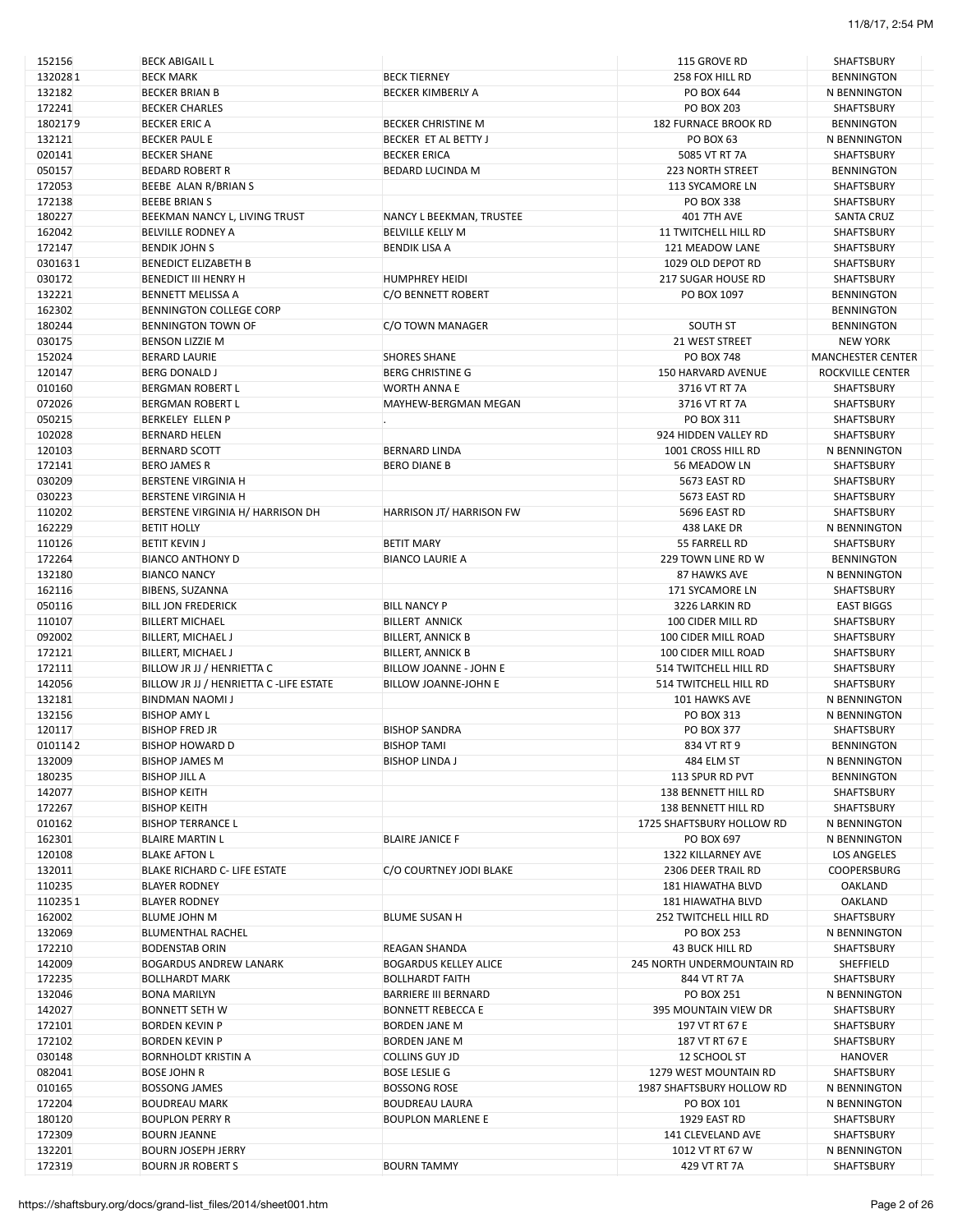|                  |                                                                 |                                |                                          | 11/8/17, 2:54 PM                               |
|------------------|-----------------------------------------------------------------|--------------------------------|------------------------------------------|------------------------------------------------|
| 030217           | <b>BOURNE JR EDWARD A</b>                                       |                                | <b>467 GLASTENBURY RD</b>                | <b>SHAFTSBURY</b>                              |
| 180232           | <b>BOUTEILLER ALFRED W</b>                                      | <b>BOUTEILLER DOROTHY V</b>    | 109 CHAPEL RD                            | <b>BENNINGTON</b>                              |
| 072085           | <b>BOW ADAM</b>                                                 | <b>BOW LINDA</b>               | 83 MIDDLE RD                             | SHAFTSBURY                                     |
| 030201           | BOW RODGER F & ALLISON F - LIFE ESTATE                          | <b>TYSON ROBERT &amp; DANA</b> | 2843 MAPLE HILL RD                       | SHAFTSBURY                                     |
| 152127           | <b>BOWEN MARK D</b>                                             | <b>BOWEN ROBIN P</b>           | 173 AIRPORT RD                           | SHAFTSBURY                                     |
| 172139           | <b>BRAMBLEY WILLIAM C</b>                                       | <b>BRAMBLEY BARBARA J</b>      | 38 MEADOW LN                             | SHAFTSBURY                                     |
| 132183           | <b>BRANT COLIN</b>                                              | <b>PIBAL ANN</b>               | 129 HAWKS AVE                            | N BENNINGTON                                   |
| 030171           | <b>BRAWER ROBERT A</b>                                          | <b>BRAWER CATHERINE C</b>      | 131 E 66 ST                              | <b>NEW YORK</b>                                |
| 1620111          | <b>BREESE KEVIN</b>                                             |                                | 35 BABSY LN PVT                          | SHAFTSBURY                                     |
| 132184           | <b>BREITHAUPT STEPHEN</b>                                       | <b>BREITHAUPT AMY</b>          | 161 HAWKS AVE                            | N BENNINGTON                                   |
| 1801346          | <b>BRIDAGAN JR JOHN E</b>                                       | <b>BRIDAGAN RUTH E - KIM M</b> | <b>PO BOX 22</b>                         | SHAFTSBURY                                     |
| 162012           | <b>BRIGGS JR HARRY L</b>                                        |                                | 550 VT RT 67E                            | SHAFTSBURY                                     |
| 162007           | <b>BRILLON GERALD</b>                                           | <b>BRILLON ARLENE</b>          | 150 TWITCHELL HILL RD                    | SHAFTSBURY                                     |
| 172012           | <b>BRILLON JEFFREY D</b>                                        | <b>BRILLON AUDREY M</b>        | 365 CLEVELAND AVE                        | <b>SHAFTSBURY</b>                              |
| 120149           | <b>BRILLON SHAWN M</b>                                          | <b>BRILLON JACI L</b>          | 994 WHITE CREEK RD                       | N BENNINGTON                                   |
| 1801344          | <b>BRIMMER ADAM</b>                                             |                                | 683 EAST RD                              | SHAFTSBURY                                     |
| 1802175          | <b>BRIMMER JOSEPH</b>                                           | <b>BRIMER DIANE</b>            | 950 EAST RD                              | <b>BENNINGTON</b>                              |
| 102024           | BRINZO JOHN R & LAURIE-ANNE (LIFE ESTATE                        | <b>BRINZO MEGAN ELENA B</b>    | 1165 HIDDEN VALLEY RD                    | SHAFTSBURY                                     |
| 180130           | <b>BRITCH BENJAMIN</b>                                          |                                | 1854 BUCK HILL RD                        | SHAFTSBURY                                     |
|                  |                                                                 |                                |                                          |                                                |
| 172103           | <b>BROCHU JOHN P</b>                                            | <b>BROCHU SHERRY S</b>         | <b>4 GRANGE RD</b>                       | <b>SHAFTSBURY</b>                              |
| 082016           | <b>BRODERSON A PETER</b>                                        |                                | 350 BLUEBERRY HILL RD                    | SHAFTSBURY                                     |
| 1102434          | <b>BRODERSON ERIC</b>                                           |                                | 1206 TRUMBULL HILL RD                    | SHAFTSBURY                                     |
| 050242<br>172045 | <b>BRODIE DONALD G</b><br><b>BRONSON EDWARD</b>                 | <b>BRONSON PHYLLIS</b>         | <b>BOX 425</b><br><b>266 SYCAMORE LN</b> | <b>MANCHESTER VILLAGE</b><br><b>SHAFTSBURY</b> |
|                  |                                                                 |                                |                                          |                                                |
| 162017           | <b>BRONSON TIMOTHY</b>                                          |                                | 278 BICENTENNIAL WAY APT 11              | SANTA ROSA                                     |
| 030131           | <b>BROOKS WALTER</b>                                            | <b>BROOKS FLORENCE</b>         | <b>135 SHERMAN STREET</b>                | <b>LYNBROOK</b>                                |
| 172213<br>172229 | <b>BROOMHALL NATALIE</b><br><b>BROSTOSKI STANLEY &amp; MARY</b> | <b>BROOMHALL MATTHEW</b>       | PO BOX 134                               | SHAFTSBURY<br><b>NORTH BENNINGTON</b>          |
|                  |                                                                 | C/O MARY A. MUCKLE             | 100 MCCARTHY ACRES                       |                                                |
| 132202           | <b>BROUSSARD EDWARD J</b>                                       |                                | <b>PO BOX 137</b>                        | N BENNINGTON                                   |
| 050156           | BROWE JR LAURENCE P.                                            | <b>BROWE COOMBS ET AL</b>      | 515 TINKHAM RD                           | N BENNINGTON                                   |
| 020125           | BROWE JR, LAURENCE P                                            | <b>BROWE COOMBS ET AL</b>      | 515 TINKHAM RD                           | N BENNINGTON                                   |
| 172266           | <b>BROWE THOMAS</b>                                             | <b>BROWE DONNA</b>             | 205 BROKEN PINES DR PVT                  | <b>BENNINGTON</b>                              |
| 050155           | <b>BROWE WILLIAM E</b>                                          | <b>BROWE JOANN C</b>           | 517 TINKHAM RD                           | N BENNINGTON                                   |
| 120106           | <b>BROWE WILLIAM E</b>                                          | <b>BROWE JOANN C</b>           | 517 TINKHAM RD                           | N BENNINGTON                                   |
| 0720071          | <b>BROWER ROBERT J</b>                                          | <b>BROWER JUDITH E</b>         | PO BOX 400                               | N BENNINGTON                                   |
| 142055           | <b>BROWER ROBERT J</b>                                          | <b>BROWER JUDITH E</b>         | <b>PO BOX 400</b>                        | N BENNINGTON                                   |
| 162230           | <b>BROWN ARLIN</b>                                              | <b>BROWN MARTHA</b>            | 460 LAKE DR                              | N BENNINGTON                                   |
| 172022           | <b>BROWN BEATRICE</b>                                           | <b>BURDICK JAY/PENNY</b>       | PO BOX 191                               | <b>SHAFTSBURY</b>                              |
| 1020491          | BROWN BEATRICE - LIFE ESTATE                                    | <b>BURDICK PENNY &amp; JAY</b> | PO BOX 332                               | SHAFTSBURY                                     |
| 102029           | <b>BROWN FAMILY REALTY LLC</b>                                  |                                | 320 BOSTON HILL RD                       | ANDOVER                                        |
| 172256           | <b>BROWN III ROBERT F</b>                                       | <b>BROWN AIMEE L</b>           | 710 VT RT 7A                             | SHAFTSBURY                                     |
| 162008           | <b>BROWN LEWIS E</b>                                            |                                | 12210 LA CHARCA ST                       | <b>SAN ANTONIO</b>                             |
| 132061           | <b>BROWN STEPHEN</b>                                            | <b>BRENT JENNIFER</b>          | P O BOX 565                              | <b>MANOMET</b>                                 |
| 010107           | <b>BROWNELL CINDY J</b>                                         |                                | 1194 GRANGER HOLLOW RD                   | N BENNINGTON                                   |
| 132008           | <b>BROWNELL MARY E</b>                                          |                                | PO BOX 531                               | N BENNINGTON                                   |

030106 BROWNELL SHANE NARTINSON ANDREA 116 TIMBER TRAIL SHAFTSBURY SHAFTSBURY 120138 BROWNELL SR WILLIAM BROWNELL LORETTA 678 ROLLIN RD SHAFTSBURY 120152 BROWNELL SR WILLIAM BROWNELL LORETTA 822 WHITE CREEK RD NINE NORTHALLY 132118 BROWNSTEIN FRED X BROWNSTEIN STELLA E PO BOX 495 N BENNINGTON ''''172247 BRUDER'CRAIG 46'STEVENS'RD SHAFTSBURY 132164 BRUNDAGE PAUL DUN DE RENOLLE DE LA BENNINGTON AU 1278 HARRINGTON RD NI BENNINGTON 082033 BRUNEAU GEORGE W BRUNEAU JANE F 760 WEST MOUNTAIN RD SHAFTSBURY 030153 BRYANT VICTOR S BRYANT KIMBERLY A 163 MAPLE HILL RD SHAFTSBURY ''''162274 BUAK'LYNN BUAK'MARY'T PO'BOX'257 SHAFTSBURY ''''172214 BUBRISKI'KEVIN MCKEON'LAURA PO'BOX'559 SHAFTSBURY ''''152034 BUCCHIERI'AUTUMN'S 4519'VT'RT'7A ARLINGTON ''''030216 BUCHKO'RAYMOND'R BUCHKO'MARY'E 297'MEINZER'ST PERTH'AMBOY 1102551 BUCHLER W & DOUGLAS D TRSTS OF BUCHLER-DOUGLAS FAM REV TRST 1192 E. BRAEMERE RD BOISE 1102552 BUCHLER W'& DOUGLAS D TRSTEES BUCHLER-DOUGLAS FAMILY REV'TR 1192 E BRAEMERE RD BOISE ''''110110 4 BUCK'LAURIE'J'F 266'OAK'HILL'RD SHAFTSBURY 132245 BUCKLEY AMELIA 147 HARRINGTON RD NINE NINGTON RD NINE NAMELIA 010152 BUELL JR ARTHUR L BUELL HEATHER BUELL HEATHER 955 SHAFTSBURY HOLLOW RD NI BENNINGTON 010174 BULL SYLVIA M- LIFE ESTATE BULLY BULL DICRANIAN ET AL 106 BRANCH STREET BENNINGTON 132128 BULLOCK JOHN P BULLOCK HEATHER N 85 GRANDVIEW ST NIENNINGTON ''''110109 BURCK'DAVID'M BURCK'PAULA'A P'O'BOX'310523 NEW'BRAUNFELS ''''102045 BURDICK'JAY'E BURDICK'PENNY PO'BOX'332 SHAFTSBURY ''''102049 BURDICK'JAY'E BURDICK'PENNY PO'BOX'332 SHAFTSBURY ''''180203 BURDO'RONALD 2186'EAST'RD SHAFTSBURY 162025 BURGESS DANIEL BURGESS DEBORAH JAN BURGESS DEBORAH JAN BURGESS DEBORAH JAN BURGESS DEBORAH JAN BURGESS DEBORAH J ''''172105 BURGESS'GARY BURGESS'CATHY PO'BOX'305 SHAFTSBURY ''''172042 BURGESS'NANCY'H 224'SYCAMORE'LANE SHAFFTSBURY 072061 BURGESS ROBERT M BURGESS WENDY D 168 CEDAR CIRCLE SHAFTSBURY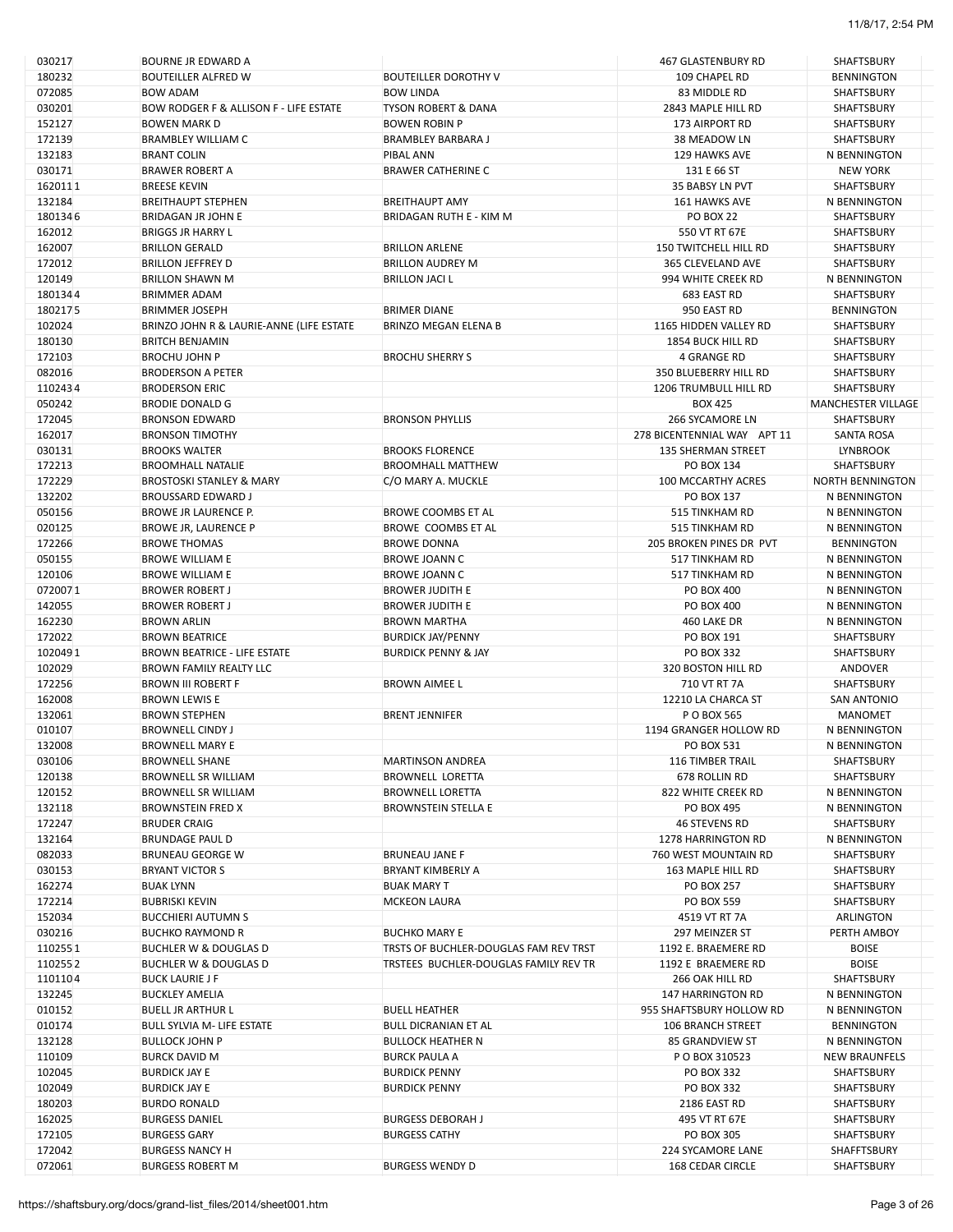| 1201563   | <b>BURGESS TYLER</b>                     | <b>BURGESS TROIA</b>                   | PO BOX 1                     | N BENNINGTON       |
|-----------|------------------------------------------|----------------------------------------|------------------------------|--------------------|
| 152019    | <b>BURKE GREGORY G</b>                   | <b>BURKE DIANA</b>                     | 84 GLASTENVIEW DR            | <b>SHAFTSBURY</b>  |
| 162121    | <b>BURNELL JONATHAN</b>                  |                                        | 141 HOLLIDAY DRIVE           | SHAFTSBURY         |
| 172046    | <b>BURNHAM BARBARA J</b>                 |                                        | 261 SYCAMORE LN              | <b>SHAFTSBURY</b>  |
| 172232    | <b>BURNHAM JASON D</b>                   | PARIZO NICHOLE I                       | 878 VT RT 7A                 | SHAFTSBURY         |
| 020162    |                                          |                                        | PO BOX 7                     | <b>SHAFTSBURY</b>  |
|           | <b>BURNHAM TRUSTEE WILLIAM J</b>         | DR.WM.J.BURNHAM LIVING TRUST           |                              |                    |
| 142069    | <b>BURNS NANCY</b>                       |                                        | 456 HORTON HILL RD           | <b>SHAFTSBURY</b>  |
| 172118    | <b>BUSHEE CHRISTINE</b>                  | <b>CARPENTER TIMOTHY</b>               | 835 VT RT 7A                 | <b>SHAFTSBURY</b>  |
| 172236    | <b>BUSHEE CHRISTINE J</b>                |                                        | 835 VT RTE 7A APT 1          | SHAFTSBURY         |
| 030124    | <b>BUSHEE DAVID</b>                      | <b>INESON SARA M</b>                   | 817 OLD DEPOT RD             | <b>SHAFTSBURY</b>  |
| 152135    | <b>BUSHEE KEVIN</b>                      | <b>BUSHEE MARGARET</b>                 | 1690 VT RT 7A                | SHAFTSBURY         |
| 180148    | <b>BUSHEE SHAWNA T</b>                   |                                        | <b>1576 BUCK HILL RD</b>     | <b>SHAFTSBURY</b>  |
| 162021    | <b>BUSHEE TRACY M</b>                    |                                        | 264 VT RT 67 E               | SHAFTSBURY         |
| 162237    | <b>BUSHEY CHARLES</b>                    | <b>BUSHEY DAWN</b>                     | 681 LAKE DR                  | N BENNINGTON       |
|           |                                          |                                        |                              |                    |
| 050224    | <b>BUSHEY TRUSTEE ROBERT W</b>           | THE TRST DEC OF R W BUSHEY U/D 2-27-06 | 370 LACLAIR RD               | SHAFTSBURY         |
| 030123    | <b>BUTLER BRADFORD T</b>                 | <b>BUTLER KIMBERLY A</b>               | 30 ABBOTT RD                 | <b>WAYNE</b>       |
| 162276    | <b>BUTLER JAMES</b>                      | <b>BUTLER KAREN</b>                    | 121 MCGUIRE ST               | N BENNINGTON       |
| 110144    | <b>BUTTLE TRAVIS R</b>                   | <b>BUTTLE JENIFER L</b>                | 290 FOX HILL RD PVT          | SHAFTSBURY         |
| 020144    | <b>BUXBAUM BARBARA-LIFE ESTATE</b>       | <b>BUXBAUM DOROTHY ANNE</b>            | 5072 VT RT 7A                | SHAFTSBURY         |
| 132218    | <b>CALE ROBERT L</b>                     | <b>CALE ALICE M</b>                    | 315 BANK ST                  | N BENNINGTON       |
| 1720011   | <b>CALLANAN NILES E</b>                  | <b>CALLANAN SARAH C</b>                | <b>265 SYCAMORE LN</b>       | SHAFTSBURY         |
|           |                                          |                                        |                              |                    |
| 152149    | <b>CAMERON GARY</b>                      | <b>CAMERON CINDY</b>                   | 355 GROVE RD                 | SHAFTSBURY         |
| 132116    | <b>CAMERON RODERICK J</b>                | <b>CAMERON VALERIE</b>                 | <b>PO BOX 98</b>             | N BENNINGTON       |
| 050240    | <b>CAMPBELL CHRISTOPHER W</b>            |                                        | 294 TINKHAM RD               | N BENNINGTON       |
| 132138    | <b>CAMPBELL DALE E</b>                   | <b>CAMPBELL LINDA</b>                  | <b>65 GRANT ST</b>           | N BENNINGTON       |
| 162256    | <b>CAMPBELL ERIC M</b>                   |                                        | 391 LAKE DR                  | N BENNINGTON       |
| 102009    | <b>CANAVAN MICHAEL</b>                   | <b>CANAVAN LAYNE V</b>                 | 1363 HIDDEN VALLEY RD        | SHAFTSBURY         |
| 0501161   | <b>CAPEN DAVID</b>                       | <b>CAPEN ELIZABETH</b>                 | 588 SHAFTSBURY HOLLOW RD     | N BENNINGTON       |
| 050212    | <b>CAPRIOLA CHARLES E</b>                | CAPRIOLA TAMARA A                      | <b>96 ELEANORS WAY</b>       | N BENNINGTON       |
|           |                                          |                                        |                              |                    |
| 120142    | <b>CAPRIOLA TAMARA</b>                   |                                        | 95 ELEANORS WAY              | N BENNINGTON       |
| 162043    | <b>CAPRIOLA TAMARA</b>                   |                                        | 96 ELEANORS WAY              | N BENNINGTON       |
| 1201044   | <b>CARBIN DEREK C</b>                    | <b>CARBIN MARILYN</b>                  | 685 CROSS HILL RD            | N BENNINGTON       |
| 180122    | <b>CARBONARO STEVE A</b>                 |                                        | 1779 EAST RD                 | SHAFTSBURY         |
| 162205    | <b>CARDIFF KATHY</b>                     |                                        | 17 SUNSET DR                 | N BENNINGTON       |
| 142046    | <b>CAREY JR ROBERT L</b>                 | <b>CAREY DEBORAH</b>                   | <b>18 MOUNTAIN VIEW DR</b>   | SHAFTSBURY         |
| 172243    | <b>CARLSEN KENNETH</b>                   | <b>CARLSEN ROSE E</b>                  | <b>PO BOX 295</b>            | <b>SHAFTSBURY</b>  |
|           |                                          |                                        |                              |                    |
| 1020301   | <b>CARLUCCI ARTHUR M</b>                 | <b>CARLUCCI COLLEEN P</b>              | 421 DANIELS RD               | <b>SHAFTSBURY</b>  |
| 142020    | <b>CARLUCCI ARTHUR M</b>                 | <b>CARLUCCI COLLEEN P</b>              | 424 DANIELS RD               | <b>SHAFTSBURY</b>  |
| 1721251   | <b>CARMACK REAL ESTATE LLC</b>           |                                        | 677 VT RTE 7A                | SHAFTSBURY         |
| 1420581   | <b>CARMAN BRUCE</b>                      | <b>CARMAN CAROL</b>                    | <b>358 TWITCHELL HILL RD</b> | <b>SHAFTSBURY</b>  |
| 162032    | <b>CARMAN BRUCE</b>                      | <b>CARMAN CAROL</b>                    | 394 TWITCHELL HILL RD        | <b>SHAFTSBURY</b>  |
| 180118    | <b>CARMICHAEL JOHN R</b>                 | <b>CARMICHAEL ANNA</b>                 | 2017 EAST RD                 | <b>SHAFTSBURY</b>  |
| 162213    | CARMODY ROGER T.                         | <b>CARMODY LINDSEY</b>                 | 246 LAKE DR                  | N BENNINGTON       |
|           |                                          |                                        |                              |                    |
| 152018    | <b>CARON DOUGLAS J</b>                   | <b>CARON JO-ANN</b>                    | <b>156 GLASTENVIEW DR</b>    | <b>SHAFTSBURY</b>  |
| 010173    | <b>CARPENTER JR ROBERT A</b>             | <b>CARPENTER CYNTHIA ET AL</b>         | 803 LOWER EAST RD            | <b>BENNINGTON</b>  |
| 162044    | CARPENTER MELISSA R                      |                                        | <b>49 TWITCHELL HILL RD</b>  | SHAFTSBURY         |
| 172035    | <b>CARPENTER PETER JAY</b>               | <b>MATTISON ANNA MARIE</b>             | 98 SYCAMORE LN               | SHAFTSBURY         |
| 180218    | <b>CARPENTER ROBERT</b>                  | <b>CARPENTER CYNTHIA</b>               | 803 LOWER EAST RD            | <b>BENNINGTON</b>  |
| 172160    | CARRA, LORRIE WATSON (LIFE ESTATE)       | CARRA, MEEGEN LAWS                     | PO BOX 312                   | SHAFTSBURY         |
| 120146    | <b>CARROLL JAMES E</b>                   | <b>CARROLL ROBERTA L</b>               | 139 COLD SPRING RD           | N BENNINGTON       |
|           |                                          |                                        | 115 FOX HILL RD PVT          |                    |
| 110121    | <b>CARTER JAMES</b>                      | <b>CARTER JORGINA M</b>                |                              | SHAFTSBURY         |
| 180146 MH | <b>CARTER TINA M</b>                     |                                        | 894 NARROWAY CHURCH CIRCLE   | <b>DALLAS</b>      |
| 030168    | <b>CARVER MICHAEL A</b>                  | PRICE MARGARET A                       | 1370 OLD DEPOT RD            | <b>SHAFTSBURY</b>  |
| 142017    | <b>CASE MARSHAL T</b>                    |                                        | 408 EHRICH RD                | SHAFTSBURY         |
| 142074    | <b>CASE TATYANA K</b>                    |                                        | 127 EHRICH RD                | SHAFTSBURY         |
| 132021    | CASLIN MICHAEL J & ANN M (LIFE ESTATE)   | CASLIN COLLEEN M & KELLEY A FLYNN      | 233 HARVEST HILLS DR         | N BENNINGTON       |
| 18021711  | <b>CASSANO TRACEY L</b>                  |                                        | <b>197 FURNACE BROOK RD</b>  | <b>BENNINGTON</b>  |
| 030134    | CASSIDY WILLIAM J                        | <b>CASSIDY ANN E</b>                   | 50 WILLOW STREET             | <b>FLORAL PARK</b> |
|           |                                          |                                        |                              |                    |
| 172159    | <b>CASSONE MARY LYNN</b>                 |                                        | PO BOX 131                   | SHAFTSBURY         |
| 172114    | <b>CATON ALAN L</b>                      | CATON MONAJO                           | 4585 GOLD COAST AVENUE       | SPRINGHILL         |
| 132222    | <b>CAVALLUZZI MICHELE</b>                |                                        | PO BOX 397                   | N BENNINGTON       |
| 072014    | <b>CECERE ALEXANDER G</b>                |                                        | 4283 VT RT 7A                | SHAFTSBURY         |
| 110248    | <b>CERRETA JOHN J</b>                    | <b>CERRETA SUSAN E</b>                 | 4313 EAST RD                 | SHAFTSBURY         |
| 132127    | CHALOUX PATRICK C & DIANE W (LIFE ESTATE | SOBOLOWSKI ABIGAIL W & CHALOUX PETER A | 69 GRANDVIEW ST              | N BENNINGTON       |
|           | <b>CHANDLER GEORGE</b>                   |                                        | <b>PO BOX 185</b>            | SHAFTSBURY         |
| 142058    |                                          | <b>CHANDLER JULIE</b>                  |                              |                    |
| 162241    | <b>CHANEY GLENN</b>                      | <b>CHANEY TERRI</b>                    | 609 LAKE DR                  | N BENNINGTON       |
| 030125    | <b>CHAPMAN FRANK M</b>                   | <b>CHAPMAN HELEN</b>                   | 411 CASPARUS WAY             | <b>ELKTON</b>      |
| 082019    | CHARLES H HALL TRUST THE                 |                                        | 1392 WEST MTN RD             | SHAFTSBURY         |
| 172020    | CHARPENTIER IDA M                        |                                        | 67 COLVIN AVE                | SHAFTSBURY         |
| 110125    | <b>CHARRON BARBARA</b>                   |                                        | 54 HOLY SMOKE RD             | SHAFTSBURY         |
| 132107    | <b>CHATTERJEE ASITA</b>                  |                                        | 315 E WHEELING ST            | <b>WASHINGTON</b>  |
|           |                                          |                                        |                              |                    |
| 1802174   | <b>CHATTERTON MOLLY</b>                  |                                        | PO BOX 626                   | SHAFTSBURY         |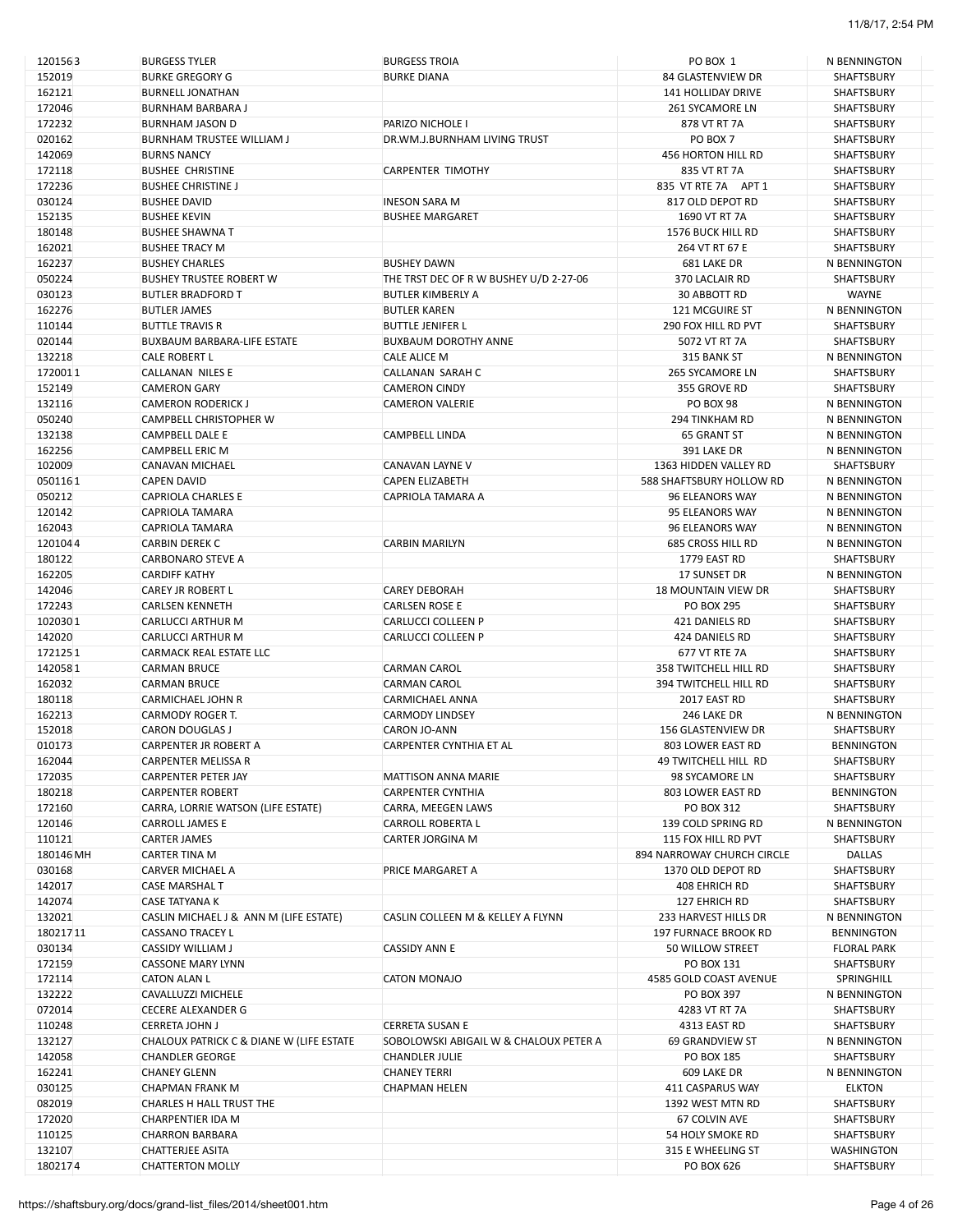| 152143     | <b>CHELLIS DANA P</b>                   |                                         | 258 GROVE RD                      | SHAFTSBURY           |
|------------|-----------------------------------------|-----------------------------------------|-----------------------------------|----------------------|
| 132224     | <b>CHENAILLE WENDY S</b>                |                                         | P O BOX 99                        | N BENNINGTON         |
| 050162     | CHIPELLO CARMELA-LIFE ESTATE            | MARLEEN, PAUL, CHRIS, PETER CHIPELLO    | 868 MURPHY HILL RD                | N BENNINGTON         |
| 030116     | <b>CHISOLM LAURIE K</b>                 |                                         | 1657 OLD DEPOT RD                 | SHAFTSBURY           |
| 132053     | CHRISTIAN WILLIAM R                     | ANDREWS SUSAN G                         | 19 HEWITT DR                      | N BENNINGTON         |
| 082017     | CHRISTINE B HALL TRUST THE              |                                         | 1392 WEST MTN RD                  | SHAFTSBURY           |
| 172318 MH3 | <b>CHRISTMAS KYLE</b>                   |                                         | 96 TRAILOR PARK ROAD              | SHAFTSBURY           |
| 172318 MH2 | CHRISTMAS TINA MARIE H                  |                                         | 495 VT RT 7A                      | SHAFTSBURY           |
| 102030     | CHUNG JUNG JUEI                         | <b>CHUNG LING NAH</b>                   | 171 HICKORY HILL RD               | SHAFTSBURY           |
| 050234     | <b>CHURCH ALISON B</b>                  |                                         | P O BOX 224                       | SHAFTSBURY           |
| 0501324    | <b>CHURCH CARROLL</b>                   |                                         | 436 FOX HILL RD APT 1             | <b>BENNINGTON</b>    |
| 0501325    | <b>CHURCH CARROLL</b>                   |                                         | 436 FOX HILL RD APT 1             | <b>BENNINGTON</b>    |
| 050132     | <b>CHURCH HAROLD</b>                    | <b>CHURCH JOYCE</b>                     | 330 STATE RT 22                   | <b>EAGLE BRIDGE</b>  |
| 020159     | <b>CHURCO STEVEN</b>                    | <b>CHURCO BRENDA J</b>                  | 332 BIRCH HILL RD                 | SHAFTSBURY           |
| 142014     | CICHANOWSKI, MICHAEL L                  | CICHANOWSKI, KATHERINE E                | <b>458 EHRICH ROAD</b>            | SHAFTSBURY           |
| 162306     | <b>CICIRELLO JOHN</b>                   | <b>CICIRELLO MARY</b>                   | 46 LAMB RD                        | N BENNINGTON         |
| 030117     | <b>CLARK KIMBERLIE MUNSIE</b>           | <b>CLARK JOHN P</b>                     | 105 HILL LN                       | <b>ARLINGTON</b>     |
| 132213     | <b>CLARK PATRICK</b>                    | <b>CLARK NANCY</b>                      | <b>187 WHITE CREEK RD</b>         | N BENNINGTON         |
| 132227     | <b>CLAYTON JEROLD</b>                   | <b>CLAYTON JEAN</b>                     | 69 BANK ST                        | N BENNINGTON         |
|            |                                         |                                         |                                   |                      |
| 152049     | <b>CLEVELAND GREGORY S</b>              | <b>CHARPENTIER MELANIE E</b>            | 298 SIMEON DEAN RD                | SHAFTSBURY           |
| 132117     | <b>CLOUD MICHAEL B</b>                  | <b>CLOUD AMY L</b>                      | <b>66 BANK ST</b>                 | N BENNINGTON         |
| 132136     | <b>CLOUD MICHAEL B</b>                  | <b>CLOUD AMY L</b>                      | <b>66 BANK ST</b>                 | N BENNINGTON         |
| 030104     | <b>CLUNE III JAMES</b>                  | <b>CLUNE ELIZABETH</b>                  | 210 TIMBERTRAIL RD                | SHAFTSBURY           |
| 010158     | <b>COCHRAN ELAINE H</b>                 | <b>COCHRAN JOSEPH</b>                   | 452 WALLACE SPRINGS RD            | <b>STATESVILLE</b>   |
| 180106     | <b>COHEN RONALD L</b>                   | <b>COHEN JUDITH A</b>                   | 1323 BUCK HILL RD                 | SHAFTSBURY           |
| 132119     | <b>COLBERT PAULA</b>                    |                                         | 110 HAWKS AVE                     | N BENNINGTON         |
| 142030     | <b>COLE BRANDEN G</b>                   | <b>COLE SAMANTHA L</b>                  | 517 MOUNTAIN VIEW DR              | SHAFTSBURY           |
| 092023     | <b>COLE CHARLES</b>                     | <b>COLE LORNA</b>                       | 244 MYERS RD                      | SHAFTSBURY           |
| 092022     | COLE JOHN S                             | <b>COLE SUE P</b>                       | 150 MYERS RD                      | SHAFTSBURY           |
| 142041     | <b>COLE ROBERT</b>                      |                                         | 67 CIRCLE DR                      | SHAFTSBURY           |
| 1620114    | COLVIN EDWIN A                          | <b>COLVIN BARBARA D</b>                 | 174 HOLLIDAY DR                   | SHAFTSBURY           |
| 162119     | <b>COLVIN EDWIN A</b>                   | <b>COLVIN BARBARA D</b>                 | 174 HOLLIDAY DR                   | SHAFTSBURY           |
| 162120     | COLVIN EDWIN A                          | <b>COLVIN BARBARA D</b>                 | 174 HOLLIDAY DR                   | SHAFTSBURY           |
| 162123     | COLVIN EDWIN A                          | <b>COLVIN BARBARA D</b>                 | 174 HOLLIDAY DR                   | SHAFTSBURY           |
| 152060     | <b>COLVIN EDWIN ANDREW</b>              | <b>COLVIN SHELLEY L</b>                 | PO BOX 4743                       | <b>BENNINGTON</b>    |
| 132104     | <b>COMAR GLENN</b>                      | <b>COMAR CHARISSA H</b>                 | 593 WILLOW RD                     | <b>BENNINGTON</b>    |
| 132105 MH  | <b>COMAR GLENN</b>                      |                                         | 593 WILLOW RD                     |                      |
|            |                                         |                                         |                                   | <b>BENNINGTON</b>    |
| 180146     | <b>COMAR GLENN A</b>                    | <b>COMAR CHARISSA</b>                   | 593 WILLOW RD                     | <b>BENNINGTON</b>    |
| 000015 PP  | <b>COMCAST CORP</b>                     |                                         | 1701 JOHN F KENNEDY BLVD<br>FL 32 | PHILADELPHIA         |
| 020124     | <b>CONGDON JAIMES A</b>                 | CONGDON LORI A                          | 302 ELM ST                        | <b>BENNINGTON</b>    |
| 180114     | <b>CONLEY KEVIN M</b>                   |                                         | 2351 EAST RD                      | SHAFTSBURY           |
| 132051     | <b>CONNELLY EDWARD</b>                  | PLAGE CAROLYN                           | 456 HARVEST HILLS DR              | N BENNINGTON         |
| 050128     | <b>CONROY RONALD P</b>                  |                                         | 127 BOUPLON HOLLOW RD             | N BENNINGTON         |
| 072043     | <b>COOKE PAULINE</b>                    |                                         | 4392 VT RT 7A                     | SHAFTSBURY           |
| 1101109    | <b>COONRADT JAMES K</b>                 | <b>COONRADT TARA</b>                    | 303 OAK HILL RD                   | SHAFTSBURY           |
| 172050     | <b>COONRADT JAY J</b>                   | <b>COONRADT KATHLEEN A</b>              | 191 SYCAMORE LN                   | SHAFTSBURY           |
| 172048     | <b>COONRADT JOSEPH</b>                  | <b>COONRADT JUDITH</b>                  | 227 SYCAMORE LN                   | SHAFTSBURY           |
| 1722451    | COONRADT KENNETH & ELAINE-LIFE ESTATE   | <b>COONRADT CHARLES</b>                 | 63 STEVENS RD                     | SHAFTSBURY           |
| 172246     | <b>COONRADT KENNETH H</b>               | <b>COONRADT ELAINE</b>                  | <b>63 STEVENS RD</b>              | SHAFTSBURY           |
| 152016     | <b>COPPINGER JR JOHN M</b>              |                                         | 234 GLASTENVIEW DR                | SHAFTSBURY           |
| 162304     | <b>CORCORAN STEVEN P</b>                | <b>CORCORAN MICHELLE E</b>              | <b>46 BURGESS RD</b>              | <b>HOOSICK FALLS</b> |
| 082020     | <b>COREY DAVID K</b>                    | <b>COREY MARY M</b>                     | 1304 WEST MOUNTAIN ROAD           | SHAFTSBURY           |
| 172143     | COREY HOWARD F & MYRTLE D (LIFE ESTATE) | COREY GEORGE E. & THOMPSON JENNIFER A   | 102 MEADOW LN                     | SHAFTSBURY           |
| 120165     | <b>COREY JR CLAREN</b>                  |                                         | 1479 PLEASANT LAKE RD             | ANNAPOLIS            |
| 132162     | <b>COREY K. EDWARD</b>                  | <b>COREY MARGARET</b>                   | 47 COREY DR                       | N BENNINGTON         |
| 132229     | <b>COREY WILLIAM M</b>                  |                                         | 45 BANK ST                        | N BENNINGTON         |
|            |                                         |                                         | 2181 TRUMBULL HILL RD             |                      |
| 1102481    | CORMIER JR JAS.J & ELIZ.A               | CO-TRSTEES, CORMIER FAMILY LIV.TRUST    |                                   | SHAFTSBURY           |
| 180223     | <b>CORNELL CHRISTOPHER S</b>            |                                         | 223 LOWER EAST RD                 | BENNINGTON           |
| 072033     | <b>CORNELL JOHN M</b>                   | <b>CORNELL DANIELLE L</b>               | 289 VALLEY VIEW RD PVT            | SHAFTSBURY           |
| 020114     | <b>CORNWELL ROBERT G</b>                | <b>CORNWELL LAURIANE</b>                | 475 OLD DEPOT RD                  | SHAFTSBURY           |
| 030130     | <b>CORNWELL ROBERT G</b>                |                                         | 475 OLD DEPOT RD                  | SHAFTSBURY           |
| 180207     | <b>CORROW MATTHEW W</b>                 | <b>DUFFY CAROLI</b>                     | 7 ANTHONY'S MILL ROAD             | <b>BARTO</b>         |
| 102025     | <b>COSSIN MARY P</b>                    |                                         | 1131 HIDDEN VALLEY RD             | SHAFTSBURY           |
| 102042     | <b>COSTANTINO ROBERT L</b>              |                                         | <b>210 HICKORY HILL</b>           | SHAFTSBURY           |
| 110132     | <b>COTE JAMES</b>                       | <b>CROSS SHANNON M</b>                  | 498 HOLY SMOKE RD                 | SHAFTSBURY           |
| 120161     | COTTRELL FLOYD M                        | <b>COTTRELL SHIRLEY A</b>               | <b>RR 2 BOX 14W</b>               | <b>HOOSICK FALLS</b> |
| 172044     | COULTER CAROL-LIFE ESTATE               | HOLLIMAN L M - HINCKLEY S C             | 256 SYCAMORE LN                   | SHAFTSBURY           |
| 162252     | <b>COULTER SCOTT R</b>                  | <b>COULTER NORA E</b>                   | 457 LAKE DR                       | N BENNINGTON         |
| 180210     | <b>COULTER WAYNE D</b>                  |                                         | 1432 EAST RD                      | SHAFTSBURY           |
| 120140     | <b>COVELL LEXEY</b>                     |                                         | PO BOX 93                         | N BENNINGTON         |
| 110246     | <b>COVINGTON RICHARD</b>                | <b>COVINGTON KIMBERLY</b>               | 709 CLARK ST                      | WESTFIELD            |
| 082021     | COWPER GEORGE & JOYCE (LIFE ESTATE)     | WEBSTER R, COWPER S, DOWNS J & COWPER L | 1286 WEST MOUNTAIN RD             | SHAFTSBURY           |
|            |                                         |                                         |                                   |                      |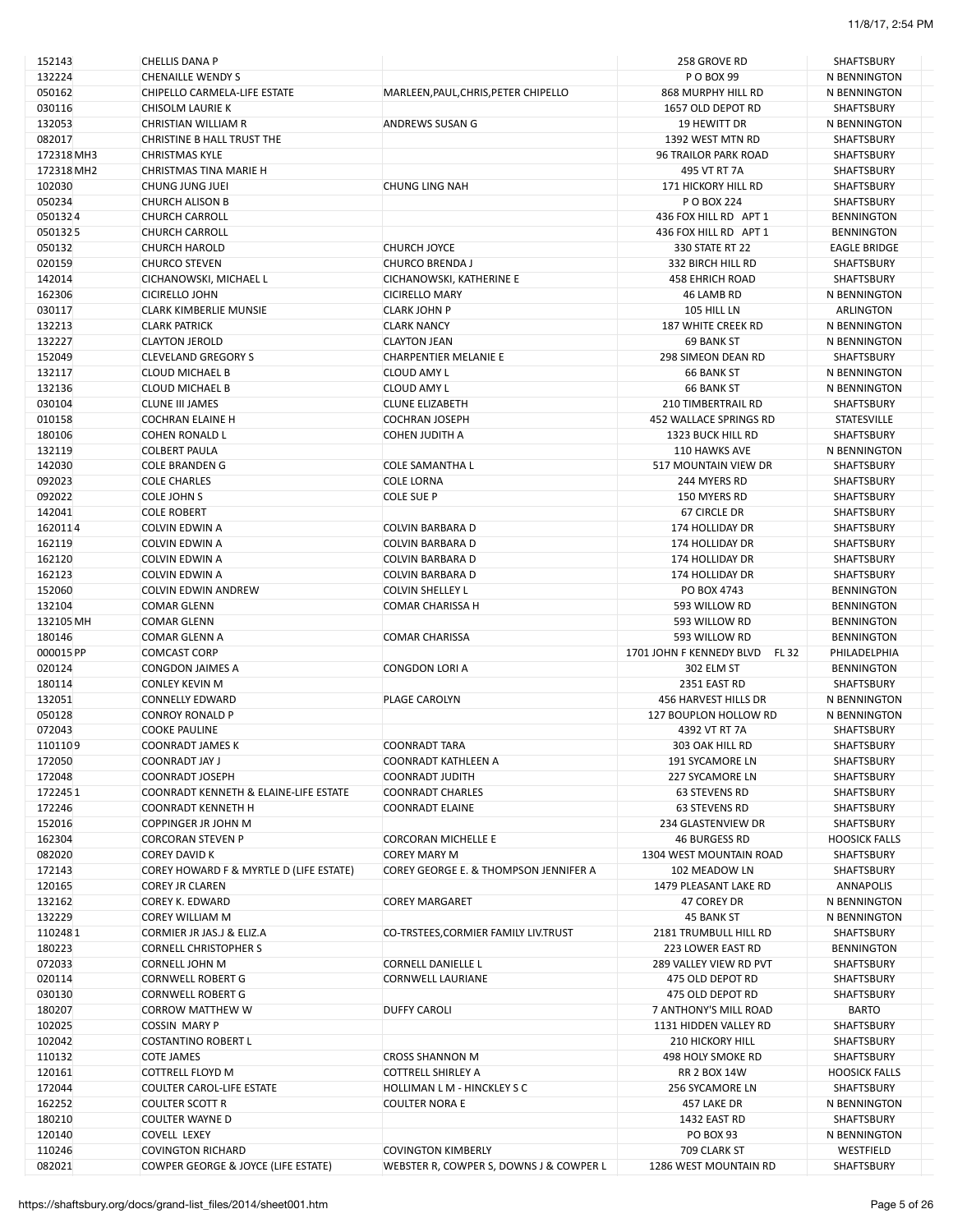| 132129    | <b>COYNE DAVID</b>                       | <b>COYNE BARBARA J</b>                          | 101 GRANDVIEW ST            | N BENNINGTON           |
|-----------|------------------------------------------|-------------------------------------------------|-----------------------------|------------------------|
| 162225    | CRANDALL PATRICIA A                      |                                                 | 2407 RIVER BEND RD          | EDMONTON, ALBERTA   C. |
| 010171    | <b>CRANE MARGARET</b>                    |                                                 | 519 BERWAL RD               | ARLINGTON              |
|           |                                          |                                                 |                             |                        |
| 162312    | <b>CRAWFORD RICHARD A</b>                |                                                 | 1645 VT RT 67 E             | N BENNINGTON           |
| 162318    | <b>CRAWFORD RICHARD A</b>                | <b>CRAWFORD CORNELIA K</b>                      | 1645 VT RT 67 E             | N BENNINGTON           |
| 082007    | CRISS TIM L & KRISTINA A TRUSTEES        | TIM & KRISTINA CRISS REVOC TRUST                | 349 BLUEBERRY HILL RD       | SHAFTSBURY             |
| 142040    | <b>CROSIER ANDREW</b>                    | <b>CROSIER THERESA</b>                          | 60 CIRCLE DR                | SHAFTSBURY             |
| 120157    | <b>CROSIER FAMILY REVOCABLE TRUST</b>    | <b>CROSIER WILLIAM &amp; ELIZABETH TRUSTEES</b> | 1170 VT RT 67W              | N BENNINGTON           |
|           |                                          |                                                 |                             |                        |
| 132233    | <b>CROSIER JAMES A</b>                   | <b>CROSIER SARAH M</b>                          | 49 VT RT 67 W               | N BENNINGTON           |
| 180247    | <b>CROSIER JAMES A</b>                   | <b>CROSIER SARAH M</b>                          | 49 RT 67 W                  | N BENNINGTON           |
| 132234    | <b>CROSIER RAY C</b>                     | <b>CROSIER JULIE</b>                            | 159 VT RT 67 W              | N BENNINGTON           |
| 172119    | <b>CROSS ERIN</b>                        |                                                 | 805 VT RT 7A                | <b>SHAFTSBURY</b>      |
|           |                                          |                                                 |                             |                        |
| 180141    | <b>CROSS JOHN</b>                        | <b>CROSS MILLICENT</b>                          | 471 SILK RD                 | <b>BENNINGTON</b>      |
| 132171    | <b>CROSS KENNETH R</b>                   | <b>CROSS KAREN S</b>                            | 72 COREY DR                 | N BENNINGTON           |
| 010157    | <b>CROSS KEVIN</b>                       | <b>CROSS LINDA</b>                              | 1209 SHAFTSBURY HOLLOW RD   | N BENNINGTON           |
| 102041    | <b>CROSS MARION A - LIFE ESTATE</b>      | MISSBRENNER JIMMY                               | 1781 CIDER MILL RD          | SHAFTSBURY             |
|           |                                          |                                                 |                             |                        |
| 120123    | <b>CROSS PETER K</b>                     | <b>CROSS PAULA J</b>                            | <b>217 BUCK HILL RD</b>     | SHAFTSBURY             |
| 152000R   | <b>CROSS PETER K</b>                     | <b>CROSS PAULA J</b>                            | <b>638 MAIN STREET</b>      | <b>BENNINGTON</b>      |
| 152013    | <b>CROSS PETER K</b>                     | <b>CROSS PAULA J</b>                            | <b>638 MAIN STREET</b>      | <b>BENNINGTON</b>      |
| 172220    | <b>CROSS PETER K</b>                     | <b>CROSS PAULA J</b>                            | <b>217 BUCK HILL RD</b>     | <b>SHAFTSBURY</b>      |
|           |                                          |                                                 |                             |                        |
| 172117    | CROSS, MARY LOU TRUSTEE                  | <b>CROSS MARY LOU REVOCABLE TRUST</b>           | 855 VT RT 7A                | SHAFTSBURY             |
| 072051    | <b>CROSSMAN DAVID</b>                    | <b>CROSSMAN SUSAN</b>                           | <b>270 HIDDEN VALLEY RD</b> | SHAFTSBURY             |
| 172312    | <b>CROSSMAN DOUGLAS H</b>                | <b>CROSSMAN PATRICIA M</b>                      | 89 CLEVELAND AVE            | SHAFTSBURY             |
| 172051    | CROSSMAN JOSEPH & MARGARET (LIFE ESTATE) | MCLENITHAN C & CROSSMAN D & D                   | 149 SYCAMORE LN             | SHAFTSBURY             |
|           |                                          |                                                 |                             |                        |
| 050115    | <b>CROWERS DAVID O</b>                   | <b>CROWERS ERIKA D</b>                          | 706 SHAFTSBURY HOLLOW RD    | N BENNINGTON           |
| 162269    | <b>CUMM TIMOTHY C</b>                    | <b>CUMM DARLENE G</b>                           | <b>PO BOX 293</b>           | N BENNINGTON           |
| 1801341   | <b>CUMMINGS JAIME L</b>                  |                                                 | <b>PO BOX 482</b>           | <b>BENNINGTON</b>      |
| 030149    | <b>CURRAN JOSEPH G</b>                   |                                                 | PO BOX 167                  | SHAFTSBURY             |
|           |                                          |                                                 |                             |                        |
| 072008    | <b>CURRAN KAREN</b>                      |                                                 | PO BOX 167                  | SHAFTSBURY             |
| 020109    | <b>CURRAN MARTHA M</b>                   |                                                 | 321 WILLIAMS RD             | CONCORD                |
| 072010    | <b>CURTIS DAVID</b>                      | <b>CURTIS GEORGINA</b>                          | 4617 VT RT 7A               | SHAFTSBURY             |
| 132203    | <b>CUTLER MARLENE</b>                    | <b>CUTLER EDWARD</b>                            | PO BOX 156                  | N BENNINGTON           |
|           |                                          |                                                 |                             |                        |
| 180101    | <b>DAILEY ANN</b>                        |                                                 | 808 ROD & GUN CLUB RD       | SHAFTSBURY             |
| 062007    | DAILEY III WM E                          | DAILEY IV WM E                                  | 174 BRAEBURN ST             | <b>S BURLINGTON</b>    |
| 092029    | DAILEY INC WILLIAM E                     |                                                 | <b>295 AIRPORT RD</b>       | SHAFTSBURY             |
| 110101    | DAILEY INC WILLIAM E                     |                                                 | 295 AIRPORT RD              | SHAFTSBURY             |
|           |                                          |                                                 |                             |                        |
| 152037    | DAILEY INC WILLIAM E                     |                                                 | 295 AIRPORT RD              | SHAFTSBURY             |
| 152037 HQ | DAILEY INC WILLIAM E                     |                                                 | <b>295 AIRPORT ROAD</b>     | SHAFTSBURY             |
| 152038    | DAILEY INC WILLIAM E                     |                                                 | 295 AIRPORT RD              | SHAFTSBURY             |
| 152045    | DAILEY INC WILLIAM E                     |                                                 | <b>295 AIRPORT RD</b>       | SHAFTSBURY             |
|           |                                          |                                                 |                             |                        |
| 162109    | DAILEY INC WILLIAM E                     |                                                 | 295 AIRPORT RD              | <b>SHAFTSBURY</b>      |
| 142062    | <b>DAILEY RICHARD</b>                    | <b>DAILEY PATRICIA</b>                          | 411 TWITCHELL HILL RD       | SHAFTSBURY             |
| 142015    | DAILEY THOMAS J                          | DAILEY MARNA S                                  | 460 EHRICH RD               | SHAFTSBURY             |
| 1801342   | DAINS NORMAN                             | <b>DAINS WENDY</b>                              | 621 EAST RD                 | <b>BENNINGTON</b>      |
|           |                                          |                                                 |                             |                        |
| 120164    | DALTON ELAINE H                          |                                                 | <b>PO BOX 13</b>            | N BENNINGTON           |
| 180220    | DALY ROBERT J                            | DALY DEBORAH A                                  | 427 LOWER EAST RD           | <b>BENNINGTON</b>      |
| 072056    | <b>DAMBRIUNAS ANTHONY</b>                | <b>DAMBRIUNAS ELIZABETH</b>                     | 532 HIDDEN VALLEY RD        | SHAFTSBURY             |
| 102006    | DANIELS JANET M-LIFE ESTATE              | DANIELS SCOTT-DANIELS MARY BETH                 | 249 MIDDLE RD               | SHAFTSBURY             |
|           |                                          |                                                 |                             |                        |
| 020153    | DANIELS RONALD D                         | <b>DANIELS JENNIFER</b>                         | 401 BIRCH HILL RD           | SHAFTSBURY             |
| 072004    | DANIELS RONALD D                         | <b>DANIELS JENNIFER</b>                         | 401 BIRCH HILL RD           | SHAFTSBURY             |
| 172110    | DANIELS RONALD D                         | <b>DANIELS JENNIFER</b>                         | 401 BIRCH HILL RD           | SHAFTSBURY             |
| 092035    | DANIELS RONALD E                         | DANIELS CATHERINE                               | 3342 VT RT 7A               | SHAFTSBURY             |
|           |                                          |                                                 |                             |                        |
| 072072    | DANIELS SCOTT G                          | <b>DANIELS MARY ELIZABETH</b>                   | 887 HIDDEN VALLEY RD        | <b>SHAFTSBURY</b>      |
| 172019    | DANSEREAU PAUL T                         | DANSEREAU ABBIE LABATT                          | 72 COLVIN AVE               | SHAFTSBURY             |
| 050201    | DANVILLE FLORENCE                        |                                                 | 51 ELEANORS WAY             | N BENNINGTON           |
| 172310    | DARBY JEAN H                             |                                                 | 129 CLEVELAND AVE           | SHAFTSBURY             |
|           |                                          |                                                 |                             |                        |
| 172123    | <b>DAVIS BRET</b>                        | <b>DAVIS KRISTINA</b>                           | 705 VT RT 7A                | SHAFTSBURY             |
| 1620381   | DAVIS BRUCE A                            | DAVIS ANN S                                     | PO BOX 303                  | SHAFTSBURY             |
| 050147    | DAVIS CHRISTOPHER A                      | DAVIS RENEE A                                   | 1464 MURPHY HILL RD         | N BENNINGTON           |
| 120158    | DAVIS CHRISTOPHER W                      | RAYNER SHEILA M                                 | 1118 VT RT 67 W             | N BENNINGTON           |
|           |                                          |                                                 |                             |                        |
| 18021719  | DAVIS DANIEL W                           | DAVIS KELLY M                                   | <b>132 FURNACE BROOK RD</b> | <b>BENNINGTON</b>      |
| 110222    | DAVIS DAVID L                            | DAVIS GALE ANN                                  | 153 GROVE ST                | <b>NEW MILFORD</b>     |
| 082029    | DAVIS GLENN M TRUSTEE                    | THE GLENN M DAVIS LIVING TRUST                  | 710 BURGESS RD              | <b>BENNINGTON</b>      |
| 110224    | DAVIS RALPH JR                           |                                                 | <b>16 LOIS STREET</b>       | <b>DANBURY</b>         |
|           |                                          |                                                 |                             |                        |
| 072024    | <b>DAVIS RYAN</b>                        | <b>DAVIS ELIZABETH</b>                          | P O BOX 273                 | N BENNINGTON           |
| 172156    | DAVIS SR WILLIAM G                       | DAVIS LAUREL A                                  | 450 CLEVELAND AVE           | SHAFTSBURY             |
| 132013    | DAVIS TIMOTHY M.                         | DAVIS AIMEE                                     | 398 ELM ST                  | N BENNINGTON           |
|           |                                          |                                                 |                             |                        |
| 1102261   | DAVIS WILLIAM H                          |                                                 | 371 QUARRY RD               | <b>BENNINGTON</b>      |
| 050208    | DAVIS WILLIAM O & LOIS W TRUSTEES        | DAVIS LIVING REVOCABLE TRUST                    | 69 FOUR-WHEEL DRIVE WAY PVT | N BENNINGTON           |
| 092039    | DAVIS-GOFF ANNABEL                       |                                                 | 1 COLLEGE DR                | <b>BENNINGTON</b>      |
| 102013    | DAY MICHAEL W                            | DAY JANICE B                                    | 1631 HIDDEN VALLEY RD       | SHAFTSBURY             |
|           |                                          |                                                 |                             |                        |
| 030162    | DEANGELIS MARY K                         | <b>DEANGELIS JAMES D</b>                        | 54 WOODSTREAM DR            | DELMAR                 |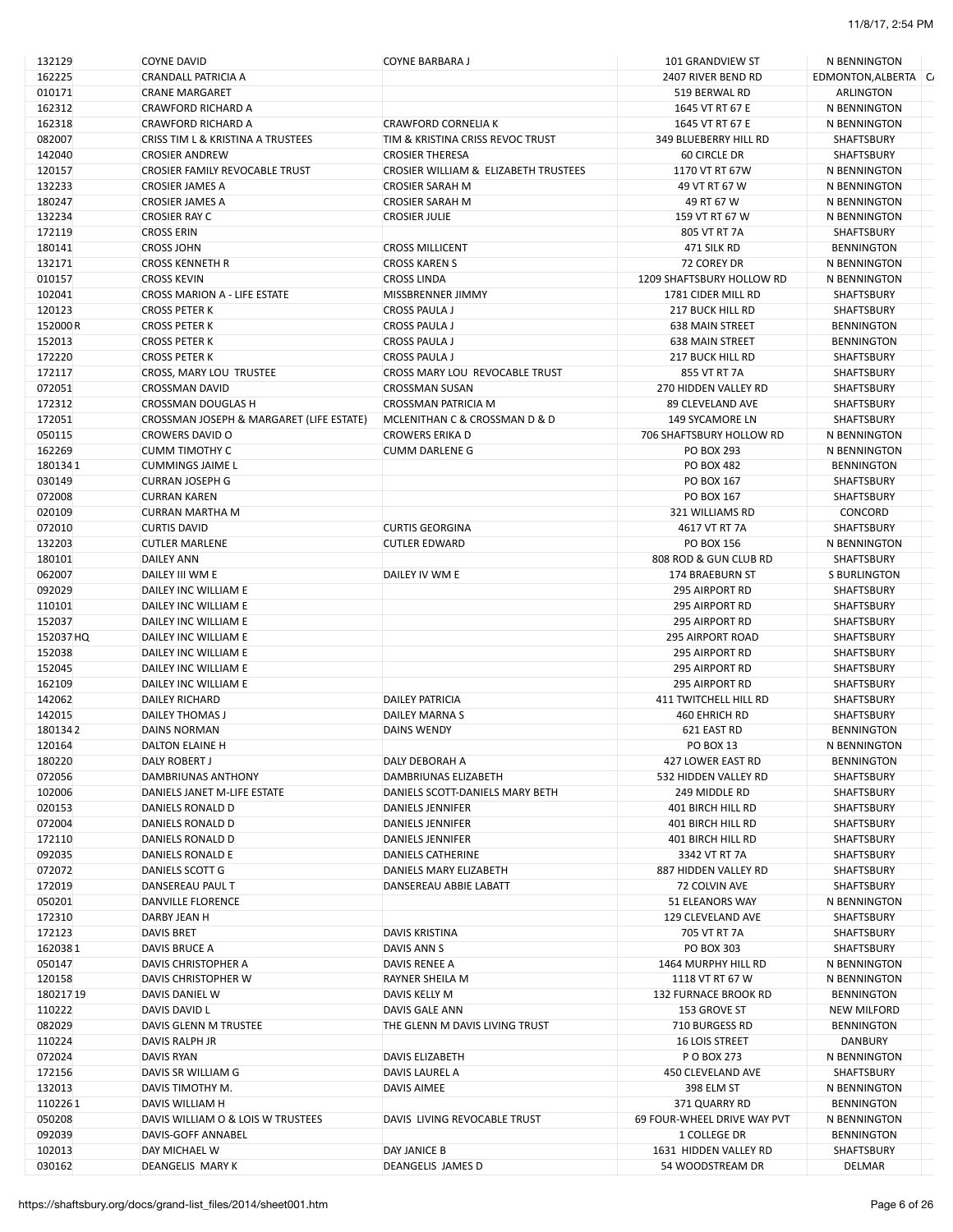| 162310   | <b>DECICCIO ALBERT</b>             | <b>DECICCIO ANN</b>              | 1610 VT RT 67 E              | N BENNINGTON      |
|----------|------------------------------------|----------------------------------|------------------------------|-------------------|
| 180117   | DECOFF, PATRICIA D (LIFE ESTATE)   | <b>HARRINGTON, THOMAS J</b>      | 2063 EAST STREET             | SHAFTSBURY        |
| 010126   | DEERING SUSAN H                    |                                  | 110 MCBRIDE RD               | LITCHFIELD        |
|          |                                    |                                  |                              |                   |
| 132232   | DEK HOLDINGS LLC                   |                                  | <b>16 BAYBERRY LANE</b>      | <b>GREENWICH</b>  |
| 132185   | DEK HOLDINGS, LLC                  |                                  | <b>16 BAYBERRY LANE</b>      | <b>GREENWICH</b>  |
| 072021   | DELANEY JR LEO J                   | <b>DELANEY MARY CARROLL</b>      | 189 TUNIC RD                 | SHAFTSBURY        |
| 162056   | DELL'ANNO JOHN                     | DELL'ANNO JUDI                   | <b>299 TWITCHELL HILL RD</b> | SHAFTSBURY        |
| 142045   | DELLA ROCCA, JARED A               | DELLA ROCCA, BRIANNE S.          | 82 MOUNTAIN VIEW DR          | SHAFTSBURY        |
|          |                                    |                                  |                              |                   |
| 162315   | DELUCA ROBERT E                    | <b>DELUCA MARIA</b>              | 1732 VT RT 67 E              | N BENNINGTON      |
| 030120   | DEMOSS RICHARD M.                  | DEMOSS AMY K                     | 1139 OLD DEPOT RD            | SHAFTSBURY        |
| 072019   | DENATALE CARMEN                    | <b>DENATALE CAROL</b>            | <b>PO BOX 578</b>            | SHAFTSBURY        |
| 172037   | <b>DENETTE DAVID</b>               | <b>DENETTE JEANNE</b>            | 130 SYCAMORE LN              | SHAFTSBURY        |
| 180242   | <b>DENIO CHRISTOPHER E</b>         |                                  | 2557 NATHAN DR               | <b>BENNINGTON</b> |
|          |                                    |                                  |                              |                   |
| 072059   | DENIO ET AL BERTHA B - LIFE ESTATE | C/O LONGTIN JUDY A               | 528 EUREKA RD                | SPRINGFIELD       |
| 072081   | DENIO TRUSTEE BERTHA B             | C/O LONGTIN JUDY A               | 528 EUREKA RD                | SPRINGFIELD       |
| 072080   | DENIO TRUSTEE BERTHA B             | C/O LONGTIN JUDY A               | 528 EUREKA RD                | SPRINGFIELD       |
| 102018   | <b>DENIO TRUSTEE BERTHA B</b>      | C/O LONGTIN JUDY A               | 528 EUREKA RD                | SPRINGFIELD       |
| 152014   | DENSMORE WILLIAM                   | <b>DENSMORE THERESE</b>          | 486 GLASTENVIEW DR           | SHAFTSBURY        |
|          |                                    |                                  |                              |                   |
| 132177   | DERBY JAMES M                      | <b>DERBY YVONNE E</b>            | <b>PO BOX 17</b>             | N BENNINGTON      |
| 050209   | <b>DERR MONROE H</b>               | <b>DERR LOIS P</b>               | <b>PO BOX 370</b>            | <b>SHAFTSBURY</b> |
| 180219   | <b>DEVENS MICHAEL R</b>            | LE BLANC DORIS                   | <b>PO BOX 95</b>             | <b>BENNINGTON</b> |
| 030137   | DEVITO PATRICIA J                  |                                  | PO BOX 172                   | SHAFTSBURY        |
|          |                                    |                                  |                              |                   |
| 050107   | <b>DEVLIN DENNIS J</b>             |                                  | 252 GRANGER HOLLOW RD        | N BENNINGTON      |
| 172254   | <b>DEXTER DORIS</b>                |                                  | 50 LEDGELY DR                | SHAFTSBURY        |
| 172258   | DEXTER MELANIE M                   | DURFEE DAVID K                   | 616 VT RT 7A                 | SHAFTSBURY        |
| 152105   | DEYSENROTH DANIEL T                | <b>DEYSENROTH JESSICA</b>        | 148 REDDY RD PVT             | SHAFTSBURY        |
| 050120   | <b>DEYSENROTH FREDRICK</b>         | <b>DEYSENROTH HELENE</b>         | 117 ROLLIN RD                |                   |
|          |                                    |                                  |                              | <b>BENNINGTON</b> |
| 110225   | DICK JAMES (ET AL)                 |                                  | RD <sub>2</sub>              | <b>RUTLAND</b>    |
| 110207   | <b>DICKIE DANIEL R</b>             | <b>DICKIE CATHERINE A</b>        | 4578 EAST RD                 | SHAFTSBURY        |
| 180273   | DICKIE EDWIN D                     | <b>DICKIE ET AL</b>              | 351 RESERVOIR RD             | SHAFTSBURY        |
|          |                                    |                                  |                              |                   |
| 152103   | DICKIE TERRY J                     | <b>DICKIE REBECCA</b>            | 234 NORTH RD                 | SHAFTSBURY        |
| 1521033  | <b>DICKIE TERRY J</b>              | <b>DICKIE REBECCA</b>            | 234 NORTH RD                 | SHAFTSBURY        |
| 1802173  | DION CRAIG D                       | <b>DION TIVA M</b>               | 1014 EAST RD                 | <b>BENNINGTON</b> |
| 082056   | <b>DISANO RICHARD J</b>            | DISANO PAMELA J                  | 396 BENNETT HILL RD          | SHAFTSBURY        |
| 010113   | <b>DIXON LORI</b>                  | <b>DIXON JESSICA</b>             | 781 GRANGER HOLLOW RD        | N BENNINGTON      |
|          |                                    |                                  |                              |                   |
| 1102031  | <b>DOCKUM THOMAS</b>               | <b>DOCKUM KATHY</b>              | PO BOX 365                   | <b>BENNINGTON</b> |
| 072027   | DOGGETT ROBERT DUANE               |                                  | 3868 VT RT 7A                | SHAFTSBURY        |
| 132122   | <b>DOMMKE BRIAN</b>                |                                  | PO BOX 656                   | N BENNINGTON      |
| 082024   | <b>DONCKERS II JOSEPH</b>          | <b>DONCKERS MEGAN</b>            | 1014 WEST MOUNTAIN RD        | SHAFTSBURY        |
| 132235   | DOTY MELISSA L                     |                                  | 211 VT RT 67W                | N BENNINGTON      |
|          |                                    |                                  |                              |                   |
| 110147   | DOUCETTE JR PAUL                   | <b>DOUCETTE DIANE</b>            | 189 FOX HILL RD PVT          | SHAFTSBURY        |
| 072092   | <b>DOWNEY DOROTHY</b>              |                                  | 1766 HIDDEN VALLEY RD        | SHAFTSBURY        |
| 110259   | DOWNEY JAMES P                     | DOWNEY MARLENE A                 | P O BOX 325                  | SHAFTSBURY        |
| 162260   | DOWNING CLAIRE A                   |                                  | PO BOX 153                   | N BENNINGTON      |
| 030118   | DOXSEE BRIAN A                     |                                  | 2457 MONUMENT AVE EXT        | <b>BENNINGTON</b> |
|          |                                    |                                  |                              |                   |
| 1420482  | <b>DRAKE CINDY</b>                 |                                  | 207 DANIELS RD               | SHAFTSBURY        |
| 132123   | DRISCOLL JOHN P                    |                                  | <b>14 HAWKS AVE</b>          | N BENNINGTON      |
| 092007   | DUFRESNE CONSTANCE                 |                                  | 3263 VT RT 7A                | SHAFTSBURY        |
| 132132   | <b>DUFRESNE LISA</b>               |                                  | PO BOX 793                   | N BENNINGTON      |
|          |                                    |                                  |                              |                   |
| 162217   | <b>DUNICAN JR KEVIN R</b>          | DUNICAN KRISTEN M                | <b>10 SOUTHVIEW DR</b>       | N BENNINGTON      |
| 072079   | <b>DUNLAP SCOTT</b>                | <b>DUNLAP ERICA</b>              | 107 DEER RUN RD PVT          | SHAFTSBURY        |
| 1521032  | DUNN CHERYL A                      |                                  | <b>PO BOX 35</b>             | N BENNINGTON      |
| 010169   | <b>DUNN HOMER</b>                  | <b>DUNN ROBERT</b>               | 68 MAPLE ST                  | SEYMOUR           |
| 142043   | DUPNIK JOHN M                      | <b>DUPNIK MARGARET R</b>         | 139 GLASTENVIEW DR           | <b>SHAFTSBURY</b> |
|          |                                    |                                  |                              |                   |
| 172219   | DURAND OLIVER                      | <b>DURAND HARRIET</b>            | <b>468 BUCK HILL RD</b>      | SHAFTSBURY        |
| 1201481  | <b>DWYER DANIEL</b>                | <b>DWYER PATRICIA</b>            | 453 RICE LANE                | <b>BENNINGTON</b> |
| 092006   | E. R. K. ESTATES, LLC              | C/O STEPHEN KOSCHE               | <b>635 HORTON HILL ROAD</b>  | N BENNINGTON      |
| 162272   | <b>EAMES KEVIN</b>                 | <b>LIGHT STEPHANIE</b>           | <b>65 MCGUIRE STREET</b>     | N BENNINGTON      |
| 152114   | EASTMAN JR ROBERT H                | <b>EASTMAN SALLY C</b>           | <b>PO BOX 218</b>            | SHAFTSBURY        |
|          |                                    |                                  |                              |                   |
| 162118   | EASTMAN WILLIAM H - LIFE ESTATE    |                                  | 136 HOLLIDAY DR              | SHAFTSBURY        |
| 120133   | <b>ECKHARDT JOHN</b>               | ECKHARDT ALEXANDRA               | 819 HORTON HILL RD           | N BENNINGTON      |
| 030109   | <b>EDDINGTON TRUSTEE HENRY J</b>   | H J EDDINGTON 3/15/00 REV TRUST  | 332 STATE PARK RD            | SHAFTSBURY        |
| 120115   | EICHWALD DEANNA & GERALD           | TRSTS/D EICHWALD REVOC LIV TRUST | 899 JEFFREY ST               | <b>BOCA RATON</b> |
| 162223   | ELIAS ROBERT M                     |                                  | PO BOX 732                   | N BENNINGTON      |
|          |                                    |                                  |                              |                   |
| 142035   | ELIASEN LLOYD ERIK                 |                                  | 1374 MASSACHUSETTS AVE       | N ADAMS           |
| 18021712 | ELITHORPE SCOTT E                  | ELITHORPE MICHELLE K             | <b>279 FURNACE BROOK RD</b>  | BENNINGTON        |
| 102011   | <b>ELKINS JASON</b>                | <b>ELKINS TUANYA</b>             | 1475 HIDDEN VALLEY RD        | SHAFTSBURY        |
| 030210   | ELKINS MARSHALL A                  |                                  | <b>PO BOX 345</b>            | <b>SPARKS</b>     |
| 102036   | ELLIS STEVEN D                     |                                  | 48 CLEMENT GREENE RD         | SHAFTSBURY        |
|          |                                    | ELLIS LIXIA Z                    |                              |                   |
| 172031   | <b>ELMER JASON</b>                 |                                  | <b>86 BUCK HILL RD</b>       | SHAFTSBURY        |
| 172225   | ELMER JASON                        |                                  | <b>86 BUCK HILL RD</b>       | SHAFTSBURY        |
| 110210   | ELWELL ELLEN R, TRUSTEE            | ELLEN R ELWELL TRUST THE         | 720 EVELYNTON LOOP           | THE VILLAGES      |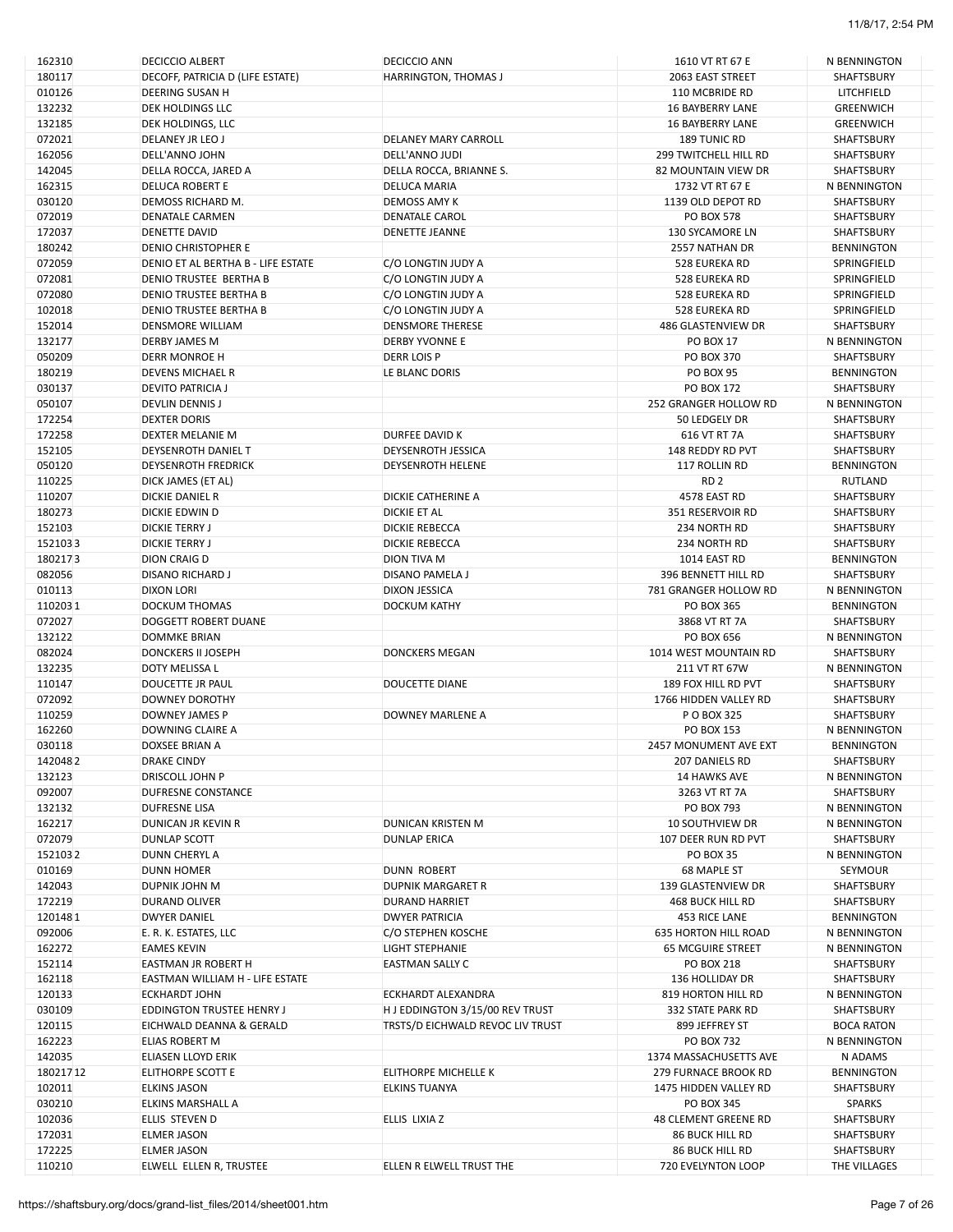| 180230  | <b>ELWELL ASA</b>                        | ELWELL MABEL MAY                  | 2677 EAST RD                | <b>BENNINGTON</b>   |
|---------|------------------------------------------|-----------------------------------|-----------------------------|---------------------|
| 180249  | ELWELL CHRISTOPHER M                     | ELWELL KIRSTY J                   | 4651 DELLROSE DR            | <b>DUNWOODY</b>     |
| 180259  | <b>ELWELL CHRISTOPHER M</b>              | <b>ELWELL KIRSTY J</b>            | 4651 DELLROSE DR            | <b>DUNWOODY</b>     |
| 180113  | ELWELL DAVID G SR & DOROTHY LIFE ESTATE  | MCDONALD D, BRIGGS D & ET AL      | 2455 East Road              | SHAFTSBURY          |
|         |                                          |                                   |                             |                     |
| 152042  | ELWELL ELIZABETH RHODES                  |                                   | 171 SIMEON DEAN RD          | SHAFTSBURY          |
| 162338  | <b>ELWELL GERALD</b>                     | <b>ELWELL JANE</b>                | PO BOX 375                  | N BENNINGTON        |
| 142021  | <b>ENDRES FRANCENE</b>                   |                                   | <b>29 MOUNTAIN VIEW DR</b>  | SHAFTSBURY          |
| 050236  | <b>ENDRES H JOHN</b>                     | <b>ENDRES FRANCENE</b>            | 528 TINKHAM RD              | N BENNINGTON        |
| 030110  | <b>ENDRES JON</b>                        |                                   | <b>689 LACLAIR RD</b>       | SHAFTSBURY          |
|         |                                          |                                   |                             |                     |
| 0502361 | <b>ENDRES JON FRANZ</b>                  | <b>ENDRES TAMMY LYNN</b>          | 689 LACLAIR RD              | SHAFTSBURY          |
| 120160  | <b>ERB ROBERT G</b>                      | <b>ERB ELIZABETH H</b>            | <b>PO BOX 728</b>           | N BENNINGTON        |
| 0201453 | <b>ERIKSEN EDWARD</b>                    | ERIKSEN PRISCILLA                 | PO BOX 1087                 | <b>MANCHESTER</b>   |
| 050117  | <b>ESTEPP CHRISTOPHER S</b>              | <b>CASSIDY BARBARA E</b>          | 732 SHAFTSURY HOLLOW RD     | N BENNINGTON        |
|         |                                          | JOZEFIAK ESTEY JAMIE              |                             |                     |
| 1802212 | <b>ESTEY FRANCIS E</b>                   |                                   | 555 LOWER EAST ROAD         | SHAFTSBURY          |
| 110204  | <b>FAGERHOLM JOHN G</b>                  |                                   | 4874 EAST RD                | SHAFTSBURY          |
| 162005  | <b>FARLEY DONALD E</b>                   | <b>FARLEY EDITH N</b>             | PO BOX 586                  | SHAFTSBURY          |
| 072031  | <b>FARRAR DAVID T</b>                    | FARRAR MICHELLE J                 | 3972 VT RT 7A               | SHAFTSBURY          |
| 172058  | <b>FARRAR ETHEL</b>                      |                                   | 47 SYCAMORE LN              | SHAFTSBURY          |
|         |                                          |                                   |                             |                     |
| 0101091 | <b>FARRARA ANTHONY R</b>                 | FARRARA HEATHER L                 | 1061 GRANGER HOLLOW RD      | N BENNINGTON        |
| 132040  | <b>FARRARA RICHARD</b>                   | <b>FARRARA PENNY H</b>            | PO BOX 492                  | N BENNINGTON        |
| 110127  | <b>FARRELL JAMES</b>                     | <b>FARRELL PATRICIA</b>           | 170 FARRELL RD PVT          | SHAFTSBURY          |
| 030107  | <b>FARRELLY RAYMOND</b>                  | <b>FARRELLY DORIS</b>             | 340 BEECH ST                | SO HEMPSTEAD        |
| 072035  | <b>FATOVIC KEN</b>                       | <b>GALLAGHER MARY K</b>           | 23-22 ELLINGTON RD          | <b>FAIRLAWN</b>     |
|         |                                          |                                   |                             |                     |
| 010154  | <b>FAVREAU RAYMOND</b>                   | <b>FAVREAU MARCIA</b>             | 1041 SHAFTSBURY HOLLOW RD   | N BENNINGTON        |
| 0101541 | <b>FAVREAU RAYMOND</b>                   | <b>FAVREAU MARCIA</b>             | 1041 SHAFTSBURY HOLLOW RD   | N BENNINGTON        |
| 050235  | FAY CATHERINE - LIFE ESTATE              | FAY, SHARON & WILLIAM             | 604 TINKHAM RD              | N BENNINGTON        |
| 110106  | <b>FEALEY ANNE</b>                       | <b>FEALEY JOAN/JAMES</b>          | 330 PEARL ST APT 5A         | <b>NEW YORK</b>     |
|         |                                          |                                   |                             |                     |
| 110122  | <b>FENSTER DAVID</b>                     | <b>FENSTER KATREE</b>             | 40 COURT ST P M B 269       | MIDDLEBURY          |
| 132048  | FENWICK MICHAEL/ ELIZABETH               |                                   | 287 HEWITT DR               | N BENNINGTON        |
| 050108  | <b>FFC LLC</b>                           |                                   | 1061 GRANGER HOLLOW RD      | N BENNINGTON        |
| 030146  | <b>FIELDING LEE</b>                      | <b>FIELDING TAMMY</b>             | 576 OLD DEPOT RD            | SHAFTSBURY          |
| 172257  | FIELDING PAMELA A                        |                                   | 672 VT RT 7A                | SHAFTSBURY          |
|         |                                          |                                   |                             |                     |
| 162234  | FIELDS THOMAS E & SANDRA A (LIFE ESTATE) | SAYRE AMY E & FIELDS ANDREW B     | PO BOX 454                  | SHAFTSBURY          |
| 082048  | <b>FINCLAIR BARRY</b>                    | <b>FAIELLA IDA</b>                | 131 CROSIER RD PVT          | SHAFTSBURY          |
| 082052  | <b>FINNEY TIMOTHY G</b>                  | <b>FINNEY GERALDINE</b>           | 770 BENNETT HILL RD         | SHAFTSBURY          |
| 030230  | FINZER ALAN J - LIFE ESTATE              | FINZER PATRICIA & ALLEN J         | 2595 MAPLE HILL RD          | SHAFTSBURY          |
|         |                                          |                                   |                             |                     |
| 072048  | <b>FISHER KENNETH M</b>                  | <b>FISHER ELLEN R</b>             | 4738 VT RT 7A               | SHAFTSBURY          |
| 092045  | <b>FISHER PAUL W</b>                     | FISHER SUSAN M                    | 331 TUNIC RD                | SHAFTSBURY          |
| 142039  | FITZHUGH DENNIS N                        | FITZHUGH MARISA FRISCIA           | 233 GLASTENVIEW DR          | SHAFTSBURY          |
| 1102111 | <b>FLANDERS JEAN M</b>                   |                                   | 215 GROVE ST                | <b>BENNINGTON</b>   |
| 132052  | <b>FLEMING JASON A</b>                   | FLEMING ALLISON J                 | <b>428 HARVEST HILLS DR</b> | N BENNINGTON        |
|         |                                          |                                   |                             |                     |
| 010106  | <b>FLIGHT DAVID H</b>                    | <b>FLIGHT DIANE G</b>             | 1340 GRANGER HOLLOW RD      | N BENNINGTON        |
| 050167  | FLOOD JOHN A                             | FLOOD ANGELINA A                  | 1481 MURPHY HILL RD         | N BENNINGTON        |
| 162325  | FLOOD JOHN A                             |                                   | 1480 MURPHY HILL RD         | N BENNINGTON        |
| 050145  | FLYNN EILEEN-LIFE ESTATE                 | FLYNN KRISTINE P & ROBERTA J      | 151 AVONDALE MEADOWS DR     | N BENNINGTON        |
|         |                                          |                                   |                             |                     |
| 050163  | FLYNN ROBERTA J                          | FLYNN KRISTINE P                  | 149 AVONDALE MEADODWS RD    | N BENNINGTON        |
| 0820567 | <b>FODOR DANIEL W</b>                    | FODOR KIM M                       | 1382 MEYERS ROAD            | SHAFTSBURY          |
| 030105  | <b>FOLEY JOHN J</b>                      | <b>FOLEY MARY</b>                 | <b>172 TIMBERTRAIL RD</b>   | SHAFTSBURY          |
| 020130  | <b>FOLEY MICHAEL</b>                     |                                   | 404 TIMBERTRAIL RD          | SHAFTSBURY          |
| 020101  | <b>FOREST EMERY</b>                      | <b>FOREST TRACEY</b>              | 2509 SHAFTSBURY HOLLOW RD   | N BENNINGTON        |
|         |                                          |                                   |                             |                     |
| 142050  | <b>FOX MARY</b>                          |                                   | PO BOX 466                  | SHAFTSBURY          |
| 110108  | <b>FRANCIS DOUGLAS B</b>                 |                                   | 1911 WILTSHIRE DR           | <b>MURFREESBORO</b> |
| 142031  | <b>FREEMAN JR WILLIAM</b>                |                                   | <b>PO BOX 244</b>           | SHAFTSBURY          |
| 152059  | <b>FREEMAN JR WILLIAM</b>                | <b>FREEMAN SUSAN</b>              | <b>PO BOX 244</b>           | <b>SHAFTSBURY</b>   |
|         |                                          |                                   |                             |                     |
| 110131  | FREEMAN KYLE T.                          | MCGURN MALLORY J.                 | 388 HOLY SMOKE RD           | SHAFTSBURY          |
| 172322  | FRIENDS OF ROBERT FROST (THE) INC        | C/O CAROLE THOMPSON               | PO BOX 4586                 | <b>BENNINGTON</b>   |
| 162212  | <b>FROST DOROTHY K</b>                   |                                   | 230 LAKE DR                 | N BENNINGTON        |
| 180266  | <b>FROST ERIC SCOTT</b>                  |                                   | 112 GYPSY LANE              | <b>BENNINGTON</b>   |
| 132152  | <b>FROST MARY C</b>                      | FROST CLENN M AND AMANDA MATTISON | PO BOX 142                  | N BENNINGTON        |
|         |                                          |                                   |                             |                     |
| 172321  | FUND FOR NO. BENNINGTON, THE             |                                   | PO BOX 803                  | N BENNINGTON        |
| 072032  | <b>GABRUS BRUCE</b>                      | <b>GABRUS BONITA</b>              | 160 VALLEY VIEW RD PVT      | SHAFTSBURY          |
| 172308  | <b>GABRUS CHARLES</b>                    | <b>GABRUS DONALD L - BRUCE E</b>  | 147 CLEVELAND AVE           | SHAFTSBURY          |
| 162203  | <b>GABRUS DONALD L</b>                   | <b>GABRUS CHRISTINA M</b>         | 94 LAKE DR                  | N BENNINGTON        |
| 072073  | <b>GAETA CATHERINE A</b>                 | TRUSTEE C A GAETA 2002 REV TRST   | 47 PINE DR                  | LITTLE SILVER       |
|         |                                          |                                   |                             |                     |
| 1102436 | <b>GAJDA STEPHEN</b>                     | IRVING-GAJDA DENISE               | 56 COLUMBINE AVE            | <b>MERRICK</b>      |
| 102007  | <b>GALLANT BRIAN J</b>                   | <b>GALLANT DEBORAH L</b>          | 341 MIDDLE RD               | SHAFTSBURY          |
| 102016  | <b>GALLANT RICHARD J</b>                 | <b>GALLANT BETTY ANN</b>          | 1460 HIDDEN VALLEY RD       | SHAFTSBURY          |
| 092010  | <b>GALLE TRACY B</b>                     |                                   | 3063 VT RT 7A               | SHAFTSBURY          |
|         |                                          |                                   |                             |                     |
| 142036  | <b>GALLETT DONALD F</b>                  | <b>GALLETT BEATRICE L</b>         | 379 GLASTENVIEW DR          | SHAFTSBURY          |
| 1802241 | <b>GALUSHA CHARLES R</b>                 | <b>GALUSHA PENELOPE</b>           | 101 LOWER EAST RD           | <b>BENNINGTON</b>   |
| 062015  | <b>GALUSHA CHARLOTTE M</b>               |                                   | P O BOX 165                 | SHAFTSBURY          |
| 0720171 | <b>GALUSHA PAUL</b>                      | C/O GWENDOLYN GALUSHA             | 2 FENWICK RD #701           | <b>FORT MONROE</b>  |
|         |                                          |                                   |                             |                     |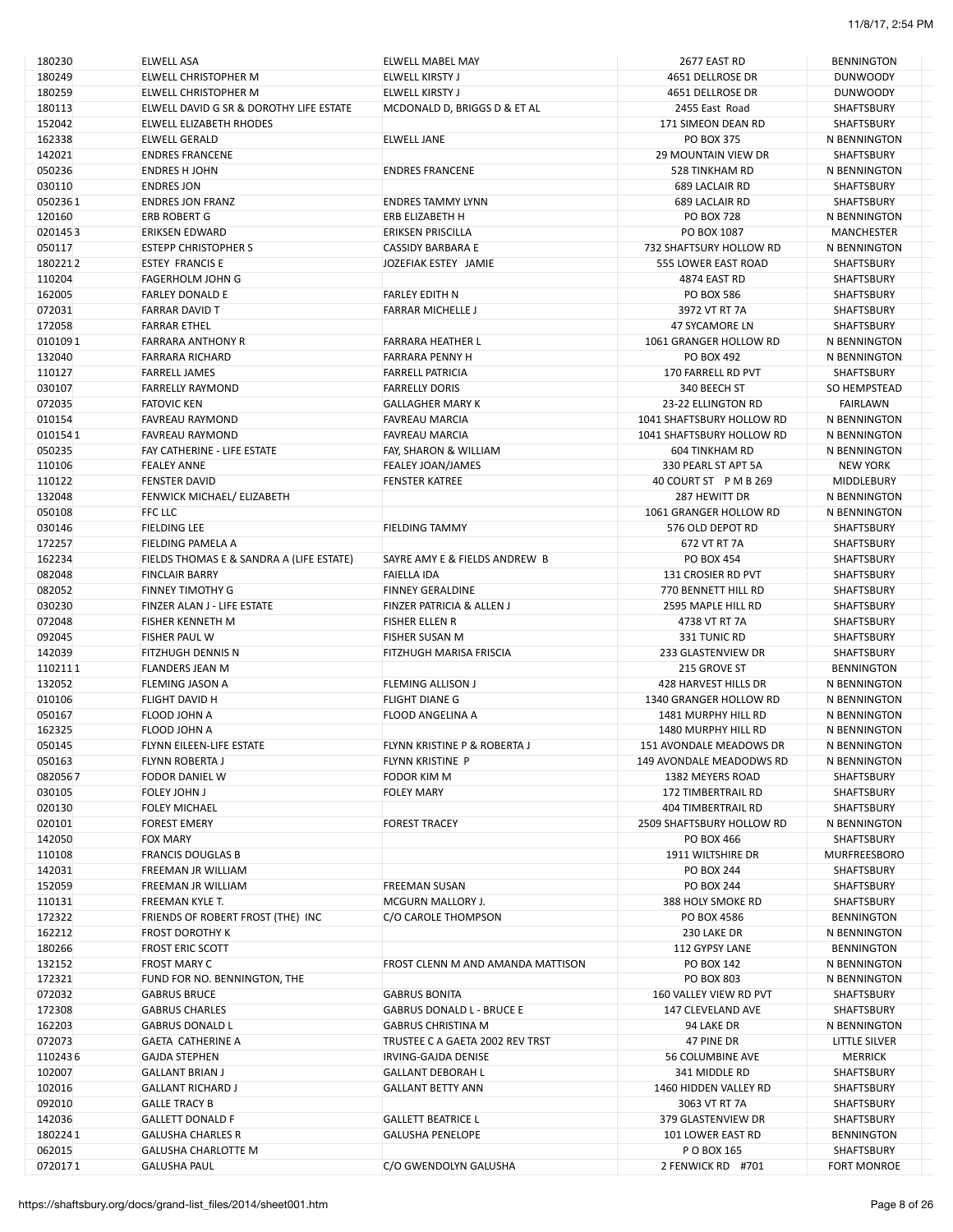| 162313   | GALVIN, JOHN F JR & MARGARET                 | GALVIN, BRENDAN M & BRIAN T             | 1692 VT RT 67 E             | N BENNINGTON         |
|----------|----------------------------------------------|-----------------------------------------|-----------------------------|----------------------|
| 1801372  | <b>GARCIA RICHARD F</b>                      | <b>GARCIA ELISE</b>                     | <b>72 OUTWATER RD</b>       | <b>BENNINGTON</b>    |
| 172028   | <b>GARDNER GARY A</b>                        | <b>GARDNER ROBIN H</b>                  | 206 BATES RD                | CAMBRIDGE            |
| 180104   | <b>GARDNER GARY A</b>                        | <b>GARDNER ROBIN</b>                    | 211 ROD & GUN CLUB RD       | SHAFTSBURY           |
|          |                                              |                                         |                             |                      |
| 072038   | <b>GARDNER KEITH P</b>                       | <b>GARDNER FREIDA A</b>                 | 118 FRAN ZANDO RD PVT.      | SHAFTSBURY           |
| 162048   | <b>GARDNER MARK A.</b>                       | <b>GARDNER NOREEN S.</b>                | 105 TWITCHELL HILL RD       | SHAFTSBURY           |
| 0302271  | <b>GARDNER MICHAEL</b>                       |                                         | 2231 MAPLE HILL RD          | SHAFTSBURY           |
| 152028   | <b>GATES RANDAL G</b>                        |                                         | 143 VT RT 67E               | SHAFTSBURY           |
| 142022   | <b>GAUTHIER J PAUL</b>                       | <b>GAUTHIER LOUISE</b>                  | <b>65 MOUNTAINVIEW DR</b>   | SHAFTSBURY           |
|          |                                              |                                         |                             |                      |
| 162036   | <b>GAUTHIER J PAUL</b>                       | <b>GAUTHIER LOUISE</b>                  | <b>65 MOUNTAIN VIEW DR</b>  | SHAFTSBURY           |
| 030212   | <b>GAUTHIER JEFFREY</b>                      | <b>GAUTHIER CYNTHIA</b>                 | 208 BRADFORD ST             | <b>BENNINGTON</b>    |
| 162236   | <b>GAUTHIER JONATHAN C</b>                   |                                         | 730 LAKE DR                 | N BENNINGTON         |
| 162041   | <b>GAUTHIER JR LEO E</b>                     | <b>GAUTHIER MONA L</b>                  | 1331 MIDDLE POWNAL RD       | <b>BENNINGTON</b>    |
| 110145   | <b>GAUTHIER RICHARD B</b>                    | <b>GAUTHIER CYNTHIA T</b>               | 293 FOX HILL RD PVT         |                      |
|          |                                              |                                         |                             | SHAFTSBURY           |
| 120150   | <b>GELINAS RICHARD C</b>                     |                                         | 996 WHITE CREEK RD          | N BENNINGTON         |
| 110226   | <b>GERIAK MELODY</b>                         |                                         | 147 PLUM TREE RD            | <b>BETHEL</b>        |
| 142007   | <b>GERITY ROBERT</b>                         | <b>GERITY TAMMY</b>                     | 677 MYERS RD                | SHAFTSBURY           |
| 050142   | <b>GIANNITTI MICHAEL J</b>                   | HIRSCH WENDY A                          | 47 AVONDALE MEADOWS DR      | N BENNINGTON         |
|          |                                              |                                         |                             |                      |
| 110111   | <b>GIBSON MARTIN JOHN</b>                    |                                         | 519 SHEFFIELD CT            | PISCATAWAY           |
| 18021716 | <b>GIORGI ALFONSO</b>                        | <b>GIORGI LAURA</b>                     | <b>157 FURNACE BROOK RD</b> | <b>BENNINGTON</b>    |
| 152101   | <b>GLANOVSKY MICHAEL</b>                     |                                         | 79 NORTH RD                 | SHAFTSBURY           |
| 132005   | <b>GLANZBERG GEORGE</b>                      | <b>GLANZBERG GAIL</b>                   | <b>74 WHITE CREEK RD</b>    | N BENNINGTON         |
|          |                                              |                                         |                             |                      |
| 072064   | <b>GLENN CHARLES E</b>                       | <b>GLENN DIANE A</b>                    | 212 CEDAR CIRCLE            | SHAFTSBURY           |
| 120145   | <b>GLESSNER VIRGINIA S</b>                   |                                         | 99 COLD SPRING RD           | SHAFTSBURY           |
| 132244   | <b>GLICKMAN MAURICE MD</b>                   | GLICKMAN TRUSTEES U/D/T LILLIAN         | 136 TAYLOR RD               | MARLBORO             |
| 152128   | <b>GLOVER ALEX A</b>                         | HATHAWAY JULIE K                        | 171 AIRPORT RD              | SHAFTSBURY           |
| 102022   | <b>GLOVER HENRY J</b>                        | <b>GLOVER-BIANCO MARY PAT</b>           | 1060 HIDDEN VALLEY RD       | SHAFTSBURY           |
|          |                                              |                                         |                             |                      |
| 072063   | <b>GMELIN FAMILY TRUST</b>                   | %ROBERT T GMELIN & SALLY GMELIN         | 234 FINE AVENUE             | SONOMA               |
| 020147   | <b>GODFREY JOHN H</b>                        |                                         | 192 OLD DEPOT RD            | SHAFTSBURY           |
| 18021720 | <b>GODIN LUKE A</b>                          | GODIN KATHY A                           | 84 FURNACE BROOK RD         | <b>BENNINGTON</b>    |
| 050206   | <b>GOERTZ THOMAS F</b>                       | <b>GOERTZ LINDA</b>                     | 440 ELEANORS WAY            | N BENNINGTON         |
|          |                                              |                                         |                             |                      |
| 050218   | <b>GOLDMAN DEBRA L</b>                       |                                         | 445 RIDGE RD PVT            | SHAFTSBURY           |
| 082057   | <b>GOLDSTONE RUTH L</b>                      |                                         | 1036 MYERS RD               | SHAFTSBURY           |
| 020134   | <b>GOODWIN CARLETON J</b>                    | <b>GOODWIN DENISE M</b>                 | 6151 VT RT 7A               | SHAFTSBURY           |
| 132057   | <b>GORHAM JEBEDIAH</b>                       | <b>BLAKER KRISTEN</b>                   | 344 HARVEST HILLS DR        | SHAFTSBURY           |
|          |                                              |                                         |                             |                      |
| 152047   | <b>GOSS JEFFREY O</b>                        | <b>CARLE TONI M</b>                     | 273 SIMEON DEAN RD          | SHAFTSBURY           |
| 132178   | <b>GRAHAM CHRISTINE P</b>                    |                                         | PO BOX 199                  | SHAFTSBURY           |
| 142001   | <b>GRAHAM ELIZABETH A</b>                    |                                         | 562 PANORAMIC HIGHWAY       | MILL VALLEY          |
| 110208   | <b>GRAMHOFER JON L</b>                       |                                         | 4564 EAST RD                | SHAFTSBURY           |
|          |                                              |                                         | 272 ROD & GUN CLUB RD       |                      |
| 180107   | <b>GRAS GERALD</b>                           | <b>GRAS SHARON</b>                      |                             | SHAFTSBURY           |
| 162028   | <b>GRATZ ERNEST C REVOCABLE LIVING TRUST</b> |                                         | 581 VT RT 67 E              | SHAFTSBURY           |
| 172128   | <b>GRATZ ERNEST C TRUSTEE</b>                | EC, RH, RF GRATZ CO-TRSTEES REVOC.TRST  | 581 CLEVELAND AVE           | SHAFTSBURY           |
| 162027   | <b>GRATZ ROBERT H</b>                        |                                         | 549 VT RT 67 E              | <b>SHAFTSBURY</b>    |
| 030213   | <b>GRATZ RONALD</b>                          |                                         | PO BOX 549                  | SHAFTSBURY           |
|          |                                              |                                         |                             |                      |
| 1620281  | <b>GRATZ RONALD</b>                          | <b>GRATZ LUCIA N</b>                    | <b>PO BOX 549</b>           | SHAFTSBURY           |
| 010116   | <b>GRAVEL JAMES D</b>                        | <b>GRAVEL GLENN R</b>                   | 161 WATERTOWN RD            | <b>MORRIS</b>        |
| 110247   | <b>GRAVES PETER Q</b>                        |                                         | 87 RABBIT ROAD              | <b>EAST THETFORD</b> |
| 162211   | <b>GRAY JUDITH D</b>                         |                                         | 212 LAKE DR                 | N BENNINGTON         |
|          |                                              |                                         |                             |                      |
| 132058   | <b>GREEN D BRIAN</b>                         | <b>GREEN BONNIE L</b>                   | 322 HARVEST HILLS DR        | N BENNINGTON         |
| 162254   | <b>GREEN ERIC M</b>                          | <b>WATSON HANNAH S</b>                  | 421 LAKE DR                 | N BENNINGTON         |
| 050103   | <b>GREEN JOHN W</b>                          | LEMAIRE POLLY M                         | 13 GRANGER HOLLOW RD        | N BENNINGTON         |
| 132246   | <b>GREEN MARY K - LIFE ESTATE</b>            | <b>GREEN HIRAM B - KINNEY FRANCIS E</b> | <b>169 HARRINGTON RD</b>    | N BENNINGTON         |
| 152035   | <b>GREEN MOUNTAIN POWER</b>                  | ATTN: TAX ADMIN                         | 2154 POST ROAD              | RUTLAND              |
|          |                                              |                                         |                             |                      |
| 1520351  | <b>GREEN MOUNTAIN POWER</b>                  | ATTN: TAX ADMIN                         | 2154 POST ROAD              | RUTLAND              |
| 152113   | GREEN SR RICHARD R & ANITA C.                | GREENE JR RICHARD R & GWOZDZ MICHELLE C | 310 NORTH ROAD              | SHAFTSBURY           |
| 110128   | <b>GREENE ARLIE</b>                          |                                         | 255 FARRELL RD PVT          | SHAFTSBURY           |
| 180272   | GREENE ARTHUR F & JOAN E LIFE ESTATE         | MAYBEE GREENE LISA & GREENE JOANNE E    | 198 RESERVIOR ROAD          | SHAFTSBURY           |
|          |                                              |                                         |                             |                      |
| 030164   | <b>GREENE DOUGLAS (LIFE ESTATE)</b>          | <b>GREENE TRACI &amp; LAURA</b>         | 1130 OLD DEPOT RD           | SHAFTSBURY           |
| 110218   | <b>GREENE GALE V</b>                         | <b>GREENE SUE G</b>                     | 2506 GLASTENBURY RD         | SHAFTSBURY           |
| 1801151  | <b>GREENE JR MICHAEL D</b>                   | <b>GREENE KAREY L</b>                   | 2155 EAST RD                | SHAFTSBURY           |
| 1801255  | <b>GREENE KEVIN</b>                          | <b>GREENE TINA</b>                      | 1543 EAST RD                | SHAFTSBURY           |
| 180126   | <b>GREENE KEVIN L</b>                        | <b>GREENE TINA M</b>                    | 1543 EAST RD                | SHAFTSBURY           |
|          |                                              |                                         |                             |                      |
| 172041   | <b>GREENE LAURA</b>                          | <b>GREENE TRACI</b>                     | 208 SYCAMORE LN             | SHAFTSBURY           |
| 162240   | <b>GREENE LOWELL</b>                         | <b>GREENE LUCILLE A</b>                 | 631 LAKE DR                 | N BENNINGTON         |
| 180112   | <b>GREENE MYRON JR</b>                       |                                         | 2390 EAST RD                | SHAFTSBURY           |
| 180119   | <b>GREENE SR MICHAEL D</b>                   | <b>GREENE PENNY J</b>                   | 1981 EAST RD                | SHAFTSBURY           |
|          |                                              |                                         |                             |                      |
| 020161   | <b>GREENSLET RYAN C</b>                      | TRUEX-GREENSLET JACQUELINE E            | 270 BIRCH HILL RD           | SHAFTSBURY           |
| 050102   | <b>GRIFFIS JASON S</b>                       | <b>GRIFFIS ANGELA M</b>                 | 66 MEAD RD                  | N BENNINGTON         |
| 010133   | <b>GRISWOLD AIMEE M</b>                      | <b>GRISWOLD AMANDA M</b>                | 1820 SOUTHWEST 81 WAY       | <b>DAVIE</b>         |
| 030101   | <b>GRONNING NORMAN D MARY M</b>              | TRUSTEES N/M GRONNING REV TRUSTS        | 6645 VT RT 7A               | SHAFTSBURY           |
|          |                                              |                                         |                             |                      |
| 082025   | <b>GROSS THOMAS</b>                          | <b>GROSS BARBARA</b>                    | 986 WEST MOUNTAIN RD        | SHAFTSBURY           |
| 030224   | <b>GROUT MAX</b>                             |                                         | 155 WARM BROOK ROAD         | ARLINGTON            |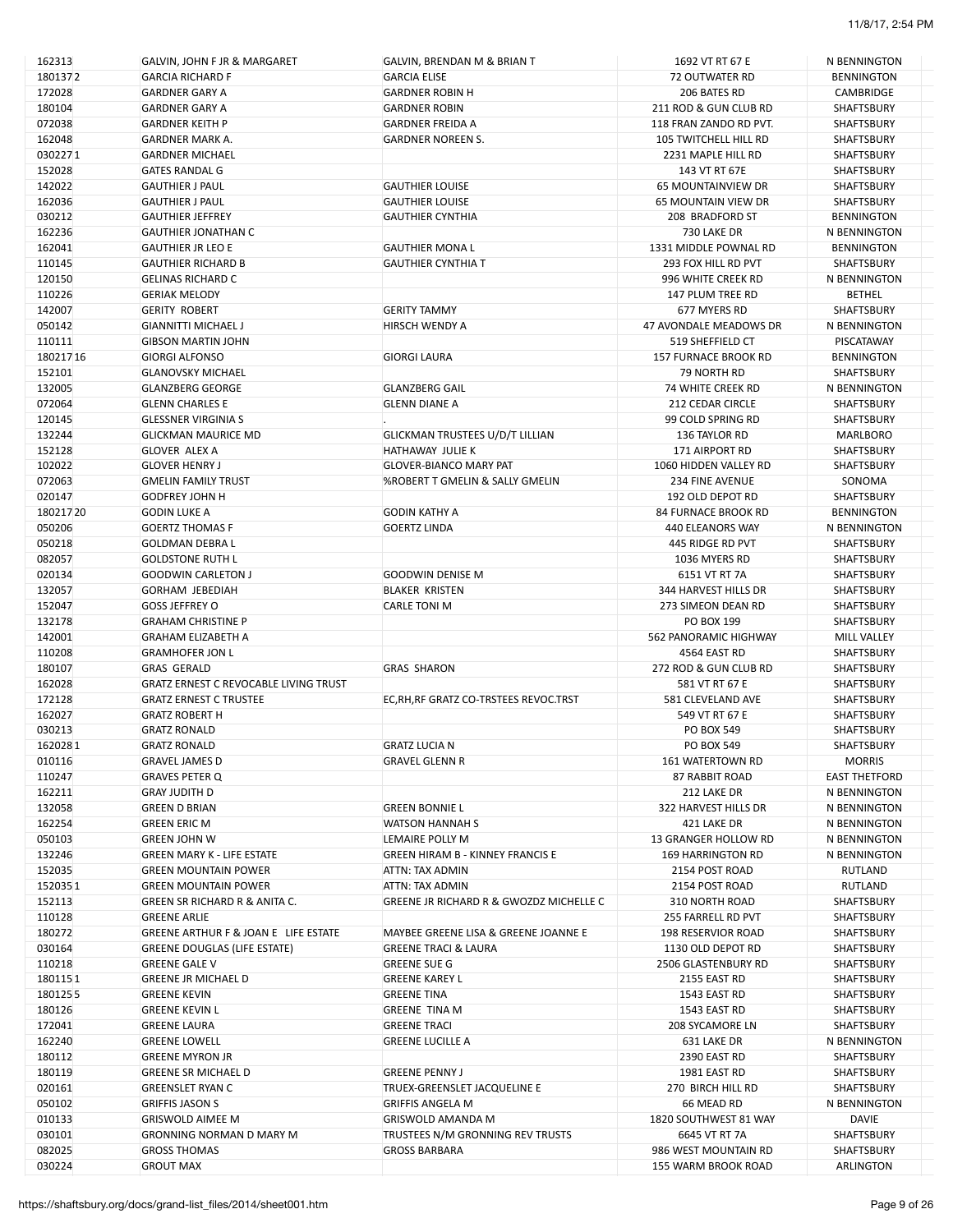| 072071     | <b>GROVER EMILY</b>                     |                                          | 886 HIDDEN VALLEY RD         | SHAFTSBURY        |
|------------|-----------------------------------------|------------------------------------------|------------------------------|-------------------|
| 162029     | <b>GROVER EMILY</b>                     |                                          | 886 HIDDEN VALLEY RD         | SHAFTSBURY        |
| 110110     | <b>GUERRERA SALVATORE</b>               | <b>GUERRERA JOANN</b>                    | 98 SILAS CARTER RD           | MANORVILLE        |
| 172131     | <b>GULLEY EDWARD J</b>                  |                                          | 264 CLEVELAND AVE            | SHAFTSBURY        |
|            |                                         |                                          |                              |                   |
| 172263     | <b>GULLEY JAMES SR &amp; CAROLEE P</b>  | WARD, JESSICA GULLEY JAMES JR & JONATHAN | 174 TOWN LINE RD             | BENNINGTON        |
| 172275     | <b>GULLEY JAMES SR &amp; CAROLEE P</b>  | WARD JESSICA, GULLEY JAMES JR & JONATHAN | 174 TOWN LINE RD             | <b>BENNINGTON</b> |
| 1722751    | <b>GULLEY JR JAMES A</b>                | <b>GULLEY KATIE B</b>                    | 880 TOWNLINE RD              | <b>BENNINGTON</b> |
| 172217     | <b>GULLEY PROPERTIES LLC</b>            |                                          | 615 SOUTH DUPONT HIGHWAY     | <b>DOVER</b>      |
| 050110     | <b>GULLEY SAM A</b>                     | <b>GULLEY COLLEEN R</b>                  | 118 HOARD RD                 | N BENNINGTON      |
|            |                                         |                                          |                              |                   |
| 180253     | <b>GUNDRUM RYNARD</b>                   |                                          | <b>PO BOX 23</b>             | <b>GRAFTON</b>    |
| 162328     | <b>GUSHEE CHERYL LEE</b>                |                                          | <b>187 MCCARTHY ACRES</b>    | N BENNINGTON      |
| 030103     | <b>GWOZDZ JASON</b>                     | <b>GWOZDZ MICHELLE</b>                   | 6605 VT RT 7A                | SHAFTSBURY        |
| 050231     | <b>HAGERTY J LAMONT</b>                 | <b>HAGERTY ET AL</b>                     | <b>12 OLD CRANBURY RD</b>    | CRANBURY          |
| 1101351    |                                         |                                          | 907 HOLY SMOKE ROAD          | SHAFTSBURY        |
|            | HAIN, WAYNE R & HELEN M - LIFE ESTATE   | HAIN, LAURA M et al                      |                              |                   |
| 1722731    | <b>HALE JON E</b>                       | <b>HALE LINDA J</b>                      | 233 KRAUSE RD                | <b>BENNINGTON</b> |
| 162016     | HALE MOUNTAIN FISH & GAME               |                                          | PO BOX 1                     | <b>BENNINGTON</b> |
| 180109     | HALE MOUNTAIN FISH & GAME               |                                          | PO BOX 1                     | BENNINGTON        |
| 180224     | <b>HALL JOYCE</b>                       |                                          | 184 LOWER EAST RD            | <b>BENNINGTON</b> |
|            |                                         |                                          |                              |                   |
| 110206     | <b>HALL PETER W</b>                     | HALL ET AL MARY/SUSAN                    | PO BOX 1623                  | RUTLAND           |
| 180277     | HALL RICHMOND HALL, MARY<br>LIFE EST    | BARRRIERE M, MARSH B                     | 203 RESERVOIR RD             | SHAFTSBURY        |
| 172120     | <b>HALL RODNEY</b>                      | <b>HALL DONNA</b>                        | 761 VT RT 7A                 | SHAFTSBURY        |
| 132120     | <b>HAMILTON HEATHER</b>                 |                                          | PO BOX 472                   | N BENNINGTON      |
| 132067     | <b>HAMILTON JAMES F</b>                 | <b>HAMILTON SHEILA A</b>                 | 98 ELM ST                    | N BENNINGTON      |
|            |                                         |                                          |                              |                   |
| 072090     | HAMILTON JOHN & SANDRA (LIFE ESTATE)    | HAMILTON, SHAWN & MICHAEL                | 129 PINE CIRCLE              | SHAFTSBURY        |
| 050111     | <b>HAMILTON RICHARD C</b>               | <b>HAMILTON LINDA</b>                    | 567 SHAFTSBURY HOLLOW RD     | N BENNINGTON      |
| 120143     | <b>HAMILTON STEVEN &amp; VERA</b>       |                                          | 106 ROLLIN RD                | N BENNINGTON      |
| 132041     | <b>HANRAHAN PAUL G</b>                  | HANRAHAN SUSAN VALENTE                   | PO BOX 280                   | N BENNINGTON      |
| 120162     | <b>HARDER JOHAN W P</b>                 | <b>HARDER SANDRA J</b>                   | <b>12 SOUTH STATELINE RD</b> | N BENNINGTON      |
|            |                                         |                                          |                              |                   |
| 132026     | <b>HARDY WILLIAM T</b>                  | <b>HARDY FAYE E</b>                      | 415 HARVEST HILLS DR         | N BENNINGTON      |
| 0501162    | <b>HARMON HARRY</b>                     | <b>HARMON RHONDA</b>                     | 1185 BUCK HILL RD            | SHAFTSBURY        |
| 180105     | HARMON HARRY E & RHONDA M               |                                          | 1185 BUCK HILL RD            | SHAFTSBURY        |
| 010155     | <b>HARMON JAMES F</b>                   |                                          | 1081 SHAFTSBURY HOLLOW RD    | N BENNINGTON      |
| 180105 MH  |                                         | <b>HARMON MELODY</b>                     |                              |                   |
|            | <b>HARMON JR RICHARD F</b>              |                                          | 1111 BUCK HILL RD            | SHAFTSBURY        |
| 030151     | <b>HARRINGTON BECKY</b>                 |                                          | 99 MAPLE HILL RD             | SHAFTSBURY        |
| 062018 HS1 | HARRINGTON CECELIA - LIFE ESTATE        |                                          | 77 WEST MOUNTAIN RD          | SHAFTSBURY        |
| 162265     | <b>HARRINGTON DARREN E</b>              |                                          | PO BOX 631                   | SHAFTSBURY        |
| 180217     | <b>HARRINGTON FREDERICK C</b>           | <b>HARRINGTON JANET J</b>                | PO BOX 452                   | SHAFTSBURY        |
|            |                                         |                                          |                              |                   |
| 180281     | HARRINGTON HOMES LLC KEN                |                                          | 21 CLEVELAND AVE             | SHAFTSBURY        |
| 172316     | <b>HARRINGTON KENNETH E</b>             | <b>HARRINGTON ALANNA M</b>               | 21 CLEVELAND AVE             | SHAFTSBURY        |
| 152120     | HARRINGTON KENNETH E/ALANNA M           | HARRINGTON PHILIP/JACQUELINE             | <b>21 CLEVELAND AVE</b>      | SHAFTSBURY        |
| 172150     | <b>HARRINGTON MARILYNNE</b>             |                                          | 69 MEADOW LN                 | <b>SHAFTSBURY</b> |
| 132044     | <b>HARRINGTON MARTHA</b>                | <b>STECK GORDON</b>                      | 140 HEWITT DR                | N BENNINGTON      |
| 180149     | HARRINGTON MARTIN & MILDRED-LIFE ESTATE | PARMENTER LYNN                           | 1544 BUCK HILL RD            |                   |
|            |                                         |                                          |                              | SHAFTSBURY        |
| 180143     | <b>HARRINGTON MARTIN E</b>              |                                          | 1679 HARWOOD HILL DR         | BENNINGTON        |
| 172318 MH7 | <b>HARRINGTON MICHAEL D</b>             | <b>HARRINGTON MICHELLE</b>               | <b>64 TRAILER PK RD PVT</b>  | SHAFTSBURY        |
| 172318 MH1 | <b>HARRINGTON PHILIP A</b>              | <b>HARRINGTON JACQUELINE E</b>           | 61 CLEVELAND AVE             | SHAFTSBURY        |
| 172318 MH5 | <b>HARRINGTON PHILIP A</b>              | <b>HARRINGTON JACQUELINE E</b>           | <b>61 CLEVELAND AVENUE</b>   | SHAFTSBURY        |
| 172318 MH8 | <b>HARRINGTON PHILIP A</b>              | HARRINGTON, JACQUELINE E                 | 61 CLEVELAND AVENUE          | SHAFTSBURY        |
|            |                                         |                                          |                              |                   |
| 172314     | <b>HARRINGTON PHILLIP</b>               | <b>HARRINGTON JACQUELINE</b>             | <b>61 CLEVELAND AVENUE</b>   | SHAFTSBURY        |
| 172318 MH9 | <b>HARRINGTON PHILLIP</b>               | <b>HARRINGTON JACQUELINE</b>             | 61 CLEVELAND AVE             | SHAFTSBURY        |
| 180279     | <b>HARRINGTON PHYLLIS</b>               |                                          | 2460 EAST RD                 | SHAFTSBURY        |
| 132170     | <b>HARRINGTON ROSCOE E</b>              | <b>HARRINGTON CATHY J</b>                | 90 COREY DR                  | N BENNINGTON      |
| 180109 MH  | <b>HARRINGTON SHELLIE</b>               |                                          | 714 ROD & GUN CLUB RD        | SHAFTSBURY        |
|            |                                         |                                          |                              |                   |
| 162040     | <b>HARRINGTON SUSAN</b>                 | <b>HARRINGTON LEE</b>                    | 778 VT RT 67 E               | SHAFTSBURY        |
| 172047     | <b>HARRINGTON THERESA B</b>             | <b>HARRINGTON JOHN</b>                   | 243 SYCAMORE LN              | SHAFTSBURY        |
| 010136     | <b>HARRINGTON TIMOTHY</b>               |                                          | 930 SHAFTSBURY HOLLOW ROAD   | <b>SHAFTSBURY</b> |
| 172318     | HARRINGTON TRAILER PARK LLC             |                                          | <b>61 CLEVELAND AVE</b>      | SHAFTSBURY        |
| 172318 MH4 | <b>HARRINGTON TRAILER PARK LLC</b>      |                                          | <b>61 CLEVELAND AVE</b>      | SHAFTSBURY        |
|            |                                         |                                          |                              |                   |
| 120105     | <b>HARRIS KENNETH G</b>                 | <b>HARRIS WENDY L</b>                    | <b>1645 HARRINGTON RD</b>    | N BENNINGTON      |
| 172137     | <b>HARRIS PATRICK</b>                   | <b>HARRIS SHIRLEY E</b>                  | PO BOX 368                   | SHAFTSBURY        |
| 010146     | <b>HARRIS RICHARD</b>                   | <b>HARRIS PATRICIA</b>                   | 35 HATTERTOWN RD             | NEWTOWN           |
| 050105     | <b>HARRIS ROBERT</b>                    | <b>HARRIS TERI</b>                       | P 0 BOX 775                  | SOUTHBURY         |
| 172029     | <b>HARVEY DONALD</b>                    | <b>HARVEY LINDA</b>                      | 64 HOLLIDAY DR               | SHAFTSBURY        |
|            |                                         |                                          |                              |                   |
| 1101321    | HARVEY EVELYN M                         |                                          | 522 HOLY SMOKE RD            | SHAFTSBURY        |
| 110130     | <b>HARVEY PHIL R</b>                    | <b>HARVEY ELEANOR B</b>                  | 338 HOLY SMOKE RD            | SHAFTSBURY        |
| 172023     | <b>HARWOOD ERNEST</b>                   | <b>HARWOOD CATHLEEN</b>                  | 261 CLEVELAND AVE            | SHAFTSBURY        |
| 172060     | <b>HARWOOD GLENDA</b>                   | HARWOOD, MATTHEW & COURCELLE, WANDA      | PO BOX 301                   | SHAFTSBURY        |
| 142075     | HARWOOD JR. VICTOR                      | <b>HARWOOD CATHY E</b>                   | 187 EHRICH RD                | SHAFTSBURY        |
|            |                                         |                                          |                              |                   |
| 142016     | HARWOOD MARTHA                          |                                          | 250 EHRICH RD                | SHAFTSBURY        |
| 072003     | <b>HARWOOD MATTHEW</b>                  |                                          | PO BOX 470                   | SHAFTSBURY        |
| 172024     | HARWOOD MATTHEW D                       | HARWOOD GLENDA R HARWOOD JODI            | PO BOX 470                   | SHAFTSBURY        |
| 172231     | HASKELL EDWARD W                        | <b>HASKELL CAROL A</b>                   | PO BOX 156                   | SHAFTSBURY        |
|            |                                         |                                          |                              |                   |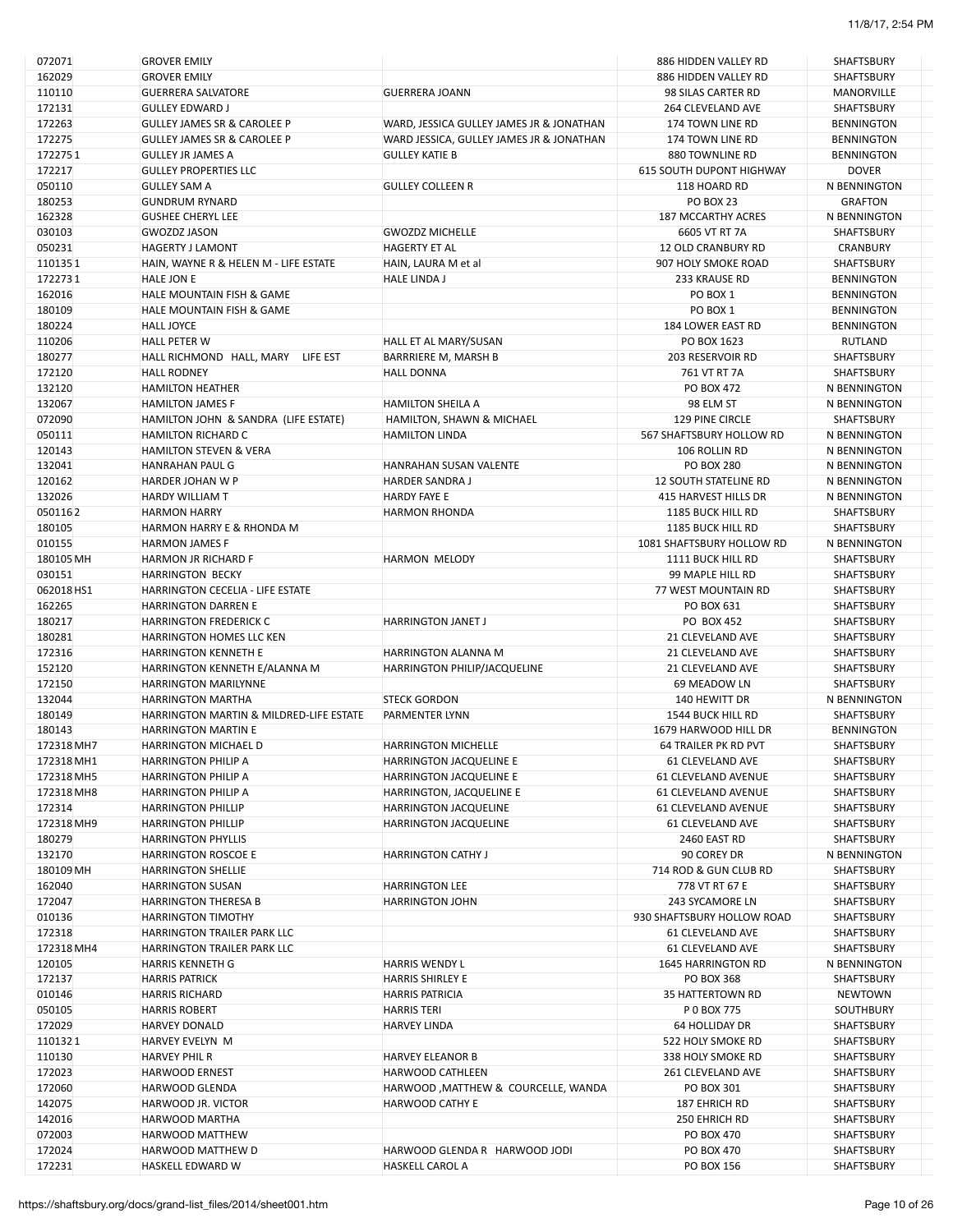| 172104   | <b>HATCHER ROBERT W</b>                 | C/O EMILY PUMPHLETT         | 130 CHURCH ST           | SHAFTSBURY        |
|----------|-----------------------------------------|-----------------------------|-------------------------|-------------------|
| 082064   | <b>HAUCK MARIE H</b>                    |                             | 33 LACLAIR RD           | SHAFTSBURY        |
| 072087   | <b>HAUSER RICHARD A</b>                 | HAUSER KATHLEEN A           | 311 HIDDEN VALLEY RD    | SHAFTSBURY        |
| 132140   | <b>HAVERKOCH VANESSA</b>                |                             | P O BOX 661             | N BENNINGTON      |
|          |                                         |                             |                         |                   |
| 010119   | <b>HAY CLIFFORD</b>                     | <b>HAY LYNN</b>             | PO BOX 672              | <b>MANCHESTER</b> |
| 0201452  | <b>HAY KATHLEEN M</b>                   | <b>GENESLAW ROBERT</b>      | 145 WHITE FARM LN PVT   | SHAFTSBURY        |
| 1620563  | <b>HAYDEN BRADLEY</b>                   | <b>HAYDEN KATHRYN D</b>     | 255 TWITCHELL HILL RD   | SHAFTSBURY        |
| 180241   | <b>HAYES JOHN R</b>                     |                             | PO BOX 4371             | <b>BENNINGTON</b> |
| 082022   | <b>HAYNES RICK A</b>                    | <b>HAYNES DONA M</b>        | 1130 WEST MOUNTAIN RD   | SHAFTSBURY        |
|          |                                         |                             |                         |                   |
| 132208   | <b>HAZELTON DARLENE</b>                 |                             | <b>PO BOX 55</b>        | N BENNINGTON      |
| 132231   | <b>HAZELTON DAVID L</b>                 | <b>HAZELTON MARY K</b>      | <b>PO BOX 373</b>       | N BENNINGTON      |
| 180237   | <b>HEBERT ROGER</b>                     | <b>HEBERT NEVAL</b>         | 241 SPUR RD             | <b>BENNINGTON</b> |
| 1201043  | <b>HEIN RICHARD F</b>                   | <b>WALKER JULIA F</b>       | 22 KENT PLACE           | COS COB           |
|          |                                         |                             |                         |                   |
| 142076   | <b>HEIN RICHARD F</b>                   | <b>WALKER JULIA F</b>       | 1524 MYERS RD           | SHAFTSBURY        |
| 062010   | <b>HEINER ROBERT S</b>                  |                             | 59 CHESTNUT RD          | <b>KUTZTOWN</b>   |
| 030111   | HELM FAMILY INVESTMENTS I LLC           |                             | 303 LINCOLN DRIVE       | <b>CHESHIRE</b>   |
| 132142   | <b>HEMINGWAY SHAYNE M</b>               |                             | 76 GRANT ST             | N BENNINGTON      |
| 120111   | <b>HEMMER ROBERT C</b>                  | PEZZULICH LISA M            | 157 COBBLE HILL RD PVT  | SHAFTSBURY        |
|          |                                         |                             |                         |                   |
| 132146   | <b>HENDRICKSON DANA M</b>               | HOHMANN SHELIA L            | 13 BARBER ST            | N BENNINGTON      |
| 172039   | <b>HENDRICKSON GULIELMA B</b>           |                             | 172 SYCAMORE LN         | SHAFTSBURY        |
| 172301   | <b>HERRMANN JOSEPH R</b>                | HERRMANN EVELYN L           | 125 HOLLIDAY DR         | SHAFTSBURY        |
| 110118   | <b>HERVIEUX JOSEPH C</b>                | <b>HERVIEUX ANITA H</b>     | 134 FOX HILL RD PVT     | SHAFTSBURY        |
| 030128   | <b>HERZFELD DAVID</b>                   | <b>HERZFELD PATRICIA</b>    | 4929 VT RTE 7A          | <b>SHAFTSBURY</b> |
|          |                                         |                             |                         |                   |
| 072093   | <b>HERZFELD DAVID H</b>                 | <b>HERZFELD PATRICIA J</b>  | 4929 VT RT 7A           | SHAFTSBURY        |
| 082018   | <b>HESSION WILLIAM J</b>                | <b>HESSION RUTHANN</b>      | <b>PO BOX 598</b>       | SHAFTSBURY        |
| 1201047  | <b>HETHERINGTON DAVID</b>               | <b>HETHERINGTON DIANE</b>   | 757 CROSS HILL RD       | N BENNINGTON      |
| 162035   | <b>HEWINSON REBECCA</b>                 |                             | 655 VT RT 67 EAST       | SHAFTSBURY        |
| 132076   | <b>HEWITT KAREN</b>                     |                             | <b>122 CARPENTER RD</b> | SHARON            |
|          |                                         |                             |                         |                   |
| 010112   | <b>HEYNIGER JR RICHARD L</b>            | VAN HEUKELOM SUSAN          | 855 GRANGER HOLLOW RD   | N BENNINGTON      |
| 010147   | <b>HILL-MOYER SALLY J</b>               |                             | <b>PO BOX 875</b>       | N BENNINGTON      |
| 172155   | <b>HILLIARD WAYNE R</b>                 | <b>HILLIARD ANNE B</b>      | <b>PO BOX 188</b>       | SHAFTSBURY        |
| 162305   | <b>HILSE ALICE</b>                      |                             | 1466 VT RT 67 E         | N BENNINGTON      |
| 110257   | HINGHER JF & HINGHER MA FAM.TRSTS. 5/08 | HINGHER JR TRUSTEE JOHN     | 2207 BABYLON TPKE       | <b>MERRICK</b>    |
|          |                                         |                             |                         |                   |
| 120131   | <b>HIRSCH JEFFREY</b>                   | <b>HIRSCH TERRI</b>         | 733 MATTISON RD         | N BENNINGTON      |
| 152102   | <b>HOAG DAVID</b>                       | <b>HOAG ROBIN</b>           | 156 NORTH RD            | SHAFTSBURY        |
| 010117   | <b>HOAG GEORGE E</b>                    | <b>HOAG MEREDITH</b>        | <b>PO BOX 350</b>       | <b>STORRS</b>     |
| 162253   | <b>HOAG JACK C</b>                      | <b>HOAG JEAN M</b>          | 437 LAKE DR             | N BENNINGTON      |
| 152055   | <b>HOAR HOUSE CONSTRUCTION LLC</b>      |                             | 486 BIRCH HILL RD       | SHAFTSBURY        |
| 020138   | <b>HOAR PHILIPS</b>                     | <b>HOAR JULIA E</b>         | 486 BIRCH HILL RD       | SHAFTSBURY        |
|          |                                         |                             |                         |                   |
| 030126   | <b>HOARD BARBARA B</b>                  | PILLEMER/VALLIERES/DARIUS   | <b>28 BURQUIST ROAD</b> | <b>FORT ANN</b>   |
| 162311   | <b>HOARD CLAUDE</b>                     | <b>HOARD JANET</b>          | 1630 VT RT 67 E         | N BENNINGTON      |
| 050168   | <b>HOFFMAN BYFORD E</b>                 | <b>HOFFMAN PAULA E</b>      | <b>PO BOX 52</b>        | N BENNINGTON      |
| 030119   | HOGAN WILLIAM / ANDREA                  | ROSNER D / SCHUTZ E         | 1264 OLD DEPOT RD       | SHAFTSBURY        |
| 030166   | <b>HOGAN WILLIAM P</b>                  | <b>HOGAN ANDREA L</b>       | 1264 OLD DEPOT RD       | SHAFTSBURY        |
|          |                                         |                             |                         |                   |
| 082005   | <b>HOLBACH DR JOHN</b>                  |                             | <b>PO BOX 274</b>       | E THETFORD        |
| 18021715 | <b>HOLCOMBE SHAWN</b>                   | <b>HOLCOMBE JOELLEN</b>     | 117 FURNACE BROOK RD    | <b>BENNINGTON</b> |
| 172059   | <b>HOLDEN EDGAR L</b>                   | HOLDEN JOANNE L             | 27 SYCAMORE LANE        | SHAFTSBURY        |
| 162257   | <b>HOLDUN CHRISTINE E</b>               |                             | <b>PO BOX 22</b>        | N BENNINGTON      |
| 102014   | <b>HOLLAND BRENNAN J</b>                | <b>HOLLAND MADELYN</b>      | 1688 HIDDEN VALLEY RD   | SHAFTSBURY        |
|          |                                         |                             |                         |                   |
| 082027   | <b>HOLLAND PHILIP H</b>                 |                             | 72 GROUSE LANE          | SHAFTSBURY        |
| 030221   | <b>HOLLANDER RICHARD T</b>              | HOLLANDER ADRIANNE          | 5288 EAST RD            | SHAFTSBURY        |
| 072057   | <b>HOLLEY JR DOUGLAS FREDERICK</b>      | <b>HOLLEY JENNIFER ANNE</b> | 606 HIDDEN VALLEY RD    | <b>SHAFTSBURY</b> |
| 0720451  | <b>HOLLIS CHRISTOPHER E.</b>            | HOLLIS KATHLEEN M.          | P.O. BOX 293            | <b>SHAFTSBURY</b> |
| 152104   | <b>HOLLIS KATHLEEN M</b>                | <b>HOLLIS CHRISTOPHER E</b> | <b>PO BOX 293</b>       | SHAFTSBURY        |
| 110142   | <b>HOLLISTER KEVIN D</b>                |                             |                         |                   |
|          |                                         | <b>HOLLISTER SARAH M</b>    | 218 FOX HILL RD PVT     | SHAFTSBURY        |
| 092046   | <b>HOLMES ROBERT L</b>                  | <b>HOLMES NANCY M</b>       | 3465 VT RT 7A           | <b>SHAFTSBURY</b> |
| 010114   | <b>HOPE CATHERINE</b>                   | <b>HOPE RICHARD</b>         | 735 GRANGER HOLLOW RD   | N BENNINGTON      |
| 142034   | <b>HORVATH CHARLES R</b>                | <b>HORVATH ARLENE J</b>     | 20 EASTVIEW DR          | SHAFTSBURY        |
| 050165   | <b>HOWARD JESSICA</b>                   |                             | 1357 MURPHY HILL RD     | N BENNINGTON      |
| 082032   | <b>HOWAT JACK</b>                       | <b>HOWAT ANGELA</b>         | 808 WEST MOUNTAIN RD    | SHAFTSBURY        |
|          |                                         |                             |                         |                   |
| 142008   | <b>HOWE ADAM</b>                        | <b>HOWE ASHLEY</b>          | 737 MYERS RD            | SHAFTSBURY        |
| 142004   | <b>HOWE ADAM J</b>                      | <b>HOWE ASHLEY M</b>        | 737 MYERS RD            | SHAFTSBURY        |
| 120120   | <b>HOWE JAMES</b>                       | <b>HOWE JEAN</b>            | <b>67 COULTER RD</b>    | N BENNINGTON      |
| 110227   | <b>HOWE JAMES A</b>                     | <b>HOWE GAIL K</b>          | 1242 MYERS RD           | SHAFTSBURY        |
| 172052   | <b>HOWE JEFFREY M</b>                   |                             | 129 SYCAMORE LN         | SHAFTSBURY        |
|          |                                         |                             |                         |                   |
| 132158   | <b>HOWE RICHARD J</b>                   |                             | PO BOX 731              | N BENNINGTON      |
| 102038   | <b>HOYT DAVID</b>                       | <b>HOYT JEAN</b>            | 1386 CIDER MILL RD      | SHAFTSBURY        |
| 162004   | <b>HUETHER STEVEN</b>                   | <b>HUETHER DENISE</b>       | 218 TWITCHELL HILL RD   | SHAFTSBURY        |
| 162215   | <b>HUGHES ANDREW</b>                    |                             | 314 LAKE DR             | N BENNINGTON      |
| 092038   | <b>HULBERT DAWN M</b>                   |                             | 3412 VT RT 7A           | SHAFTSBURY        |
|          |                                         |                             |                         |                   |
| 020143   | HULETT BENJAMIN D                       | HULETT ELAINE M C           | 4955 VT RT 7A           | SHAFTSBURY        |
| 092040   | HULETT BENJAMIN D                       | HULETT ELAINE M C           | 4955 VT RT 7A           | SHAFTSBURY        |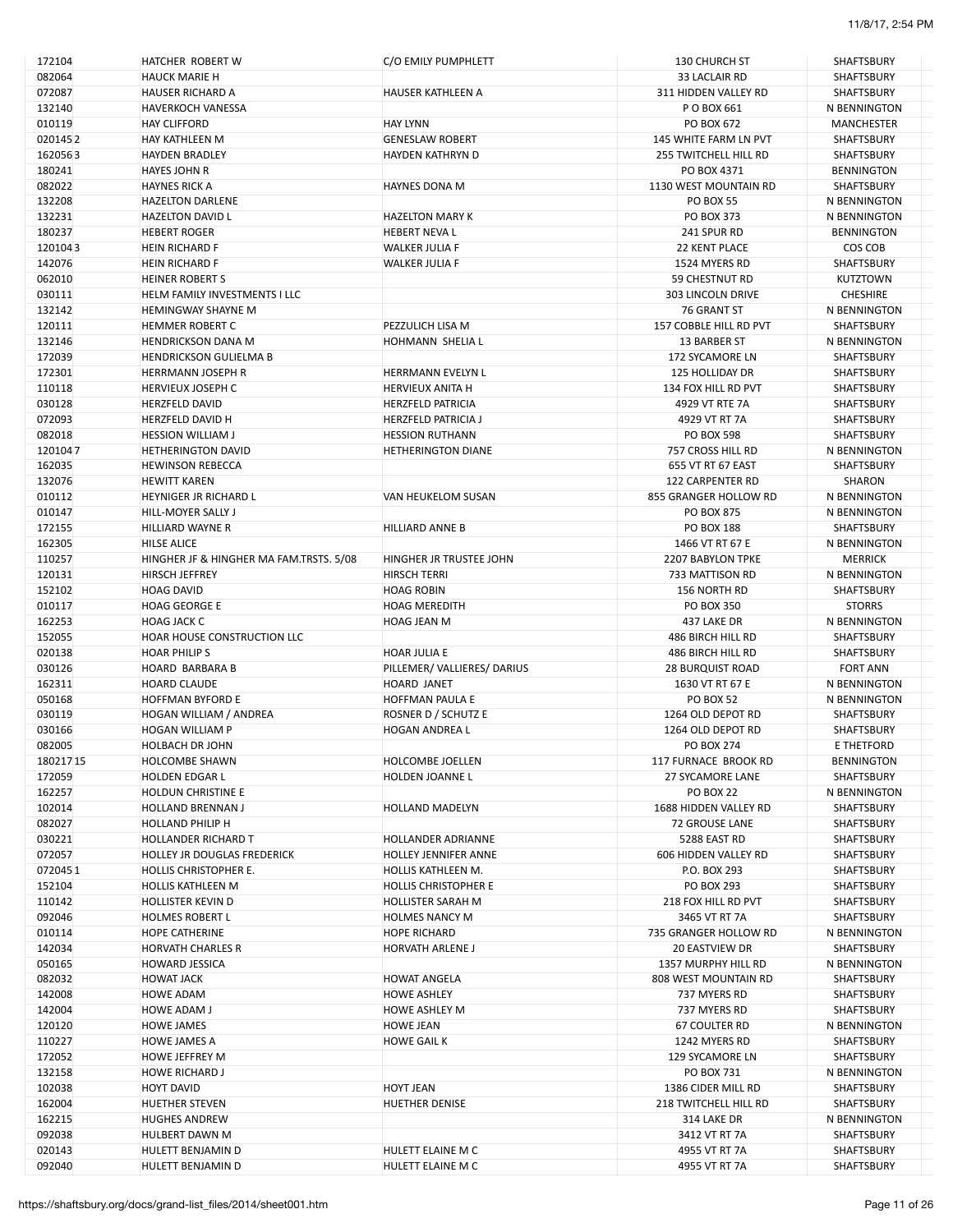| 092041    | <b>HULETT BENJAMIN D</b>                 | HULETT ELAINE M C                   | 4955 VT RT 7A                | SHAFTSBURY          |
|-----------|------------------------------------------|-------------------------------------|------------------------------|---------------------|
| 132238    | HULIHAN MAUREEN A                        |                                     | 471 VT RT 67W                | N BENNINGTON        |
| 132239    | HULIHAN MAUREEN A                        |                                     | 471 VT RT 67 W               | N BENNINGTON        |
| 020142    | <b>HUNCHAREK TOM</b>                     | <b>BALUTIS SUSAN</b>                | 5055 ROUTE 7 A               | SHAFTSBURY          |
| 162216    | <b>HUNT ANDREW</b>                       |                                     | 320 LAKE DR                  | N BENNINGTON        |
| 162322    | HUNT DAVID C                             |                                     | 1704 HIGHLAND DR             | <b>GRAFTON</b>      |
|           |                                          |                                     |                              |                     |
| 1802176   | <b>HUNTER GREGORY B</b>                  | <b>HUNTER JULIE B</b>               | 95 FURNACE BROOK RD          | <b>BENNINGTON</b>   |
| 120101    | <b>HURLEY ANDREW R</b>                   | <b>HURLEY KARIN B</b>               | 1270 CROSS HILL RD           | N BENNINGTON        |
| 072089    | <b>HURLEY SCOTT</b>                      | <b>KELLI DICKIE</b>                 | 127 PINE CIRCLE              | SHAFTSBURY          |
| 172122    | <b>HYJEK ELINOR</b>                      |                                     | <b>PO BOX 223</b>            | SHAFTSBURY          |
| 072012    | <b>HYTTEN JOHN</b>                       | <b>HYTTEN CECELIA</b>               | 4379 VT RT 7A                | SHAFTSBURY          |
| 162261    | IANNOTTI PATRICK A                       | OWENS-IANNOTTI AMY L                | 116 MCGUIRE ST               | N BENNINGTON        |
| 120167    | <b>IPAN INVESTMENT CO</b>                | C/O ALEXANDER ZAGOREOS              | <b>210 GERMAIN HILL LANE</b> | <b>EAGLE BRIDGE</b> |
| 082054    | <b>ISABELLE LAWRENCE W</b>               |                                     | 510 BENNETT HILL RD          | SHAFTSBURY          |
| 180125    |                                          |                                     |                              |                     |
|           | <b>ISERMAN NANCY</b>                     |                                     | 1757 EAST RD                 | SHAFTSBURY          |
| 010143    | <b>IVES GEOFFREY D</b>                   | <b>IVES VIRGINIA D</b>              | 132 DWYER'S CAMP RD          | N BENNINGTON        |
| 172238    | JACOBS CHRISTOPHER L                     | JACOBS CYNTHIA                      | 782 VT RT 7A                 | SHAFTSBURY          |
| 172238 MH | JACOBS CHRISTOPHER/CYNTHIA               | JACOBS PAULINE                      | 782 VT RT 7A                 | SHAFTSBURY          |
| 020132    | JAKUBOWSKI WILLIAM                       | JAKUBOWSKI PHYLLIS                  | 262 TIMBERTRAIL RD           | SHAFTSBURY          |
| 020163    | JAMIESON JOHN A                          | JAMIESON MARY LOU                   | <b>PO BOX 465</b>            | ARLINGTON           |
| 132068    | JAMIESON MICHAEL                         | JAMIESON JUDITH JANE                | 368 LAMB RD                  | N BENNINGTON        |
| 162009    | JAQUITH ADELAIDE                         |                                     | PO BOX 853                   | N BENNINGTON        |
|           |                                          |                                     |                              |                     |
| 172030    | JAUCH, CHRISTOPHER R                     | <b>BEAGLE, NADINE S</b>             | <b>84 HOLLIDAY DRIVE</b>     | <b>SHAFTSBURY</b>   |
| 110203    | <b>JENKS CHARLES T</b>                   | <b>SHALER REGINA C</b>              | 236 GLASTENBURY RD           | SHAFTSBURY          |
| 152006    | JENNINGS, RONALD & DEBORAH (LIFE ESTATE) | JENNINGS, DENNIS A & JOSEPH J       | 1915 VT RT 7A                | SHAFTSBURY          |
| 010130    | JENSEN RONALD                            | JENSEN ANTOINETTE                   | 131 OLD COLCHESTER RD        | <b>QUAKER HILL</b>  |
| 132015    | JENSEN VIVIEN L                          |                                     | 182 ELM ST                   | N BENNINGTON        |
| 1420631   | JEPSON GERALD                            | JEPSON MARY E                       | <b>639 TWITCHELL HILL RD</b> | SHAFTSBURY          |
| 082051    | JEROME WILLIAM T                         | JEROME LORI J                       | <b>PO BOX 12</b>             | SHAFTSBURY          |
|           |                                          |                                     |                              |                     |
| 162264    | JESS JAMES A                             | JESS MARILYN E                      | <b>PO BOX 298</b>            | N BENNINGTON        |
| 1420141   | JESSEMAN LAURIE                          |                                     | 266 OAK HILL RD              | SHAFTSBURY          |
| 082040    | JESSOP CAROL J                           |                                     | 1143 WEST MOUNTAIN RD        | SHAFTSBURY          |
| 110234    | JEWETT JEFFREY                           |                                     | LOT #34 UNA BELLA            | <b>BENNINGTON</b>   |
| 050153    | JOHNSON DEBORAH A                        | JOHNSON LAURIE S                    | 314 MURPHY HILL RD           | N BENNINGTON        |
| 050160    | JOHNSON DEBORAH ANNE                     | JOHNSON LAURIE S                    | 314 MURPHY HILL RD           | N BENNINGTON        |
| 110146    | JOHNSON JEFFREY D                        | <b>DOCKUM NIKKI B</b>               | 277 FOX HILL RD PVT          | SHAFTSBURY          |
|           |                                          |                                     |                              |                     |
| 1802711   | JOHNSON LAURENCE                         | <b>JOHNSON GAIL</b>                 | 450 RESERVOIR RD             | SHAFTSBURY          |
| 180250    | JOHNSON LINDA                            |                                     | 456 LOWER EAST RD            | <b>BENNINGTON</b>   |
| 180271    | JOHNSON NATHAN W                         |                                     | 421 RESERVOIR RD             | SHAFTSBURY          |
| 132017    | JOHNSON THEODORE                         |                                     | 95 HARVEST HILLS DR          | N BENNINGTON        |
| 132124    | JOHNSON-TURNER KIM E                     |                                     | <b>15 GRANDVIEW ST</b>       | N BENNINGTON        |
| 172230    | <b>JOLY WENDY</b>                        |                                     | PO BOX 316                   | SHAFTSBURY          |
| 172230 MH | JOLY WENDY                               | <b>JOLY WILLIAM</b>                 | PO BOX 316                   | SHAFTSBURY          |
| 030135    | JONES AUDREY S                           |                                     | 325 NORTH ST RM 108          | <b>BENNINGTON</b>   |
|           |                                          |                                     | PO BOX 446                   |                     |
| 010138    | JONES GEORGE S                           |                                     |                              | N BENNINGTON        |
| 050129    | <b>JONES KENNETH</b>                     | <b>JONES LYNNE</b>                  | 153 BOUPLON HOLLOW RD        | N BENNINGTON        |
| 172021    | JONES LAURA J                            |                                     | 51 COLVIN AVE                | <b>SHAFTSBURY</b>   |
| 180134    | JONES MARGARET A                         |                                     | <b>PO BOX 255</b>            | SHAFTSBURY          |
| 1801345   | JONES MARGARET A                         |                                     | <b>PO BOX 225</b>            | SHAFTSBURY          |
| 132230    | JORGENSEN RICHARD M                      | JORGENSEN ANNE M                    | 39 BANK ST                   | N BENNINGTON        |
| 132159    | K & E PARTNERSHIP                        |                                     | 47 COREY DR                  | N BENNINGTON        |
|           |                                          |                                     |                              |                     |
| 132161    | K & E PARTNERSHIP                        |                                     | 47 COREY DR                  | N BENNINGTON        |
| 132163    | K & E PARTNERSHIP                        |                                     | 47 COREY DR                  | N BENNINGTON        |
| 132167    | K & E PARTNERSHIP                        |                                     | 47 COREY DR                  | N BENNINGTON        |
| 132168    | K & E PARTNERSHIP                        |                                     | 47 COREY DR                  | N BENNINGTON        |
| 132172    | K & E PARTNERSHIP                        |                                     | 47 COREY DR                  | N BENNINGTON        |
| 1802213   | <b>KAFFAN STEPHEN P</b>                  |                                     | 440 LOWER EAST ROAD          | SHAFTSBURY          |
| 050233    | <b>KALIN JOHN</b>                        | <b>KALIN JOANNE</b>                 | 150 MEADS CROSS RD           | <b>STORMVILLE</b>   |
| 132143    | <b>KANE TIMOTHY</b>                      | KANE ELIZABETH                      | <b>187 GRANDVIEW ST</b>      | N BENNINGTON        |
|           |                                          |                                     |                              |                     |
| 020145    | <b>KAPP MICHELLE</b>                     |                                     | <b>210 HIGHLAND PKWY</b>     | <b>ROCHESTER</b>    |
| 110103    | KARALIS M BARBARA                        | <b>JORDAN NANCY</b>                 | 353 CIDER MILL RD            | SHAFTSBURY          |
| 132016    | <b>KARHAN MARK S</b>                     | KARHAN WENDY M                      | 59 HARVEST HILLS DRIVE       | N BENNINGTON        |
| 050211    | KATZ ANIMA & CHITTENDEN TRS CO           | TRSTS OF ANIMA KATZ REV TRST D 4-06 | PO BOX 477                   | N BENNINGTON        |
| 172163    | <b>KAUFER JEFFREY</b>                    | <b>KAUFER STACEY</b>                | 140 CHURCH ST                | SHAFTSBURY          |
| 172304    | <b>KEEN GEORGE W</b>                     | <b>KEEN BRENDA L</b>                | 63 HOLLIDAY DR               | SHAFTSBURY          |
| 172057    | <b>KEEN WILLIAM</b>                      | <b>KEEN LOIS</b>                    | 59 SYCAMORE LN               | SHAFTSBURY          |
| 110120    |                                          |                                     | 143 FOX HILL RD              | SHAFTSBURY          |
|           | <b>KEENAN MICHAEL E</b>                  | KEENAN CHRISTINE D                  |                              |                     |
| 072011    | <b>KEES KEVIN D</b>                      | <b>KEES GAYLE</b>                   | 4433 VT RT 7A                | SHAFTSBURY          |
| 162235    | <b>KELLEY JR WILLIAM J</b>               | <b>KELLEY PATRICIA</b>              | P O BOX 843                  | <b>MANCHESTER</b>   |
| 020155    | <b>KELLEY LESLIE Y</b>                   |                                     | 498 BIRCH HILL RD            | SHAFTSBURY          |
| 120130    | <b>KELLNER DAVID</b>                     | <b>KELLNER DONNA</b>                | 891 MATTISON RD              | N BENNINGTON        |
| 132054    | <b>KELLY MARTIN F</b>                    | <b>KELLY SUE-ELLEN</b>              | 51 HEWITT DR                 | N BENNINGTON        |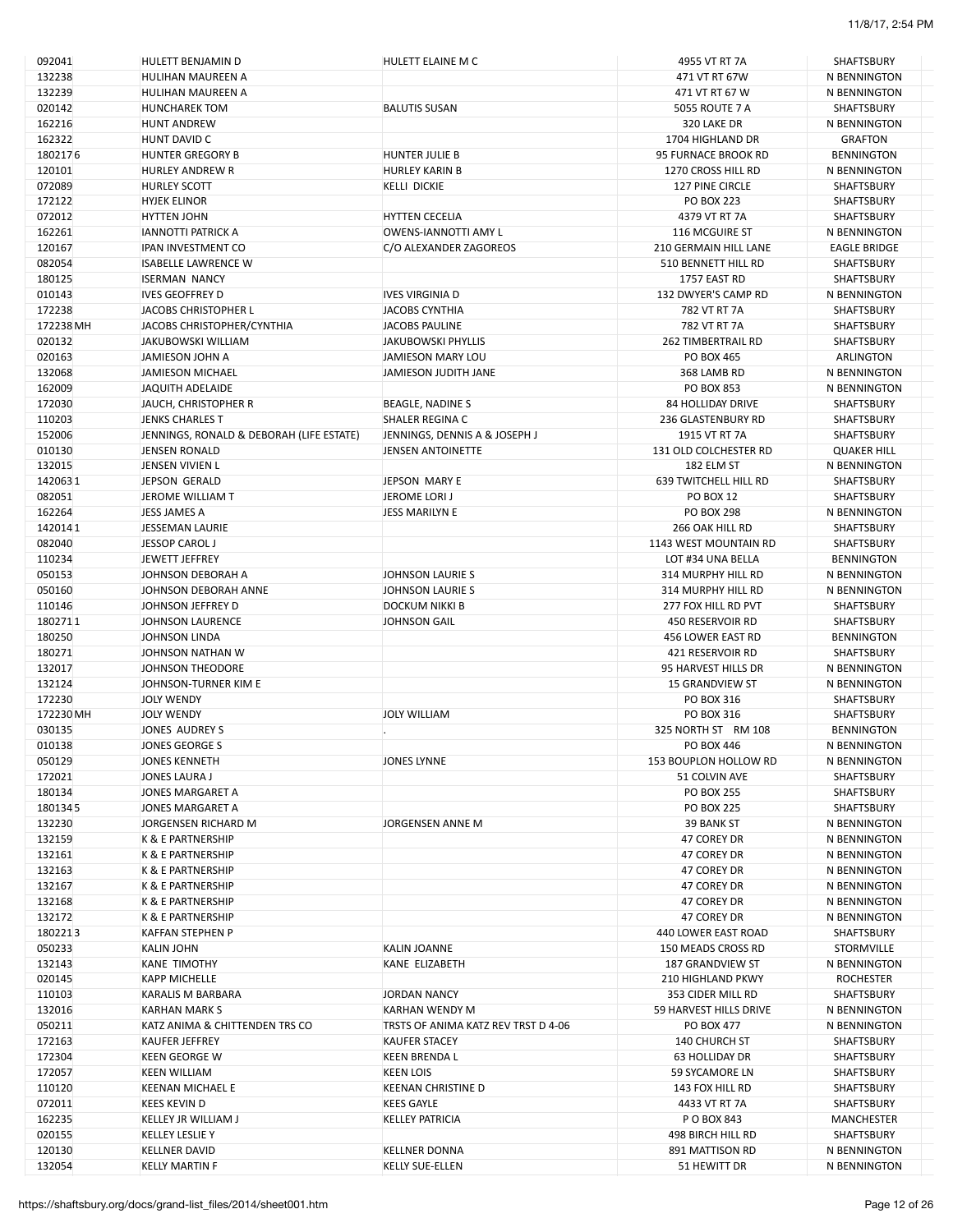| 180110  | <b>KENNEDY KENNETH</b>         |                                | 82 LAKE DR SOUTH           | <b>NEW FAIRFIELD</b> |
|---------|--------------------------------|--------------------------------|----------------------------|----------------------|
| 180111  | <b>KENNEDY KENNETH M</b>       | <b>KENNEDY MARY A</b>          | <b>15 WEDDINGTON LN</b>    | <b>WESTON</b>        |
| 072077  | <b>KENNEDY MARIANNE</b>        | <b>SWEET SHANE M</b>           | 595 HIDDEN VALLEY RD       | SHAFTSBURY           |
| 132113  | <b>KENYON FRANCIS R</b>        | <b>KENYON MARILYN J</b>        | 307 ELM ST                 | N BENNINGTON         |
| 132219  | <b>KENYON HEATHER</b>          | <b>STRATTON NEIL</b>           | 297 BANK ST                | N BENNINGTON         |
| 072015  | <b>KENYON KEITH G</b>          | <b>KENYON RAE ANNE</b>         | 4251 VT RT 7A              | SHAFTSBURY           |
|         |                                |                                |                            | <b>WESTPORT</b>      |
| 050229  | <b>KERRIGAN THOMAS</b>         |                                | 34 HIGH STREET             |                      |
| 020139  | <b>KETCHAM PATRICIA G</b>      |                                | 5151 VT RT 7A              | SHAFTSBURY           |
| 082028  | KETTERER WILLIAM F             | <b>KETTERER JANIS C</b>        | <b>64 GROUSE LN PVT</b>    | SHAFTSBURY           |
| 172201  | KEYS KATHERINE P (LIFE ESTATE) | KEYS FOREST W & KAYA S         | PO BOX 374                 | SHAFTSBURY           |
| 120156  | KILPATRICK ALICE               |                                | 1278 VT RT 67W             | N BENNINGTON         |
| 050109  | <b>KING CHERYL L</b>           |                                | 245 SHAFTSBURY HOLLOW RD   | N BENNINGTON         |
| 172125  | KING DAVID E                   |                                | MEDICAL CONDOMINIUM        | SHAFTSBURY           |
| 172154  | KING JAMES D LIFE ESTATE       | KING ET AL ELIZABETH A         | 414 CLEVELAND AVE          | <b>SHAFTSBURY</b>    |
|         |                                |                                |                            |                      |
| 072076  | <b>KING PETER K</b>            | <b>KING DAWN D</b>             | 617 HIDDEN VALLEY RD       | SHAFTSBURY           |
| 172302  | KING TRUSTEE MARY R            |                                | PO BOX 318                 | SHAFTSBURY           |
| 172151  | KINNEY DOREEN                  |                                | 45 MEADOW LN               | SHAFTSBURY           |
| 142071  | <b>KINNEY FRANCIS</b>          | <b>KINNEY ROSEMARY</b>         | PO BOX 341                 | N BENNINGTON         |
| 132126  | KINNEY SHAWN P.                | SHAUGHNESSY MACAELA H.         | <b>PO BOX 83</b>           | N BENNINGTON         |
| 180147  | KIRKPATRICK CLIFFORD           | <b>KIRKPATRICK SANDRA</b>      | PO BOX 331                 | SHAFTSBURY           |
| 172237  | <b>KIRKPATRICK GAIL</b>        |                                | 812 VT RT 7A               | <b>SHAFTSBURY</b>    |
|         |                                | SKELLY JOHN R                  |                            |                      |
| 172140  | KITTELL JOHN J / BOHNER/BOHNER | BOHNER/ PRESTON/CONLEY/KITTELL | PO BOX 193                 | SHAFTSBURY           |
| 152017  | <b>KITTRELL JAMES</b>          |                                | <b>196 GLASTENVIEW DR</b>  | <b>SHAFTSBURY</b>    |
| 180136  | <b>KLEIN RICHARD</b>           | <b>KLEIN KATHERINE M</b>       | 51 EAST RD                 | <b>BENNINGTON</b>    |
| 110212  | <b>KLINE BARBARA</b>           | <b>WEHRSPAUN MARGARET</b>      | 237 BEAR RUN RD            | SHAFTSBURY           |
| 102040  | KLINK JAY WALLACE              |                                | <b>PO BOX 392</b>          | <b>SHAFTSBURY</b>    |
| 0720172 | <b>KNAFEL ANDREW</b>           |                                | 123 DEXTER ROAD            | SHAFTSBURY           |
| 072050  | <b>KNAFEL ANDREW</b>           | <b>KNAFEL FARM CORP</b>        | <b>48 HIDDEN VALLEY RD</b> | SHAFTSBURY           |
|         |                                |                                |                            |                      |
| 0301351 | KNAFEL ANDREW G                | <b>HUNTER ANNE B</b>           | 123 DEXTER RD              | <b>SHAFTSBURY</b>    |
| 142066  | <b>KNAPP BRUCE B</b>           | <b>KNAPP GALE N</b>            | 137 HORTON HILL RD         | SHAFTSBURY           |
| 102047  | <b>KNAPP CONSTANCE E</b>       | ROMANO BERNADETTE R            | 2560 CIDER MILL RD         | SHAFTSBURY           |
| 0720421 | KNAPP JEFFREY J                | <b>KNAPP BRENDA P</b>          | 4330 VT RT 7A              | SHAFTSBURY           |
| 142065  | <b>KNAPP PAULINE</b>           |                                | 27 HORTON HILL RD          | SHAFTSBURY           |
| 082014  | <b>KNAPP PETER OGDEN</b>       |                                | 1584 WEST MOUNTAIN RD      | SHAFTSBURY           |
|         |                                |                                |                            |                      |
| 0720312 | <b>KNECHT RICHARD A</b>        | KNECHT JUDITH A                | 136 VALLEY VIEW RD PVT     | <b>SHAFTSBURY</b>    |
| 030158  | <b>KOBIK RICHARD A</b>         | <b>KOBIK GREER H</b>           | 207 MAPLE HILL RD          | SHAFTSBURY           |
| 110258  | <b>KOENIG ELIZABETH</b>        |                                | 1995 TRUMBULL HILL RD      | SHAFTSBURY           |
| 030174  | KOERNER SCOTT H                | PAOLUCCI LESLIE M              | 1922 OLD DEPOT RD          | <b>SHAFTSBURY</b>    |
| 010149  | <b>KOOPMAN PETER</b>           |                                | 840 CATLETT RD             | SEVIERVILLE          |
| 050101  | <b>KOOPMAN PETER</b>           |                                | 840 CATLETT RD             | SEVIERVILLE          |
| 030143  | <b>KOREIN BETH</b>             |                                | 240 CENTRAL PARK SO        | <b>NEW YORK</b>      |
|         |                                |                                |                            |                      |
| 050228  | KORMAN CARL REVOC TRUST        | <b>KORMAN DORIS</b>            | 368 LACLAIR RD             | SHAFTSBURY           |
| 180216  | KOSCHE DAVID A                 | <b>TROMBLEY LISA J</b>         | 957 LOWER EAST RD          | <b>BENNINGTON</b>    |
| 120126  | KOSCHE STEPHEN E               | KOSCHE JEAN M                  | <b>635 HORTON HILL RD</b>  | N BENNINGTON         |
| 110104  | KOZLOSKI RONALD                | KOZLOSKI ROBIN                 | 253 CIDER MILL RD          | SHAFTSBURY           |
| 132047  | <b>KRAENZLE JUDY A</b>         |                                | 263 HEWITT DRIVE           | N BENNINGTON         |
| 050164  | <b>KRAJNAK JOHN S</b>          | <b>KRAJNAK RUTH I</b>          | <b>85 QUARRY RIDGE RD</b>  | <b>NEW PRESTON</b>   |
| 162273  | <b>KRANE MICHELLE C</b>        |                                | <b>47 MCGUIRE ST</b>       | N BENNINGTON         |
|         |                                |                                |                            |                      |
| 132029  | KRATZER MD JOSEPH H            | <b>KRATZER SHARON A</b>        | 748 HARVEST HILLS DR       | N BENNINGTON         |
| 0502331 | <b>KRAUSE MARK</b>             | <b>MARTIN WILLIAM T</b>        | PO BOX 168                 | <b>BENNINGTON</b>    |
| 172271  | <b>KRAUSE MARK O</b>           | <b>KRAUSE KIMBERLY</b>         | 390 KRAUSE RD              | <b>BENNINGTON</b>    |
| 1722711 | <b>KRAUSE RYAN S</b>           |                                | 303 KRAUSE RD PVT          | <b>BENNINGTON</b>    |
| 020106  | <b>KRAWCZYK GEORGE C</b>       | <b>KRAWCZYK ET AL</b>          | 311 RICE LN                | <b>BENNINGTON</b>    |
| 132002  | <b>KRULIKOWSKI ANTHONY</b>     | KRULIKOWSKI LORRAINE           | 469 ROLLIN RD              | N BENNINGTON         |
| 050202  | KUNDMUELLER JUDITH             |                                | PO BOX 501                 | N BENNINGTON         |
|         |                                |                                |                            |                      |
| 092027  | KURTZ JOSHUA P                 | KURTZ LOUISA F                 | 289 NORTH RD               | <b>SHAFTSBURY</b>    |
| 050112  | <b>LABRAKE FREDERICK J</b>     | LABRAKE JENNIE P               | 599 SHAFTSBURY HOLLOW RD   | N BENNINGTON         |
| 072023  | LACROIX BRIAN M                |                                | <b>PO BOX 225</b>          | SHAFTSBURY           |
| 172226  | LACROIX JASON D                | LACROIX ROSE M                 | PO BOX 362                 | SHAFTSBURY           |
| 162204  | LACROIX JEFFREY D              | LACROIX KATHLEEN F             | 118 LAKE DR                | N BENNINGTON         |
| 132115  | LACROIX KELLEY J               |                                | PO BOX 383                 | N BENNINGTON         |
| 162280  | LAFLEUR RONALD L               |                                | 419 PARAN RD               | N BENNINGTON         |
|         |                                |                                |                            |                      |
| 132226  | LAFOUNTAIN LIZA D              |                                | 83 BANK ST                 | N BENNINGTON         |
| 162227  | LAFOUNTAIN MARJORIE            |                                | 408 LAKE DR                | N BENNINGTON         |
| 162255  | LAMPMAN DALE H                 |                                | 407 LAKE DR                | N BENNINGTON         |
| 132241  | LANE ADRIAN C                  | LANE MARY ELLEN                | <b>223 PARK STREET</b>     | <b>BENNINGTON</b>    |
| 050114  | LANGLOIS DAVID K               | LANGLOIS SUSAN G               | 746 SHAFTSBURY HOLLOW RD   | N BENNINGTON         |
| 0720053 | LANOUE EDWARD T                | LANOUE LINDA J                 | 96 HIGHLAND WOODS DR       | SHAFTSBURY           |
|         |                                |                                |                            |                      |
| 142006  | LANSBURY KATHARINE R           |                                | 600 WEST ROYAL PALM ROAD   | <b>BOCA RATON</b>    |
| 082044  | LAPEAN ANTHONY X               | LAPEAN CYNTHIA M               | 1469 WEST MOUNTAIN RD      | SHAFTSBURY           |
| 050130  | LAPLACA JOSEPH (LIFE ESTATE)   | FUSCO, CATHY                   | 155 BOUPLON HOLLOW RD      | N BENNINGTON         |
| 110244  | LAPOINTE JOSH J                | FERNANDEZ ELIZABETH L          | 3527 EAST RD               | SHAFTSBURY           |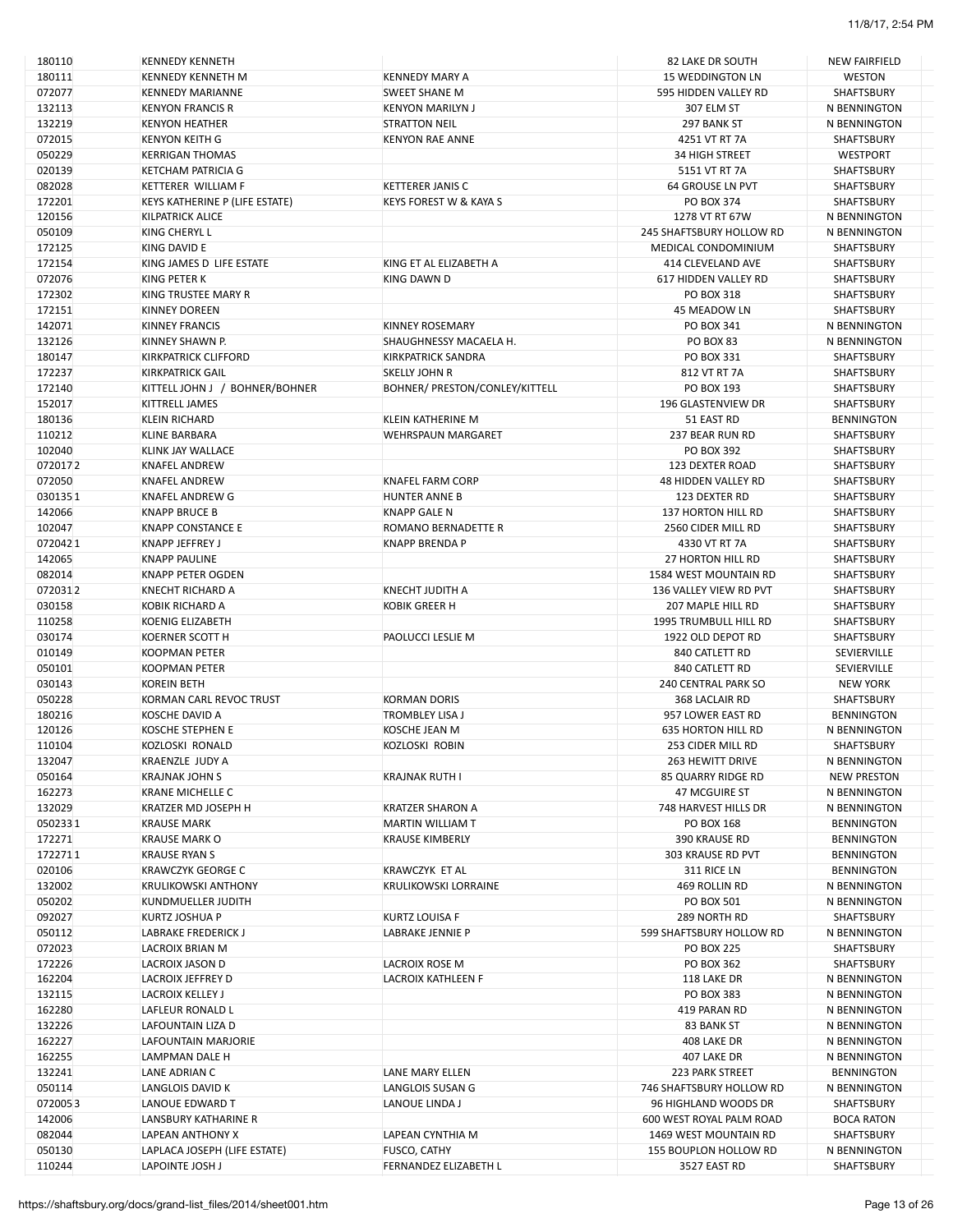| 162024     | <b>LAPORTE JR ROBERT</b>                 | LAPORTE PAULA                   | 473 VT RT 67 EAST           | SHAFTSBURY         |
|------------|------------------------------------------|---------------------------------|-----------------------------|--------------------|
| 102005     | LATIF DONALD A                           | LATIF SANDRA I                  | 161 MIDDLE RD               | SHAFTSBURY         |
| 020164 HS1 | LATOUR JR ALFRED T                       |                                 | 775 BARERS POND RD          | POWNAL             |
| 132166     | LAUNDERVILLE LUCILLE A                   |                                 | 117 COREY DR                | N BENNINGTON       |
| 162031     | LAUZON PAULA D                           |                                 | PO BOX 16                   | SHAFTSBURY         |
| 162111     | LAVIGNE BRUCE                            | LAVIGNE JOAN                    | PO BOX 267                  | N BENNINGTON       |
| 092033     | LAWRENCE MELVIN D                        | <b>BEZIO WANDA</b>              | 75 LAWRENCE RD PVT          | SHAFTSBURY         |
|            |                                          |                                 |                             | <b>SHAFTSBURY</b>  |
| 142054     | LEACH DOLORES (LIFE ESTATE)              | CAREY, D & LEACH T              | PO BOX 492                  |                    |
| 020151     | LEAKE JEFFREY K                          | <b>IVEY SUSAN DIANNA</b>        | 257 BIRCH HILL RD           | SHAFTSBURY         |
| 142002     | LEBARRON DANIEL L JR                     | HARDY F E                       | <b>648 BENNETT HILL RD</b>  | SHAFTSBURY         |
| 0820562    | LEBARRON JR DANIEL L                     |                                 | <b>648 BENNETT HILL RD</b>  | SHAFTSBURY         |
| 132027     | <b>LEBERT ROBERT</b>                     | <b>LEBERT LINDA</b>             | 439 HARVEST HILLS DR        | N BENNINGTON       |
| 020111     | <b>LEBLANC DORIS ANN</b>                 |                                 | <b>PO BOX 95</b>            | <b>BENNINGTON</b>  |
| 010140     | LEE TABITHA A                            |                                 | 1138 SHAFTSBURY HOLLOW RD   | N BENNINGTON       |
| 072018     | LEGACY EDWARD S                          | <b>LEGACY RACHEL</b>            | 3829 VT RT 7A               | <b>SHAFTSBURY</b>  |
| 092029 MH1 | LEGACY EDWARD W                          | <b>LEGACY VIRGINIA</b>          | 503 NORTH RD                | SHAFTSBURY         |
| 1802178    | <b>LEGACY SCOTT</b>                      | <b>LEGACY KELLEY</b>            | <b>191 FURNACE BROOK RD</b> | <b>BENNINGTON</b>  |
| 18021717   | <b>LEGACY SHAWN</b>                      | <b>LEGACY BECKY</b>             | <b>150 FURNACE BROOK RD</b> | <b>BENNINGTON</b>  |
|            |                                          |                                 |                             |                    |
| 050140     | LELAND MELISSA R                         |                                 | PO BOX 161                  | N BENNINGTON       |
| 1102262    | LEMIEUX MICHAEL & BIGART DORIS (LIFE EST | LEMIEUX CARSON & BIGART CHRISTY | 1047 COLEVILLE RD           | <b>BENNINGTON</b>  |
| 1420012    | LENT BRIAN C                             | LENT LISA G                     | 1655 MYERS RD               | SHAFTSBURY         |
| 172005     | <b>LEO NATALE</b>                        | <b>LEO BARBARA</b>              | PO BOX 306                  | SHAFTSBURY         |
| 172273     | LEONARD SHAWN M                          | LEONARD ERIN K                  | 200 KRAUSE RD               | <b>BENNINGTON</b>  |
| 180276     | LEONARD SYLVIA (DEVOID)                  |                                 | 229 RESERVOIR RD            | SHAFTSBURY         |
| 18021718   | LEONARDO JR ALBERT L & BELINDA           | LEONARDO ALBERT L               | <b>PO BOX 542</b>           | SHAFTSBURY         |
|            |                                          |                                 |                             | <b>SHAFTSBURY</b>  |
| 120112     | LESLIE RUSSELL P                         | <b>LESLIE JANICE I</b>          | 53 COBBLE HILL RD           |                    |
| 172276     | LESSER JEANNETTE A                       |                                 | 646 TOWN LINE RD W          | <b>BENNINGTON</b>  |
| 162263     | LETOURNEAU CHARLES S                     | LETOURNEAU ELAINE C             | PO BOX 1043                 | <b>BENNINGTON</b>  |
| 142051     | LEVESQUE FAMILY REV TRUST                |                                 | 553 DANIELS RD              | SHAFTSBURY         |
| 172317     | LEVIN CORRINNE J                         | DAVIS JILLIANNE C               | 551 VT RT 7A                | SHAFTSBURY         |
| 172011     | LEVIN LEW H                              | LEVIN JILL N                    | PO BOX 233                  | SHAFTSBURY         |
| 172010     | LEVIN PETER                              | LEVIN TATUM                     | PO BOX 233                  | SHAFTSBURY         |
| 120135     | LEVIN RUTH                               |                                 | 183 ROLLIN RD               | N BENNINGTON       |
|            |                                          |                                 |                             |                    |
| 030121     | LEY CHRISTIE BLISS                       |                                 | 1111 OLD DEPOT RD           | SHAFTSBURY         |
| 172262     | LILLIE MICHAEL E                         |                                 | 11 TOWN LINE RD W           | <b>BENNINGTON</b>  |
| 1722621    | LILLIE ROSEMARY                          |                                 | 105 TOWN LINE RD W          | <b>BENNINGTON</b>  |
| 102035     | LINCOLN LAURIE L                         | <b>GOODELL JOHN P</b>           | 1313 CIDER MILL RD          | SHAFTSBURY         |
| 152027     | <b>LINDSEY LOIS</b>                      |                                 | 196 VT RT 67 E              | SHAFTSBURY         |
| 172249     | LINDSEY RONALD                           | <b>LINDSEY ROSEMARY</b>         | 101 WESTVIEW PL             | SHAFTSBURY         |
| 152022     | <b>LINK KATHRYN</b>                      |                                 | 1197 VT RT 7A               | SHAFTSBURY         |
|            | LITTLE KEVIN                             |                                 | 63 LEDGELY DR               |                    |
| 172240     |                                          | LITTLE KELLY                    |                             | SHAFTSBURY         |
| 172049     | LITTLEFIELD GARY F                       | LITTLEFIELD VANESSA             | 211 SYCAMORE LN             | SHAFTSBURY         |
| 072069     | LIVINGSTON CLAY                          | <b>ANDREW PERKINS</b>           | <b>82 HUMMINGBIRD LN</b>    | SHAFTSBURY         |
| 010153     | LIVINGSTON ERNEST J                      |                                 | 997 SHAFTSBURY HOLLOW RD    | N BENNINGTON       |
| 162278     | LOCKWOOD GREGORY A                       | LOCKWOOD DARLENE N              | PO BOX 607                  | SHAFTSBURY         |
| 1101101    | LOFARO SHAWN                             | <b>BARBER BARBARA</b>           | PO BOX 484                  | SHAFTSBURY         |
| 102039     | LOITERSTEIN PHILIP E                     | LOITERSTEIN SANDRA              | 5300 CHAMBERLIN AVE         | <b>CHEVY CHASE</b> |
| 082045     | LOMBARDI MICHAEL J                       | <b>WANNER ERIN C</b>            | <b>81 OCEAN PARKWAY</b>     | <b>BROOKLYN</b>    |
|            |                                          |                                 |                             |                    |
| 162307     | LONGTIN RICHARD L                        | <b>LONGTIN JANE R</b>           | 70 LAMB RD                  | N BENNINGTON       |
| 162259     | LOOMIS DONALD H                          | <b>LOOMIS DARCY L</b>           | 341 LAKE DR                 | N BENNINGTON       |
| 062013     | LOOMIS JR RONALD                         |                                 | <b>133 NORTHSIDE DR</b>     | <b>BENNINGTON</b>  |
| 172215     | LOOMIS JR RONALD                         |                                 | 133 NORTHSIDE DR            | <b>BENNINGTON</b>  |
| 180150     | LOOMIS JR RONALD                         |                                 | <b>133 NORTHSIDE DR</b>     | <b>BENNINGTON</b>  |
| 172115     | LOOMIS ROBERT                            | <b>LOOMIS CHERYL</b>            | 891 VT RT 7A                | <b>SHAFTSBURY</b>  |
| 172234     | LOOMIS ROBERT J                          | <b>LOOMIS ANEILA S</b>          | 854 VT RT 7A                | SHAFTSBURY         |
|            |                                          |                                 |                             |                    |
| 062014     | LOOMIS RONALD                            | LOOMIS LISA                     | 133 NORTHSIDE DR            | <b>BENNINGTON</b>  |
| 162247     | LOOMIS SHELLY L                          |                                 | 523 LAKE DR                 | N BENNINGTON       |
| 110254     | LOPEZ MARK J                             | SPIRA LESLIE                    | 205 E 22ND ST               | <b>NEW YORK</b>    |
| 132004     | LOURIE JANICE                            |                                 | RT1 BOX 1890                | <b>ARLINGTON</b>   |
| 0720054    | LU, CARY                                 |                                 | 40 ALEXANDRIA RD            | <b>MORRISTOWN</b>  |
| 132125     | LUCE EDWIN M                             | LUCE CYNTHIA L                  | <b>25 GRANDVIEW STREET</b>  | N BENNINGTON       |
| 062018     | LUDWIG FRITZ W                           |                                 | 80 WEST MTN RD              | SHAFTSBURY         |
| 092044 HS1 | LUDWIG MARTHA                            |                                 | <b>143 TUNIC RD</b>         | SHAFTSBURY         |
|            |                                          |                                 |                             |                    |
| 092042     | LUDWIG WOLFGANG                          | LUDWIG PRISCILLA                | 107 TUNIC RD                | SHAFTSBURY         |
| 1101331    | LUKAS CLAIRE A                           |                                 | 266 LONG MOUNTAIN ROAD      | <b>NEW MILFORD</b> |
| 1801062    | LUKAS MARK                               | LUKAS CASHELLE                  | 1379 BUCK HILL RD           | SHAFTSBURY         |
| 132023     | LYNCH KEVIN                              | LYNCH LINDY                     | 325 HARVEST HILLS DR        | N BENNINGTON       |
| 132028     | LYNCH KEVIN                              | LYNCH LINDY                     | 325 HARVEST HILLS DR        | N BENNINGTON       |
| 162209     | LYNN STEVEN J                            | LYNN FERN P                     | 22 SUNSET DR                | N BENNINGTON       |
|            |                                          |                                 |                             |                    |
| 082060     | LYON RICHARD                             | LYON PAULA                      | 630 MYERS RD                | SHAFTSBURY         |
| 152129     | LYONS GARY                               |                                 | 161 AIRPORT RD              | SHAFTSBURY         |
| 102015     | MACDONALD DALE S                         | MACDONALD MAUREEN A             | 1602 HIDDEN VALLEY RD       | SHAFTSBURY         |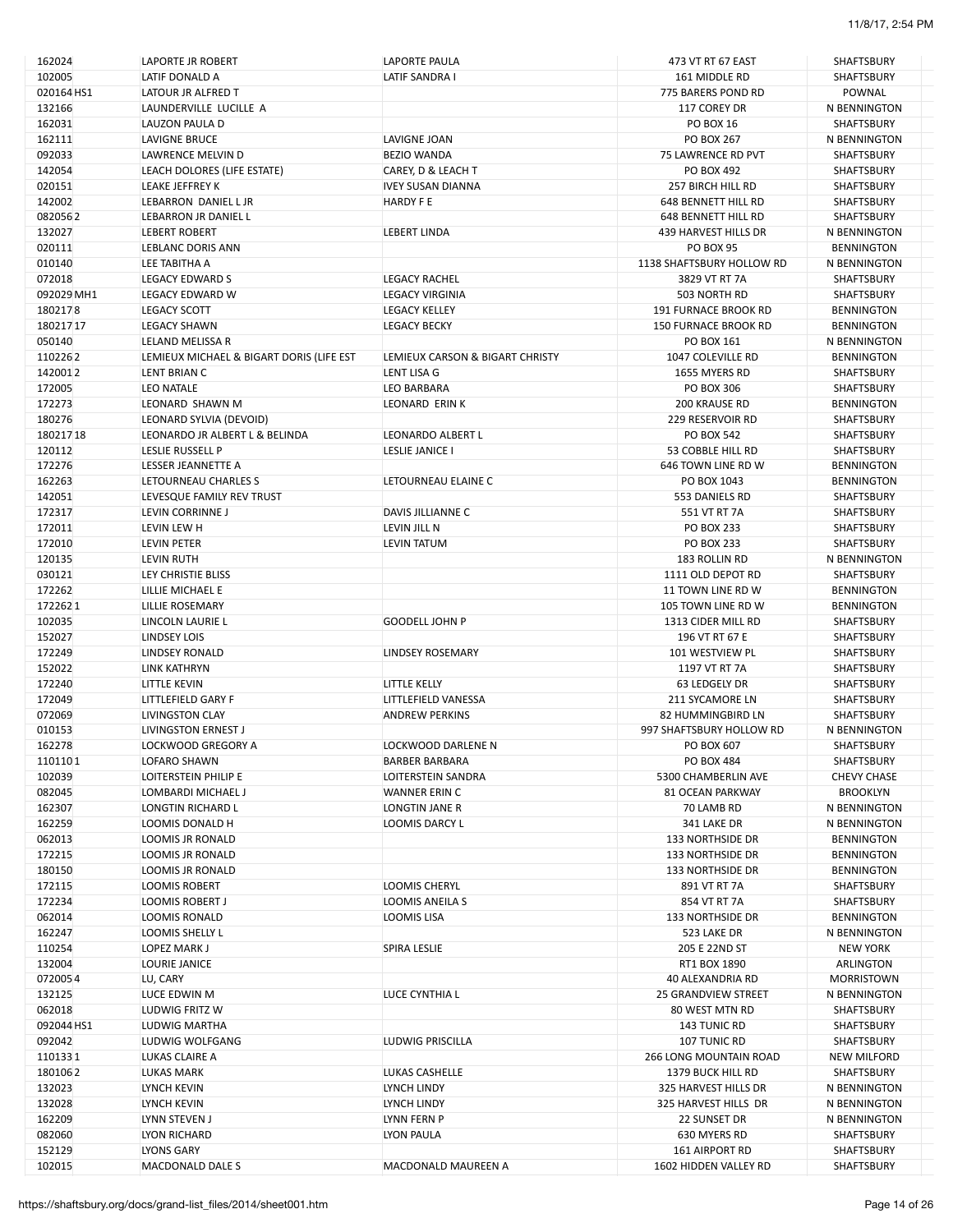| 152015   | MACDONALD JOHN & ALLISON - LIFE ESTATE | <b>MACDONALD KEVIN</b>                | 448 GLASTENVIEW DR            | SHAFTSBURY          |
|----------|----------------------------------------|---------------------------------------|-------------------------------|---------------------|
| 102027   | <b>MACDONALD JOHN T</b>                | MACDONALD TESSA L                     | 1015 HIDDEN VALLEY RD         | SHAFTSBURY          |
| 030218   | <b>MACE PHEBE</b>                      |                                       | 413 GLASTENBURY RD            | SHAFTSBURY          |
| 142064   | <b>MACHERA ROBERT</b>                  | <b>MACHERA JOSEPHINE</b>              | <b>683 TWITCHELL HILL RD</b>  | SHAFTSBURY          |
|          |                                        |                                       |                               |                     |
| 162107   | <b>MACKSEY COLEEN</b>                  | <b>MACKSEY THOMAS</b>                 | PO BOX 29                     | <b>BENNINGTON</b>   |
| 030136   | <b>MADDEN LINDA HEAD</b>               |                                       | <b>RR 2 BOX 281</b>           | <b>ARLINGTON</b>    |
| 102020   | <b>MADISON MARK D</b>                  | <b>MADISON KAREN</b>                  | 1208 HIDDEN VALLEY RD         | SHAFTSBURY          |
| 1802302  | <b>MADISON MICHAEL</b>                 | <b>MADISON BETSY</b>                  | 162 EAST RD                   | <b>BENNINGTON</b>   |
| 132160   | <b>MAGUIRE GREGORY</b>                 |                                       | 1876 VT RT 67 E               | N BENNINGTON        |
|          |                                        |                                       |                               |                     |
| 152110   | <b>MAGUIRE JOSEPH</b>                  | MAGUIRE MEGHAN                        | 329 BAHAN RD                  | SHAFTSBURY          |
| 18021714 | <b>MAGUIRE JOSEPH</b>                  |                                       | 329 BEHAN RD                  | SHAFTSBURY`         |
| 0920281  | <b>MAGUIRE JOSEPH S</b>                |                                       | 329 BAHAN RD                  | SHAFTSBURY          |
| 020127   | <b>MAGUIRE SCOTT R</b>                 | <b>MAGUIRE MARY BETH</b>              | 500 JEFFERSON HGTS            | <b>BENNINGTON</b>   |
| 172278   | MAGYAR ANNE M                          | TRUSTEE OF ANNE M MAGYAR FAMILY TRUST | PO BOX 1122                   | <b>BENNINGTON</b>   |
| 172158   | <b>MAHAR MICHAEL A</b>                 |                                       | PO BOX 521                    | SHAFTSBURY          |
|          |                                        |                                       |                               |                     |
| 162218   | <b>MAHER TERRENCE</b>                  | <b>MAHER RACHEL</b>                   | 50 SOUTHVIEW DR               | N BENNINGTON        |
| 180221   | <b>MAHONEY MARYELLEN</b>               | MILLIGAN ROY H                        | 329 LOWER EAST RD             | <b>BENNINGTON</b>   |
| 162248   | <b>MAIKOO ROGER</b>                    | <b>MAIKOO DEBRA</b>                   | 513 LAKE DR                   | N BENNINGTON        |
| 152048   | MAILHOT CHRISTOPHER T                  | <b>STRATTON BONNIE L</b>              | 362 SIMEON DEAN RD            | SHAFTSBURY          |
| 142037   | <b>MAILHOT MARGARET R</b>              |                                       | 354 MOUNTAIN VIEW DR          | SHAFTSBURY          |
|          |                                        |                                       |                               |                     |
| 082031   | <b>MAIORANA MARIO</b>                  |                                       | <b>426 HARBOUR TOWN LANE</b>  | ORMOND BEACH        |
| 030122   | <b>MAITLAND PAUL D</b>                 | MAITLAND KELLY A                      | 1093 OLD DEPOT RD             | SHAFTSBURY          |
| 050150   | <b>MALADY III K JAMES</b>              | MALADY DONNA D                        | 1196 MURPHY HILL RD           | N BENNINGTON        |
| 162122   | <b>MANCE CHERYL</b>                    |                                       | 217 HOLLIDAY DR               | SHAFTSBURY          |
| 0201352  | <b>MANCE DAVID</b>                     | <b>MANCE CHERYL</b>                   | 217 HOLLIDAY DR               | SHAFTSBURY          |
|          |                                        |                                       |                               |                     |
| 0620182  | <b>MANCE DAVID</b>                     | <b>MANCE CHERYL</b>                   | 217 HOLLIDAY DR               | SHAFTSBURY          |
| 172320   | <b>MANCE DAVID</b>                     | <b>MANCE CHERYL</b>                   | 217 HOLLIDAY DR               | <b>SHAFTSBURY</b>   |
| 172323   | <b>MANCE DAVID</b>                     | <b>MANCE CHERYL</b>                   | 217 HOLLIDAY DR               | SHAFTSBURY          |
| 1102095  | MANCE JAMIE STRATTON                   |                                       | 539 BLUEBERRY HILL RD         | SHAFTSBURY          |
| 062001   | MANCE JR DAVID T                       |                                       | 217 HOLLIDAY DR               | SHAFTSBURY          |
| 082001   | <b>MANCE TREVOR A</b>                  |                                       | 639 NORTH RD                  | SHAFTSBURY          |
|          |                                        |                                       |                               |                     |
| 142029   | <b>MANCINI JOSEPH M</b>                | <b>MANCINI BEVERLY L</b>              | 477 MOUNTAIN VIEW DR          | SHAFTSBURY          |
| 152141   | <b>MANN SHEILA R</b>                   |                                       | 192 GROVE RD                  | SHAFTSBURY          |
| 1020351  | <b>MANTY STEVEN J</b>                  | <b>MANTY SALLY</b>                    | 1467 CIDER MILL RD            | SHAFTSBURY          |
| 020131   | <b>MARCIANO CHRISTOPHER</b>            | C/0 LILLIAN MUGAVIN                   | 298 TIMBERTRAIL RD            | SHAFTSBURY          |
| 050205   | <b>MARCIL STEVEN</b>                   | D/B/A REAL ESTATE PROPERTY MANAGEMENT | 821 MCCKINSTRY AVE            | <b>CHICOPEE</b>     |
|          |                                        |                                       |                               |                     |
| 1101352  | <b>MARDUS JENNIFER A</b>               |                                       | 1035 HOLY SMOKE RD            | SHAFTSBURY          |
| 152008   | <b>MARGIES REALTY, LLC</b>             |                                       | 136 SUMMIT AVE SUITE 203 WEST | MONTVALE            |
| 072083   | <b>MARINO JESSE</b>                    | <b>MARINO BARBARA</b>                 | 132 MIDDLE RD                 | SHAFTSBURY          |
| 172008   | <b>MARKHAM KRISTEN M</b>               | C/O KIKI SMITH                        | 342 ELM ST                    | <b>BENNINGTON</b>   |
| 180267   | <b>MARONEY DONNA L</b>                 | A BERRY - W KAISER                    | 245 N BRANCH ST               | <b>BENNINGTON</b>   |
| 010122   | <b>MARSHA GARY</b>                     | <b>MARSHA LINDA</b>                   | 237 MARSHA RD PVT             | N BENNINGTON        |
|          |                                        |                                       |                               |                     |
| 010145   | MARSHALL JAMES C                       |                                       | P O BOX 151                   | N BENNINGTON        |
| 072091   | MARSHALL, TRUSTEE MARC,                | MARSHALL, TRUSTEE ELAINE L            | 111 PROSPECT ST UNIT 2J       | WESTFIELD           |
| 062011   | <b>MARTIN PAUL J</b>                   | <b>MARTIN ELLEN L</b>                 | 46 SPRING HILL DR PVT         | SHAFTSBURY          |
| 172002   | <b>MARTIN RANDALL K</b>                |                                       | <b>PO BOX 282</b>             | SHAFTSBURY          |
| 180204   |                                        | SUMNER PENNY S                        |                               | SHAFTSBURY          |
|          | <b>MARTIN SUSAN M</b>                  |                                       | 2106 EAST RD                  |                     |
| 152054   | <b>MARTIN WILLIAM</b>                  | <b>MARTIN TRACY</b>                   | 887 BUCK HILL RD              | SHAFTSBURY          |
| 180261   | <b>MARTINKA ANTHONY</b>                |                                       | <b>290 LEAVENWORTH</b>        | SHELTON             |
| 062004   | <b>MARTINKA HENRY J</b>                | MARTINKA ANITA                        | 3367 VT RT 7A                 | SHAFTSBURY          |
| 062005   | <b>MARTINKA HENRY J</b>                |                                       | 3367 VT RT 7A                 | <b>SHAFTSBURY</b>   |
| 092004   | <b>MARTINKA HENRY J</b>                | <b>MARTINKA ANITA</b>                 | 3367 VT RT 7A                 | SHAFTSBURY          |
|          |                                        |                                       |                               |                     |
| 092037   | <b>MARTINKA HENRY M</b>                | <b>MARTINKA MARCY R</b>               | 3396 VT RT 7A                 | SHAFTSBURY          |
| 1201701  | MARTOCCHIO MICHAEL                     | <b>MARTOCCHIO MELISSA P</b>           | 137 STATE LINE RD             | N BENNINGTON        |
| 050122   | <b>MASER CHARLES</b>                   | <b>MASER BARBARA</b>                  | 481 SHAFTSBURY HOLLOW RD      | N BENNINGTON        |
| 072070   | <b>MASI JR JOHN S</b>                  | <b>KENYON JOLEYNE R</b>               | 81 HUMMINGBIRD LN             | SHAFTSBURY          |
| 162262   | MASKIELL DEBORAH M                     |                                       | PO BOX 264                    | SHAFTSBURY          |
| 072074   | <b>MATTESON HOWARD B</b>               | <b>MATTESON BARBARA</b>               | 757 HIDDEN VALLEY RD          | SHAFTSBURY          |
|          |                                        |                                       |                               |                     |
| 142053   | <b>MATTISON ANDREW</b>                 | MULLEN PATRICIA                       | 741 DANIELS RD                | SHAFTSBURY          |
| 152116   | <b>MATTISON BEULAH M</b>               |                                       | 492 NORTH RD                  | SHAFTSBURY          |
| 152152   | <b>MATTISON CLAUDIA F</b>              |                                       | 291 GROVE RD                  | SHAFTSBURY          |
| 020157   | <b>MATTISON DAVID</b>                  |                                       | 468 BIRCH HILL RD             | SHAFTSBURY          |
| 110261   | MATTISON ELEANOR LIFE ESTATE           | MATTISON TIMOTHY - BRIAN              | 2530 MONUMENT AVE             | <b>BENNINGTON</b>   |
|          |                                        |                                       |                               |                     |
| 172009   | MATTISON ELIZABETH-LIFE ESTATE         | <b>MATTISON ANDREA L</b>              | 390 LINCOLN HILL RD           | <b>EAGLE BRIDGE</b> |
| 110237   | MATTISON ET AL CLYDE A                 |                                       | 13 STARTING GATE LANE         | HINSDALE            |
| 172036   | <b>MATTISON GERALD</b>                 | <b>MATTISON BEATRICE</b>              | 118 SYCAMORE LN               | SHAFTSBURY          |
| 110211   | <b>MATTISON GERALD L</b>               | <b>MATTISON LISA M</b>                | PO BOX 391                    | SHAFTSBURY          |
|          |                                        |                                       |                               |                     |
| 162333   | <b>MATTISON GERALD L</b>               |                                       | P O BOX 391                   | SHAFTSBURY          |
| 132111   | <b>MATTISON JERRY T - LIFE ESTATE</b>  | MATTISON MARY A / MICHAEL W           | <b>PO BOX 233</b>             | N BENNINGTON        |
| 162334   | <b>MATTISON LAWRENCE P</b>             | <b>MATTISON CECELIA S</b>             | PO BOX 461                    | SHAFTSBURY          |
| 180102   | <b>MATTISON RICHARD</b>                | <b>MATTISON LORRAINE</b>              | 835 ROD & GUN CLUB RD         | SHAFTSBURY          |
| 1801021  | <b>MATTISON RICHARD K</b>              | MATTISON SERENA G                     | 551 ROD & GUN CLUB RD         | SHAFTSBURY          |
|          |                                        |                                       |                               |                     |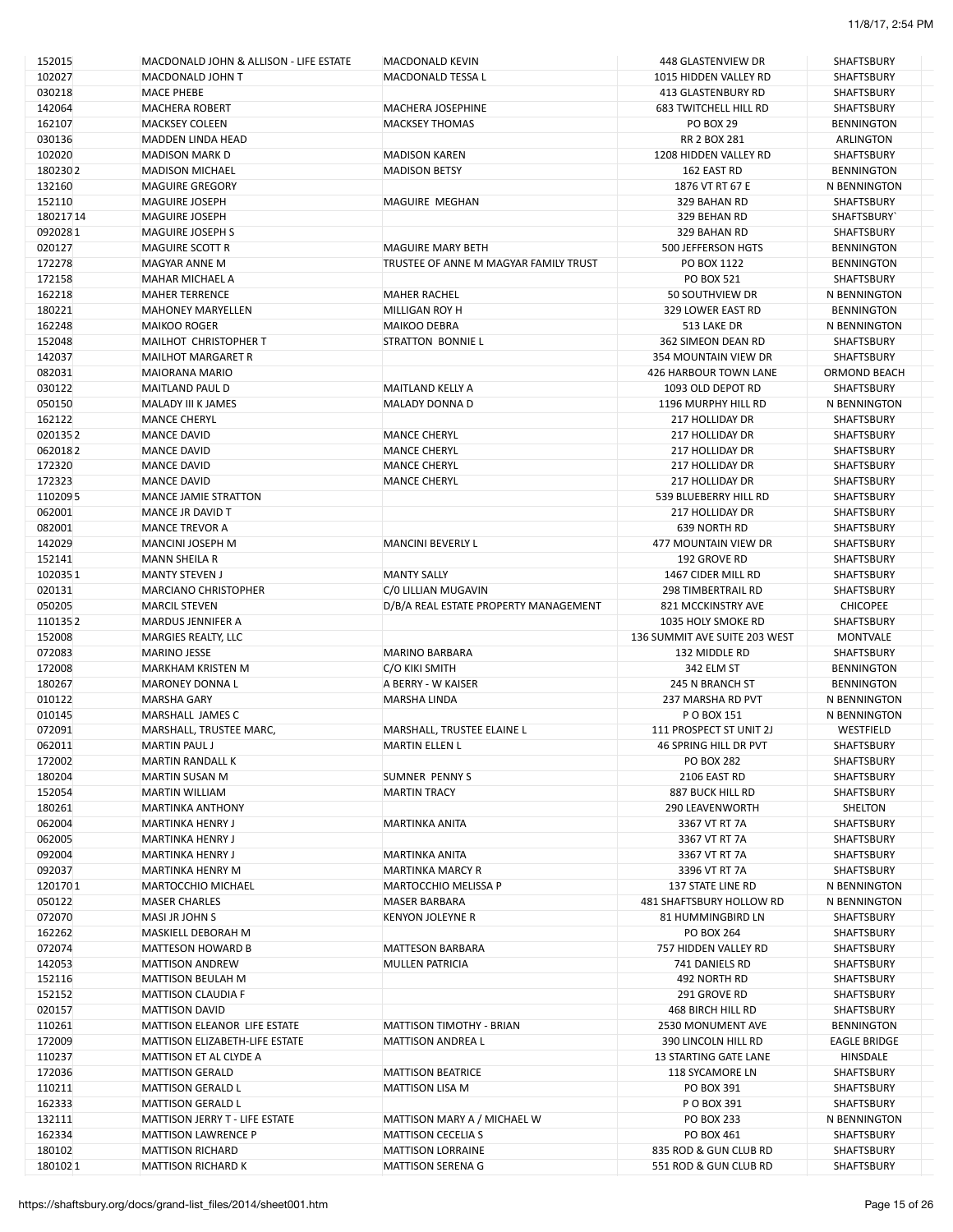| 030169     | <b>MATTISON RUBY L</b>               |                                               | 1480 OLD DEPOT RD            | SHAFTSBURY              |
|------------|--------------------------------------|-----------------------------------------------|------------------------------|-------------------------|
| 030169 HS1 | <b>MATTISON RUBY L</b>               |                                               | 1480 OLD DEPOT RD            | <b>SHAFTSBURY</b>       |
| 1802581    | MATTISON TAMI WADE                   |                                               | 105 WADE RD                  | <b>BENNINGTON</b>       |
| 1801071    | <b>MATTISON TIMOTHY</b>              | <b>MATTISON AMANDA</b>                        | P O BOX 802                  | N BENNINGTON            |
| 082010     | <b>MATUNAS GLEN A</b>                | <b>MATUNAS ALLISON C</b>                      | 183 BLUEBERRY HILL RD        | <b>SHAFTSBURY</b>       |
| 110255     | MAURICETTE GAIL & CUMMINGS MARTIN    | <b>MULLIGAN EAMON &amp; STEPHANIE</b>         | <b>15 POLYGRAPHIC LANE</b>   | <b>NORTH BENNINGTON</b> |
|            | MAYER FAMILY TRUSTS UTA 3/3/87       | <b>MAYER BARRY &amp; DIANA-TRUSTEES</b>       |                              |                         |
| 172270     |                                      |                                               | PO BOX 6                     | SHAFTSBURY              |
| 172126     | <b>MAYER KIMBERLEY S</b>             |                                               | 661 VT RT 7A                 | SHAFTSBURY              |
| 162314     | <b>MAYER MICHAEL J</b>               | MAYER DEBRA A                                 | 1718 VT RT 67 E              | N BENNINGTON            |
| 1802171    | <b>MAYER SR GERALD</b>               | <b>CUMMINGS COLLEEN</b>                       | PO BOX 482                   | <b>BENNINGTON</b>       |
| 010135     | MAZZA JR ANTHONY F                   |                                               | 920 SHAFTSBURY HOLLOW RD     | N BENNINGTON            |
| 152134     | <b>MAZZOLA ANTONIO &amp; ASSUNTA</b> | TRUSTEES MAZZOLA FAMILY TRUST                 | 1594 VT RT 7A                | SHAFTSBURY              |
| 092018     | MAZZOLA DONATO                       | <b>MAZZOLA MICHELLE</b>                       | <b>462 TWITCHELL HILL RD</b> | SHAFTSBURY              |
| 142057     | MAZZOLA DONATO                       | <b>MAZZOLA MICHELLE</b>                       | <b>462 TWITCHELL HILL RD</b> | SHAFTSBURY              |
| 0501671    | MAZZOLA JOSEPH                       | MAZZOLA BILLIE-JO                             | 2941 VT RT7A                 | <b>SHAFTSBURY</b>       |
| 050151     | MAZZOLA MARIO                        | <b>MAZZOLA MARIA T</b>                        | 1036 MURPHY HILL RD          | N BENNINGTON            |
| 0501672    | MAZZOLA MARIO                        |                                               | 1036 MURPHY HILL RD          | N BENNINGTON            |
|            |                                      |                                               |                              |                         |
| 092015     | MAZZOLA MARIO                        |                                               | 1036 MURPHY HILL RD          | N BENNINGTON            |
| 102019     | <b>MCCAIN GEORGE R</b>               | <b>MCCAIN JILL R</b>                          | <b>PO BOX 380</b>            | SHAFTSBURY              |
| 180264     | <b>MCCARTHY DENNIS</b>               |                                               | PO BOX 164                   | SHAFTSBURY              |
| 172228     | MCCARTHY DENNIS C                    | <b>MCCARTHY MARCELAINE</b>                    | PO BOX 164                   | <b>SHAFTSBURY</b>       |
| 172228 HS1 | <b>MCCARTHY DENNIS C</b>             | MCCARTHY MARCELAINE                           | PO BOX 164                   | SHAFTSBURY              |
| 162329     | MCCARTHY EDWARD JOSEPH               | <b>MCCARTHY KATHLEEN B</b>                    | 7101 SW 6TH ST               | <b>PLANTATION</b>       |
| 132001     | <b>MCCLINTOCK LON</b>                | <b>MCCLINTOCK MAUREEN</b>                     | 457 ROLLIN RD                | N BENNINGTON            |
| 180206     | MCCLOUD JOAN M                       |                                               | 2040 EAST RD                 | SHAFTSBURY              |
| 152109     | MCDONALD-HARVEY CLAIRE L             | MCDONALD JR CLINTON G                         | PO BOX 384                   | SHAFTSBURY              |
|            |                                      |                                               | 37 GLASTENVIEW DR            |                         |
| 142047     | <b>MCDONOUGH PATRICK P</b>           | CHARBONNEAU JOYCE D                           |                              | SHAFTSBURY              |
| 172269     | MCENANEY SCOTT A                     | MCENANEY ERIIN N                              | 599 TOWN LINE RD W           | <b>BENNINGTON</b>       |
| 162013     | MCENANEY SCOTT ANDREW                | MCENANEY ERIN NICOLE                          | 599 TOWN LINE RD W           | <b>BENNINGTON</b>       |
| 072053     | MCGANN PAUL G                        | <b>MCGANN EMILY</b>                           | 370 HIDDEN VALLEY RD         | SHAFTSBURY              |
| 132042     | MCGEAN, TERENCE J & JENNIFER T       |                                               | <b>166 HEWITT DRIVE</b>      | SHAFTSBURY              |
| 172268     | MCGEE LARS A                         | DAGAN MCGEE KRISTEN L                         | <b>20 HATTERS COURT</b>      | <b>HATBORO</b>          |
| 132010     | MCGOVERN JOSEPH G                    |                                               | 450 ELM ST                   | N BENNINGTON            |
| 050207     | MCGOWAN CARLA                        |                                               | 318 ELEANORS WAY             | N BENNINGTON            |
| 1420013    | <b>MCGUIRE PETER</b>                 | MCGUIRE LISA                                  | 333 CLEVELAND AVE            | SHAFTSBURY              |
| 172014     | <b>MCGUIRE PETER J</b>               | MCGUIRE LISA A                                | 333 CLEVELAND AVE            | SHAFTSBURY              |
| 102033     | MCKECHNIE DOROTHY- LIFE ESTATE       | <b>FAWCETT DEBORAH &amp; MCKECHNIE STUART</b> | 1601 CIDER MILL ROAD         | SHAFTSBURY              |
|            |                                      |                                               |                              |                         |
| 0301431    | MCKEIGHAN DAVID F                    | MCKEIGHAN MARY L                              | 471 DEXTER RD                | SHAFTSBURY              |
| 172142     | MCKEIGHAN HEATHER M                  |                                               | 90 MEADOW LN                 | SHAFTSBURY              |
| 132025     | <b>MCKENNA DONALD</b>                | <b>MCKENNA MELANIE</b>                        | <b>PO BOX 358</b>            | N BENNINGTON            |
| 102008     | MCKENZIE CATHERINE                   |                                               | 1283 HIDDEN VALLEY RD        | SHAFTSBURY              |
| 082059     | MCKENZIE JULIE E                     | <b>MCKENZIE MARK S</b>                        | 712 MYERS RD                 | SHAFTSBURY              |
| 1801252    | <b>MCKINNEY MICHAEL D</b>            | <b>MCKINNEY REGINA</b>                        | 1698 EAST RD                 | <b>SHAFTSBURY</b>       |
| 162114     | <b>MCLENITHAN JAMES H</b>            | <b>MCLENITHAN CAROL A</b>                     | 231 SYCAMORE LN              | <b>SHAFTSBURY</b>       |
| 072034     | <b>MCNAMARA SARAH</b>                |                                               | 214 VALLEY VIEW RD PVT       | SHAFTSBURY              |
| 1101103    | MCNULTY DENNIS P                     | MCNULTY KATHY J                               | 138 OAK HILL RD              | SHAFTSBURY              |
| 072058     | MCVAY KIRKE H                        | <b>DRANGINIS THERESE</b>                      | 636 HIDDEN VALLEY RD         | SHAFTSBURY              |
|            |                                      |                                               |                              |                         |
| 050139     | MEAD JAMES A                         |                                               | <b>619 MOUNTAIN DR</b>       | <b>BEVERLY HILLS</b>    |
| 162281     | <b>MEARS COREY NATHAN</b>            | MEARS SUZANNE ELIZABETH                       | 403 PARAN RD                 | N BENNINGTON            |
| 132063     | <b>MEEHAN HAROLD T</b>               | MEEHAN LAURA J                                | 106 HARVEST HILLS DR         | N BENNINGTON            |
| 162038     | <b>MEEHAN MICHAEL T</b>              |                                               | 844 VT RT 67E                | SHAFTSBURY              |
| 162039     | <b>MEEHAN WILLIAM J</b>              | <b>MEEHAN STACY A</b>                         | 804 VT RT 67 E               | SHAFTSBURY              |
| 030222     | MELLINGER DAVID                      | <b>MELLINGER KAREN</b>                        | <b>16 GLASTENBURY RD</b>     | SHAFTSBURY              |
| 030208     | MELLINGER, KAREN S                   |                                               | <b>16 GLASTENBURY ROAD</b>   | SHAFTSBURY              |
| 172259     | MELLO JR J WILLIAM                   |                                               | 566 VT RT 7A                 | SHAFTSBURY              |
| 172244     | MEOLA MELISSA S                      | RODRIGUEZ JUAN A                              | 82 BELAIR AVE                | <b>CEDAR KNOLLS</b>     |
| 010103     | <b>MERRIAM MARYBETH</b>              | <b>HILL COLBY</b>                             | 1642 GRANGER HOLLOW RD       | N BENNINGTON            |
|            |                                      |                                               |                              |                         |
| 082053     | <b>MERRITT WALTER F</b>              | <b>MERRITT NANCY A</b>                        | PO BOX 352                   | SHAFTSBURY              |
| 152053     | <b>MERROW CURTIS H</b>               |                                               | <b>697 BUCK HILL RD</b>      | SHAFTSBURY              |
| 172252     | <b>MESKUN JAMES W</b>                | MESKUN LINDA M                                | 68 WESTVIEW PL               | SHAFTSBURY              |
| 092017     | METCALFE WINFRED E                   | <b>METCALFE SUSAN</b>                         | 2837 VT RT 7A                | SHAFTSBURY              |
| 142063     | MEUNIER NATHAN R                     | MEUNIER DARE J                                | 545 TWITCHELL HILL RD        | SHAFTSBURY              |
| 082013     | <b>MEYER CAROL L</b>                 |                                               | 1702 WEST MOUNTAIN RD        | SHAFTSBURY              |
| 102004     | <b>MEYER RAYMOND</b>                 | <b>MEYER CAROL A</b>                          | <b>76 PINE CIRCLE</b>        | SHAFTSBURY              |
| 162103     | MICHAELS DAVID                       |                                               | 363 PARAN RD                 | N BENNINGTON            |
| 132049     | MILCHEN SELMA B                      |                                               | 319 HEWITT DR                | N BENNINGTON            |
|            |                                      |                                               |                              |                         |
| 142072     | <b>MILLER ALICE</b>                  |                                               | 98 HORTON HILL RD            | SHAFTSBURY              |
| 142073     | <b>MILLER ALICE</b>                  | USATEGUI MAGDELENA                            | <b>88 HORTON HILL RD</b>     | SHAFTSBURY              |
| 162271     | MILLER ANTHONY J                     | MILLER BARBARA J                              | PO BOX 302                   | SHAFTSBURY              |
| 030150     | MILLER CHARLES                       | MILLER MARY ANN                               | 47 OLD DAIRY RD              | TRUMBULL                |
| 050232     | MILLER SUSAN A                       |                                               | 245 LACLAIR RD               | SHAFTSBURY              |
| 152155     | MILLIGAN ANGELA C                    | <b>BISHOP JILL A</b>                          | 137 GROVE RD                 | SHAFTSBURY              |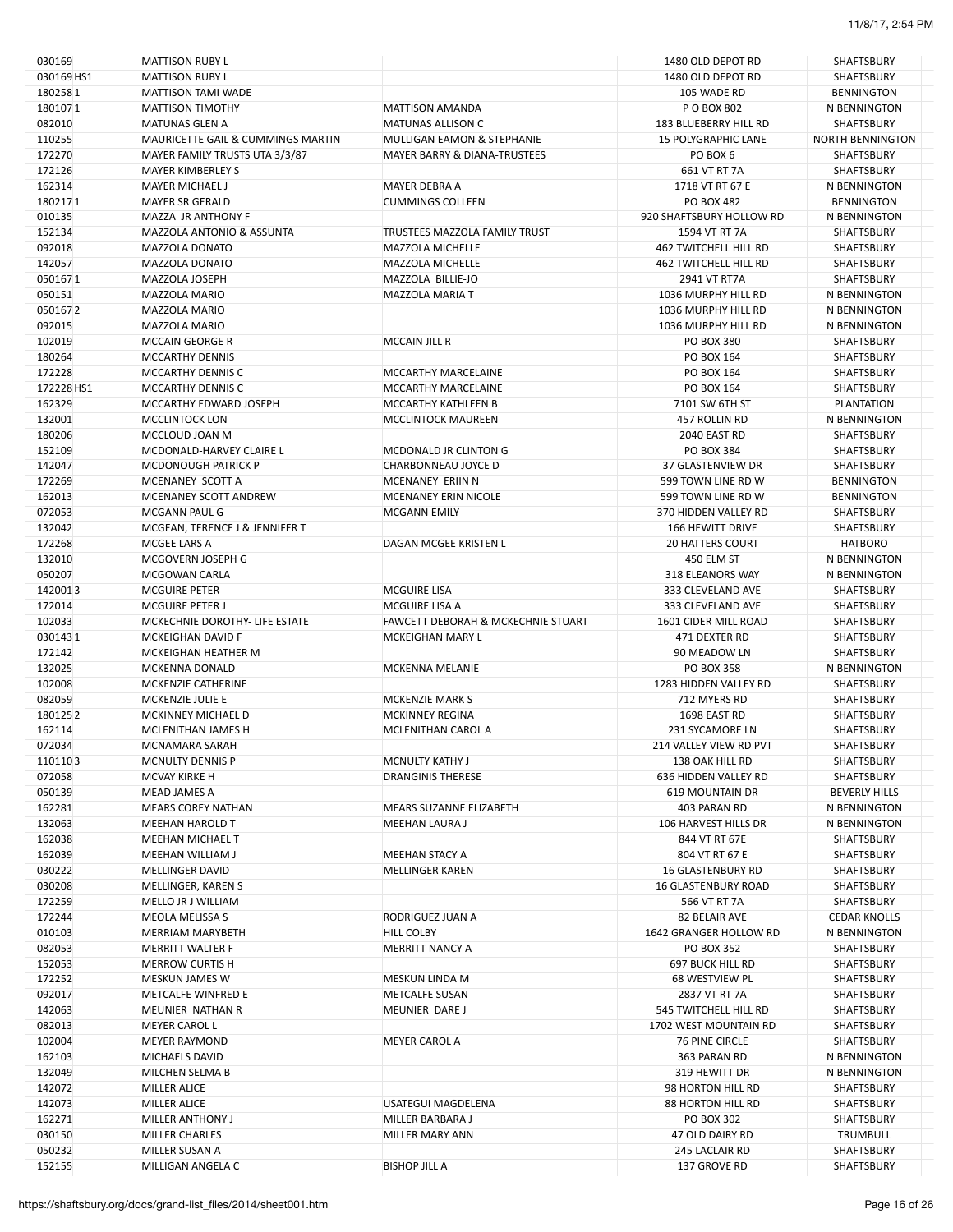| 172026  | <b>MILLINGTON ROBERT A</b>            |                                 | PO BOX 371                     | SHAFTSBURY              |
|---------|---------------------------------------|---------------------------------|--------------------------------|-------------------------|
| 120166  | MINDLING JAMES M TRUSTS (2010 & 2012) | MINDLING SCHULMAN TONI          | <b>32 BUTTONBALL LANE</b>      | WESTON                  |
| 132147  | MINER DAVID L                         | MINER VALERIE M                 | <b>45 BARBER ST</b>            | N BENNINGTON            |
| 072066  | MINERLY NELSON C                      | <b>MINERLY JUDY</b>             | 107-43 104TH STREET            | <b>OZONE PARK</b>       |
| 050241  | <b>MINKE CAROLE</b>                   |                                 | <b>278 TINKHAM RD</b>          | N BENNINGTON            |
| 152046  | <b>MIRO RAYMOND A</b>                 | MIRO LYNNE C                    | 243 SIMEON DEAN RD             | SHAFTSBURY              |
| 152001  | <b>MITCHELL HUGH M</b>                |                                 | 301 E 79 ST APT 37             | <b>NEW YORK</b>         |
|         |                                       |                                 |                                |                         |
| 152004  | <b>MOFFITT CHARLENE</b>               | <b>BACON CHRISTINE</b>          | PO BOX 513                     | SHAFTSBURY              |
| 010110  | <b>MOFFITT DONALD P</b>               | <b>HARRINGTON LYLE P</b>        | 1323 GRANGER HOLLOW RD         | N BENNINGTON            |
| 030161  | <b>MOFFITT RAYMOND</b>                | <b>MOFFITT ROSEMARIE</b>        | 898 OLD DEPOT RD               | SHAFTSBURY              |
| 010176  | <b>MOFFITT ROBERT</b>                 |                                 | <b>24 SETTLERS RD</b>          | <b>BENNINGTON</b>       |
| 142042  | MOLLOY EDWARD P                       | <b>MOLLOY PHYLLIS A</b>         | 185 GLASTENVIEW DR             | SHAFTSBURY              |
| 110133  | MONDA, BARTOLOMEO                     | MONDA, CHRISTINA                | <b>632 HOLY SMOKE RD</b>       | SHAFTSBURY              |
| 172250  | MONE DONALD J                         | MONE DEBORAH L                  | 109 WESTVIEW PL                | SHAFTSBURY              |
| 050141  | MONROE DONALD H                       | <b>KRYNICKI PAMELA B / MARK</b> | 1630 MURPHY HILL RD            | N BENNINGTON            |
|         |                                       |                                 |                                |                         |
| 172306  | MONTGOMERY JANE H                     | <b>WATTERS JR LELAND E</b>      | 165 CLEVELAND AVE              | SHAFTSBURY              |
| 1621211 | MONTGOMERY ROBERT TRUSTEE             | MONTGOMERY AMY JO TRUSTEE       | 356 BACON HOLLOW RD            | ARLINGTON               |
| 162055  | <b>MOORE CHRISTOPHER J</b>            |                                 | <b>225 TWITCHELL HILL ROAD</b> | SHAFTSBURY              |
| 132165  | MOORE MATTHEW R                       | MOORE DARCIE E                  | 99 COREY DR                    | N BENNINGTON            |
| 172016  | <b>MOORE RYAN A</b>                   | MOORE JENNIFER L                |                                | SHAFTSBURY              |
| 132020  | <b>MOORE SUSAN</b>                    |                                 | PO BOX 385                     | N BENNINGTON            |
| 120109  | <b>MORIARTY KENNETH J TRUSTEE</b>     | MORIARTY JANE B TRUSTEE         | 2272 MYERS RD                  | SHAFTSBURY              |
|         | <b>MORIARTY ROBERT F</b>              | <b>MORIARTY JESSICA JON</b>     |                                |                         |
| 0101092 |                                       |                                 | 1058 GRANGER HOLLOW RD         | N BENNINGTON            |
| 172161  | <b>MORIN CURTIS LEE</b>               | <b>MORIN GAIL E</b>             | PO BOX 541                     | SHAFTSBURY              |
| 010105  | <b>MORRIS ERROL</b>                   |                                 | 1500 GRANGER HOLLOW RD         | SHAFTSBURY              |
| 092008  | <b>MORRIS LINDA</b>                   | <b>BAKER ALAN H</b>             | 3111 VT RT 7A                  | SHAFTSBURY              |
| 092009  | <b>MORRIS LINDA</b>                   |                                 | 3111 VT RT 7A                  | SHAFTSBURY              |
| 120113  | <b>MORRISON KEVIN R</b>               | <b>MORRISON MELISSA H</b>       | 102 COBBLE HILL RD             | SHAFTSBURY              |
| 1521031 | <b>MORRISSEY ROBERT</b>               | <b>MORRISSEY CHRISTINE</b>      | PO BOX 1466                    | <b>BENNINGTON</b>       |
|         |                                       |                                 |                                |                         |
| 120137  | MORSE CAROLINE                        |                                 | 716 ROLLIN RD                  | N BENNINGTON            |
| 132070  | <b>MORSE MATTHEW</b>                  |                                 | P O BOX 421                    | N BENNINGTON            |
| 120139  | <b>MORSE THEODORE W</b>               | <b>MORSE SHIRLEY</b>            | 456 ROLLIN RD                  | N BENNINGTON            |
| 162113  | <b>MORTON TERESA A K</b>              |                                 | PO BOX 138                     | SHAFTSBURY              |
| 1101107 | MOYANT JR JOHN K                      | MOYANT ELAINE C                 | PO BOX 204                     | SHAFTSBURY              |
| 092021  | <b>MOYER RICHARD TODD</b>             | <b>MOYER MARY JANE</b>          | 18948 GOLDFINCH CV             | REHOBOTH BEACH          |
| 162331  | <b>MUCKLE DUANE</b>                   | <b>MUCKLE MARY</b>              | 100 MCCARTHY ACRES             | N BENNINGTON            |
|         |                                       |                                 |                                |                         |
| 180137  | <b>MUJICA ADELE</b>                   |                                 | 112 OUTWATER RD                | BENNINGTON              |
| 132014  | MURPHY ELIZABETH G                    |                                 | 268 ELM ST                     | N BENNINGTON            |
| 162210  | <b>MURPHY KEVIN P</b>                 | MURPHY KATHLEEN H               | 186 LAKE DR                    | N BENNINGTON            |
| 120110  | <b>MURPHY RONALD A</b>                | <b>MURPHY VICKI G</b>           | 2144 MYERS RD                  | SHAFTSBURY              |
| 172157  | MURPHY TRUSTEE ESTHER - LIFE ESTATE   | <b>MURPHY GARRY</b>             | 462 CLEVELAND AVE              | SHAFTSBURY              |
| 082035  | <b>MURRAY FRANK</b>                   | <b>MURRAY ELLEN P</b>           | 591 WEST MT RD                 | <b>SHAFTSBURY</b>       |
| 162239  | MURRAY III ERNEST L                   | <b>MURRAY MARY G</b>            | 645 LAKE DR                    | N BENNINGTON            |
|         |                                       |                                 |                                |                         |
| 072046  | <b>MYERS ANTHONY J</b>                |                                 | PO BOX 603                     | SHAFTSBURY              |
| 162323  | <b>MYERS EDWARD</b>                   | <b>MYERS GLORIA</b>             | <b>PO BOX 274</b>              | N BENNINGTON            |
| 172132  | <b>MYERS JOHN R &amp; JACQUELINE</b>  | WARE BETTY JANE & ROY           | PO BOX 326                     | SHAFTSBURY              |
| 132215  | <b>MYERS NANCY</b>                    |                                 | PO BOX 333                     | N BENNINGTON            |
| 020164  | <b>MYERS VIOLA</b>                    |                                 | 4714 VT RT 7A                  | SHAFTSBURY              |
| 072045  | <b>MYERS VIOLA</b>                    |                                 | 4714 VT RT 7A                  | SHAFTSBURY              |
| 082023  |                                       |                                 |                                |                         |
|         | MYERS, JOSEPH A                       | MYERS, AMY L                    | 1073 WEST MOUNTAIN ROAD        | N BENNINGTON            |
| 050170  | NADEAU RONALD                         |                                 | 1856 MYERS RD                  | SHAFTSBURY              |
| 120114  | NADEAU RONALD                         | <b>NADEAU NANCY</b>             | 1856 MYERS RD                  | SHAFTSBURY              |
| 110216  | NADLER ROBERT                         |                                 | 1602 UNION AVE                 | HEWLETT                 |
| 1623081 | NARDONE KENNETH                       | <b>NARDONE NANCY</b>            | 146 LAMB RD                    | N BENNINGTON            |
| 050222  | <b>NASH BRUCE D</b>                   | <b>NASH NANCY A</b>             | 308 RIDGE RD PVT               | SHAFTSBURY              |
| 1102211 | NATALE VINCENT III                    | REESE MARYANN                   | <b>67 THOMPSON LN</b>          | <b>BRAINARD</b>         |
| 172056  | NATIONAL MORTGAGE LLC                 |                                 | 350 HIGHLAND DRIVE             | LEWISVILLE              |
|         |                                       |                                 |                                |                         |
| 110117  | NEHME WASSIM                          | NEHME ELIZABETH T               | 150 FOX HILL RD                | SHAFTSBURY              |
| 0302231 | NEHME, WASSIM                         | NEHME, ELISABETH                | 150 FOX HILL ROAD              | SHAFTSBURY              |
| 132243  | <b>NESBITT RALPH C</b>                |                                 | 933 VT RT 67 W                 | N BENNINGTON            |
| 102046  | <b>NEVIUS CHRISTY</b>                 |                                 | 2445 CIDER MILL RD             | SHAFTSBURY              |
| 092005  | NEWELL DAVID J                        | <b>NEWELL CAROL K</b>           | 3339 VT RT 7A                  | SHAFTSBURY              |
| 010156  | <b>NILES GARY R</b>                   | NILES DEBORAH JP                | 1151 SHAFTSBURY HOLLOW RD      | N BENNINGTON            |
| 1802177 | NILES MELODY V                        |                                 | PO BOX 625                     | SHAFTSBURY              |
|         |                                       |                                 |                                |                         |
| 132110  | NILES PETER S                         | <b>NILES MICHELLE</b>           | <b>61 DUNHAM AVE</b>           | N BENNINGTON            |
| 132240  | NITTA BHIMA                           | <b>TROTTER AMANDA F</b>         | 535 VT RT 67W                  | N BENNINGTON            |
| 162206  | <b>NOEL DENIS A</b>                   | <b>NOEL NANCY A</b>             | 64 SUNSET DR                   | N BENNINGTON            |
| 010177  | NORSEMEN SHOOTERS CLUB                | C/O TONNESEN BARBARA            | 8 VALDEMAR DR                  | <b>HOPEWELL JCT</b>     |
| 050134  | NORSEMEN SHOOTERS CLUB                | C/O TONNESEN BARBARA            | 8 VALDEMAR DR                  | <b>HOPEWELL JCT</b>     |
| 180269  | NORTH BENNINGTON BOARD OF WATER COMM  |                                 | PO BOX 343                     | <b>NORTH BENNINGTON</b> |
|         |                                       |                                 |                                |                         |
| 172279  | NORTH BENNINGTON BOARD OF WATER COMM. |                                 | PO BOX 343                     | <b>NORTH BENNINGTON</b> |
| 0920293 | <b>NORTH RD LLC</b>                   |                                 | 639 NORTH RD                   | SHAFTSBURY              |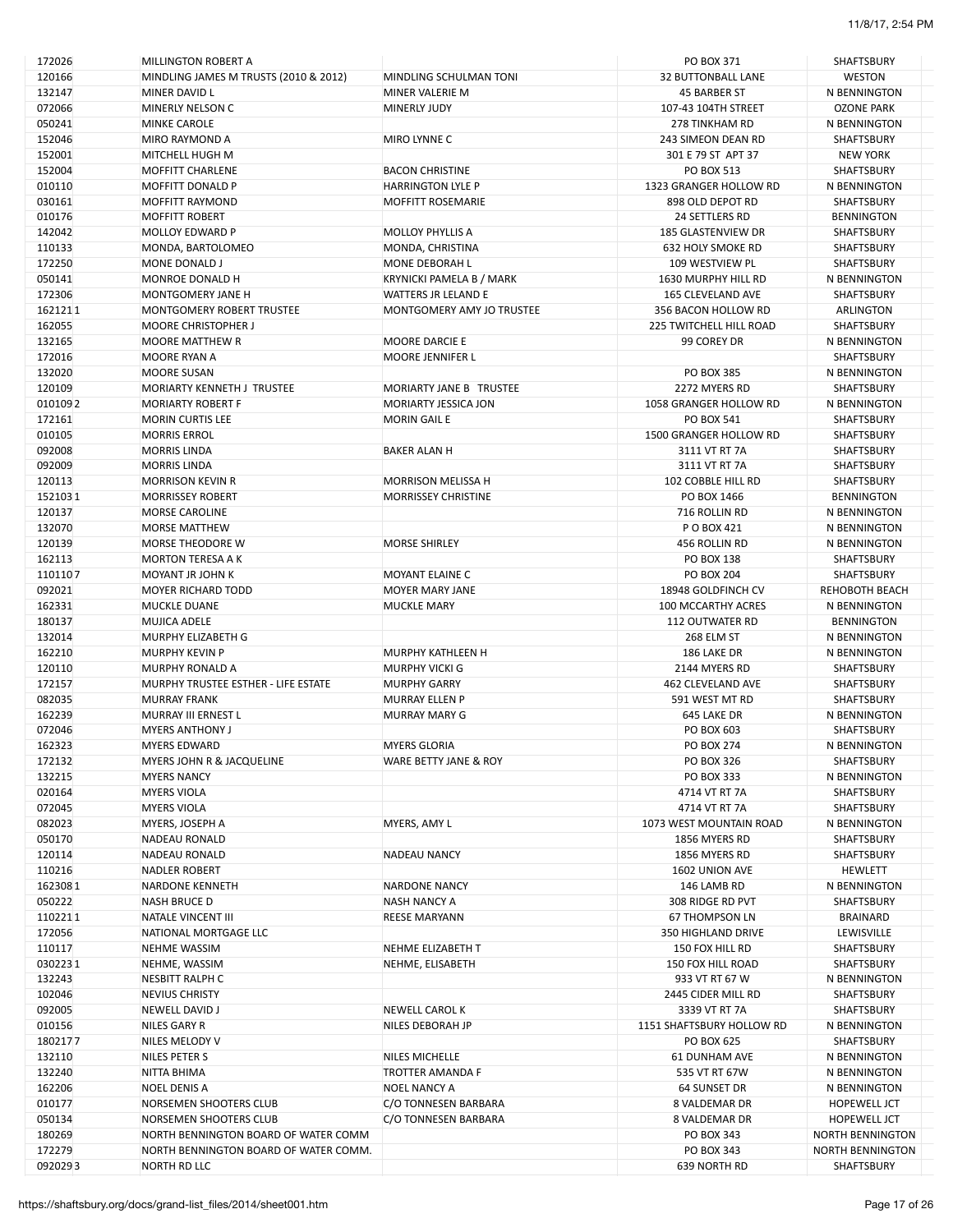| 1420481   | NOVELLI JOHN V                           | <b>NOVELLI ANNE M</b>                     | PO BOX 637                    | SHAFTSBURY              |
|-----------|------------------------------------------|-------------------------------------------|-------------------------------|-------------------------|
| 050203    | <b>NOVICKI TERRENCE R</b>                | <b>NOVICKI ANN C</b>                      | 76 GLENWOOD AVE               | <b>POUGHKEEPSIE</b>     |
| 010115    | NOVOTNY JOHN                             | NOVOTNY JOYCE                             | PO BOX 4                      | N BENNINGTON            |
| 010111    | <b>NOVOTNY JOHN J</b>                    |                                           | PO BOX 4                      | N BENNINGTON            |
|           |                                          |                                           |                               |                         |
| 152020    | NUTTING ANDREW D & SUSAN M (LIFE ESTATE) | NUTTING III ANDREW D & JENNER HEATHER L   | 64 GLASTENVIEW DR             | SHAFTSBURY              |
| 172218    | O'BOYLE THOMAS M                         | O'BOYLE JUNE A                            | <b>562 BUCK HILL RD</b>       | SHAFTSBURY              |
| 050148    | O'BRIEN DAVID M                          | O'BRIEN GAIL L                            | 1408 MURPHY HILL RD           | N BENNINGTON            |
| 120102    | O'BRYAN WILLIAM R                        | O'BRYAN JANET M                           | 1096 CROSS HILL RD            | N BENNINGTON            |
| 1420011   | O'CONNELL MARY THERESA                   |                                           | 1653 MYERS RD                 | SHAFTSBURY              |
|           |                                          |                                           |                               |                         |
| 152157    | O'DELL GARY E                            | O'DELL BARBARA                            | 27 GROVE RD                   | SHAFTSBURY              |
| 132141    | O'DELL GLENN A                           | <b>HAGGERTY ELBERTA N</b>                 | 92 GRANT STREET               | N BENNINGTON            |
| 092036    | O'DELL LEON                              | O'DELL CAROL ANN                          | 3376 VT RT 7A                 | <b>SHAFTSBURY</b>       |
| 172146    | O'DELL RUTH                              |                                           | <b>142 MEADOW LANE</b>        | SHAFTSBURY              |
| 162003    | O'DELL VERNON                            | O'DELL NORMA                              | 230 TWITCHELL HILL RD         | SHAFTSBURY              |
|           |                                          |                                           |                               |                         |
| 132155    | O'DONNELL VERONICA L                     | O'DONNELL JOHN W                          | <b>36 GRANDVIEW ST</b>        | N BENNINGTON            |
| 110219    | O'NEILL MELISSA M                        | DAVIS ELIZABETH A                         | 16 COZY HOLLOW RD             | <b>DANBURY</b>          |
| 020149    | OBENAUER WILLIAM                         |                                           | 127 BIRCH HILL RD             | SHAFTSBURY              |
| 132217    | OGDEN WALTER P / ANNE M - LIFE ESTATE    | OGDEN PHILIP / RUSHFORD                   | 337 BANK ST                   | N BENNINGTON            |
|           |                                          |                                           |                               |                         |
| 010118    | <b>OLD WHARF TRUST</b>                   | TRUSTEE, KATE DIMITRY GALIPEAU            | 56 ELMORE DR                  | <b>DALTON</b>           |
| 180121    | OLDHAM JR LEROY                          |                                           | 1847 EAST RD                  | SHAFTSBURY              |
| 1722391   | OLDHAM VERONICA M                        |                                           | 728 VT RT 7A                  | SHAFTSBURY              |
| 172269 MH | OLIN <sub>B</sub>                        |                                           | <b>62 BROKEN PINES DR PVT</b> | <b>BENNINGTON</b>       |
|           |                                          |                                           |                               |                         |
| 180255    | OLIN RICK A                              |                                           | <b>RR1 BOX 60</b>             | N BENNINGTON            |
| 050220    | <b>OLMSTEAD PAUL</b>                     | <b>OLMSTEAD IRIS</b>                      | PO BOX 319                    | SHAFTSBURY              |
| 172260    | OLNEY HELENG                             |                                           | 210 BUCK HILL RD              | SHAFTSBURY              |
| 172221    | <b>OLNEY HELEN G</b>                     |                                           | <b>210 BUCK HILL RD</b>       | SHAFTSBURY              |
| 072088    | OLSSON RUTH E BORNHOLDT - LE             | <b>COLLINS KRISTIN BORNHOLDT</b>          | 253 HIDDEN VALLEY RD          | SHAFTSBURY              |
|           |                                          |                                           |                               |                         |
| 092026    | <b>ONORATO MARK</b>                      |                                           | 247 NORTH RD                  | <b>SHAFTSBURY</b>       |
| 172129    | ORDWAY TIMOTHY A                         | <b>ORDWAY TODD</b>                        | 418 NORTH BRANCH ST           | <b>BENNINGTON</b>       |
| 172261    | <b>OSTRANDER JAMES</b>                   | OSTRANDER WALTER & LOIS -LIFE ESTATE      | 122 VT RT 7A                  | SHAFTSBURY              |
| 172113    | OUR TOWN LLC                             |                                           | 639 NORTH RD                  | SHAFTSBURY              |
|           |                                          |                                           |                               |                         |
| 162320    | PACE GILES                               | PACE MARGARET                             | 1477 VT ROUTE 67 EAST         | <b>NORTH BENNINGTON</b> |
| 072047    | PACITTO JR PETER C & GRACE O(LIFE ESTAT  | PACITTO CHRISTOPHER J                     | 33 HUNTER MOUNTAIN RD         | <b>OXFORD</b>           |
| 020120    | PACITTO JR PETER C. (LIFE ESTATE)        | PACITTO-CONTI B, PACITTO-HORENIAN W ET AL | 33 HUNTER MOUNTAIN ROAD       | <b>OXFORD</b>           |
| 1620112   | PAGAN VINCENT DI PAUL                    | PAGAN DEBRA                               | PO BOX 4175                   | <b>BENNINGTON</b>       |
|           |                                          |                                           |                               |                         |
| 172242    | PALMER CAROL G                           |                                           | 94 LEDGELY DRIVE              | SHAFTSBURY              |
| 132106    | PALMER DANIEL W                          |                                           | 154 BANK ST                   | N BENNINGTON            |
| 132109    | PALMER DANIEL W                          |                                           | <b>49 DUNHAM AVE</b>          | N BENNINGTON            |
| 0201362   | PALMER JAY T - LIFE ESTATE               | PALMER DANIEL, JENNIFER, MATTHEW          | 5529 VT RT 7A                 | SHAFTSBURY              |
| 152154    | PALMI SCOTT A                            | PALMI LISA                                | 191 GROVE RD                  | SHAFTSBURY              |
|           |                                          |                                           |                               |                         |
| 030113    | PALMIERI RONALD                          | <b>BRUNK RONALD</b>                       |                               | SHAFTSBURY              |
| 030160    | PAQUIN ANDREW J                          |                                           | 846 OLD DEPOT RD              | SHAFTSBURY              |
| 172133    | PAQUIN LINDA LEE 2010 REVOCABLE TRUST    |                                           | 296 CLEVELAND AVE             | SHAFTSBURY              |
| 120170    | PAQUIN THOMAS R                          | PAQUIN SARAH                              | 289 STATE LINE RD             | N BENNINGTON            |
| 1201702   |                                          |                                           | 289 STATE LINE RD             |                         |
|           | PAQUIN THOMAS R                          | PAQUIN MELISSA/MELINDA/WM E               |                               | N BENNINGTON            |
| 1621122   | PAQUIN THOMAS T                          | <b>T&amp;M ENTERPRISES</b>                | PO BOX 410                    | SHAFTSBURY              |
| 162282    | PARAN ACRES HOMEOWNERS ASSOC INC         |                                           | <b>PO BOX 482</b>             | <b>SHAFTSBURY</b>       |
| 172277    | PARKE NATHANIEL                          | <b>PARKE KERRY RYER</b>                   | 592 TOWN LINE RD W            | <b>BENNINGTON</b>       |
| 062020    | PARKS WILLIAM C                          | PARKS SANDRA A                            |                               | SHAFTSBURY              |
|           |                                          |                                           | 23 PAULIN DR                  |                         |
| 092011    | PARKS WILLIAM C                          | PARKS SANDRA A                            | 23 PAULIN DR PVT              | SHAFTSBURY              |
| 062021    | PARKS WILLIAM C & JASON M                | QUEENBERRY, HEATHER LEE                   | 23 PAULIN DR PVT              | SHAFTSBURY              |
| 0620211   | PARKS WILLIAM V                          | PARKS HILDA                               | 176 HORSESHOE LN              | POWNAL                  |
| 172206    | PARMENTER LYNN                           |                                           | <b>41 BUCK HILL RD</b>        | SHAFTSBURY              |
| 152003    | PARRISH DOUGLAS O                        | PARRISH CATHIE B                          | 1973 VT RT 7A                 | SHAFTSBURY              |
|           |                                          |                                           |                               |                         |
| 132228    | PATNAUDE ARMAND F                        | PATNAUDE JEAN M                           | 55 BANK ST                    | N BENNINGTON            |
| 1620562   | PATRICK AT LILLIAN'S LLC                 |                                           | 411 TWITCHELL HILL RD         | SHAFTSBURY              |
| 1801253   | PATTISON JEDITHAN D                      | PATTISON PATRICIA L                       | 1695 EAST RD                  | SHAFTSBURY              |
| 072086    | PATURZO FRANCIS A                        | PATURZO LISA M                            | 19 MIDDLE RD                  | SHAFTSBURY              |
| 180239    | PAUL, JEFFERY W & STEPHANIE D            |                                           | 246 SPUR RD PVT               | <b>BENNINGTON</b>       |
|           |                                          |                                           |                               |                         |
| 152036    | PAULIN ARTHUR                            |                                           | P O BOX 213                   | SHAFTSBURY              |
| 092013    | PAULIN ARTHUR E                          | PAULIN BETTY J                            | PO BOX 213                    | SHAFTSBURY              |
| 180229    | PAULIN STEPHEN                           | PAULIN ROBERT                             | 4 SNOWY OWL LN                | <b>WORCHESTER</b>       |
| 092012    | PAULIN TRUSTEE BETTY J                   |                                           | PO BOX 213                    | SHAFTSBURY              |
|           |                                          |                                           |                               |                         |
| 092014    | PAULIN TRUSTEE BETTY J                   |                                           | PO BOX 213                    | SHAFTSBURY              |
| 180140    | PCG LLC                                  |                                           | P O BOX 202                   | <b>EAST GRANBY</b>      |
| 102021    | PEACOCK DUANE P                          | PEACOCK ANN M                             | 1142 HIDDEN VALLEY RD         | SHAFTSBURY              |
| 152131    | PEACOCK G BRENT                          | PEACOCK CAROL                             | 675 VT RT 7A                  | SHAFTSBURY              |
|           |                                          |                                           |                               |                         |
| 172145    | PEACOCK G BRENT                          | PEACOCK CAROL                             | 675 VT RT 7A                  | SHAFTSBURY              |
| 152126    | PEACOCK GEORGE                           |                                           | 675 VT RT 7A                  | SHAFTSBURY              |
| 162110    | PEACOCK III DAVID WM K                   | PEACOCK JO-ANNE M                         | PO BOX 371                    | N BENNINGTON            |
| 162101    | PECK LOREN T                             | PECK HILARY V                             | 532 PARAN RD                  | N BENNINGTON            |
| 072041    | PECKHAM JOEL A                           | PECKHAM BARBARA J                         | PO BOX 294                    | SHAFTSBURY              |
|           |                                          |                                           |                               |                         |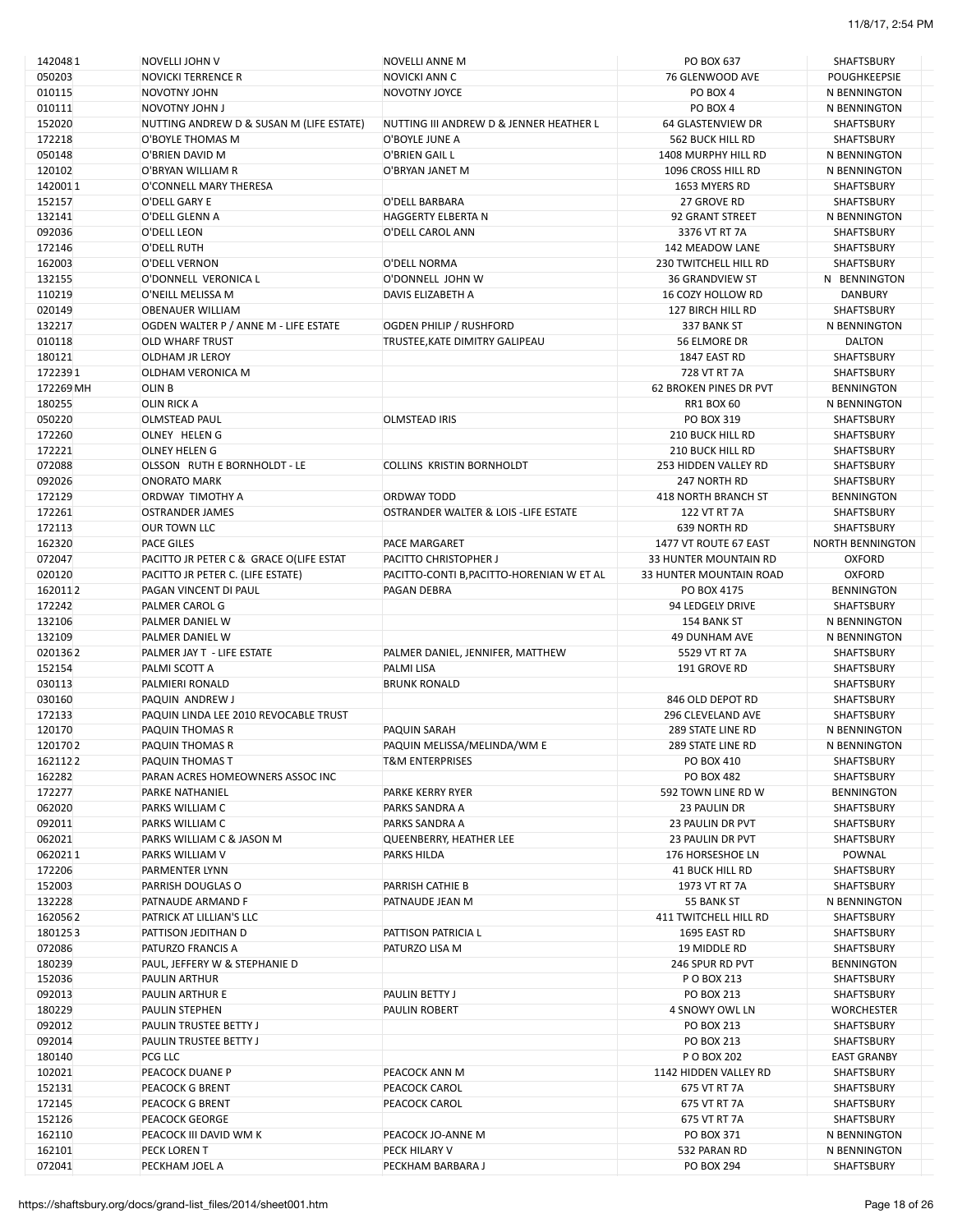| 152043  | PECKHAM JOHN R                         | GREENE ELIZABETH H - LIFE ESTATE         | 29 OLD ASPETONG RD           | <b>KATONAH</b>          |
|---------|----------------------------------------|------------------------------------------|------------------------------|-------------------------|
| 172216  | PECKHAM STEVEN B                       |                                          | 1132 BUCK HILL RD            | SHAFTSBURY              |
| 082004  | PEEBLES RICHARD H                      | PEEBLES NORMA M                          | 451 BLUEBERRY HILL RD        | SHAFTSBURY              |
| 030204  | PELL GAETANE B                         |                                          | 2420 MAPLE HILL RD           | SHAFTSBURY              |
| 020150  | PELLO BRYAN                            | PELLO FAYE                               | 249 BIRCH HILL RD            | SHAFTSBURY              |
| 172152  | PELLO FAYE                             |                                          | 2245 GREENRIDGE RD APT 712   | N CHARLESTON            |
|         | PEMBROKE RUSSELL C                     | PEMBROKE JUDITH R                        | 136 PINE CIRCLE              |                         |
| 152056  |                                        |                                          |                              | <b>BENNINGTON</b>       |
| 030225  | PENNEBAKER TRUSTEE WILLIAM B           | THE WM B PENNEBAKER 9-21-98 REV TRST     | 1799 MAPLE HILL RD           | SHAFTSBURY              |
| 152007  | PENSYL MYRON D                         | PENSYL EDITH M                           | <b>PO BOX 383</b>            | SHAFTSBURY              |
| 072022  | PERCEY PHILIP E                        | PERCEY SHIRLEY W                         | 2118 N BENNINGTON RD         | N BENNINGTON            |
| 172239  | PERCEY SR HERBERT A                    | PERCEY DOLORES A                         | 43 LEDGELY DR                | SHAFTSBURY              |
| 0720062 | PERKINS EDWARD M                       | PERKINS MELISSA G                        | 4741 VT RT 7A                | <b>SHAFTSBURY</b>       |
|         |                                        |                                          |                              |                         |
| 1722732 | PERNA DANIEL V                         |                                          | 85 KRAUSE RD                 | <b>BENNINGTON</b>       |
| 132012  | PERRY MATTHEW A                        | ST CLAIR, DIANE R                        | P O BOX 698                  | N BENNINGTON            |
| 180211  | <b>PERRY ROBERT</b>                    | PERRY MICHELE                            | 1358 EAST RD                 | SHAFTSBURY              |
| 072042  | PERRY SCOTT J                          | PERRY ROBYN F                            | 4300 VT RT 7A                | SHAFTSBURY              |
| 152142  | PETERS DAN R                           | PETERS LYNN N                            | 254 GROVE RD                 | SHAFTSBURY              |
| 172003  | PETERS DIANNE M                        |                                          | PO BOX 201                   | SHAFTSBURY              |
|         |                                        |                                          |                              |                         |
| 172313  | PETERS STEPHANIE R                     |                                          | PO BOX 624                   | SHAFTSBURY              |
| 030167  | PETERSON MARY ANNE                     |                                          | <b>1406 BUCKNER STREET</b>   | POINT PLEASANT          |
| 1802172 | PETERSON RICHARD D                     | PETERSON LISA M                          | 1038 EAST RD                 | BENNINGTON              |
| 072075  | PETERSON-CARTER TRUSTEE MARJORIE       | OF MARJ.PETERSON-CARTER REV TRST         | 1185 LEISURE LN #4           | <b>WALNUT CREEK</b>     |
| 162207  | PETITT ROBERT A                        | PETITT WENDY L                           | 80 SUNSET DR                 | N BENNINGTON            |
| 102048  | PETROSINO ARMAND                       |                                          | 1130 KOLBE LN                | <b>WESTCHESTER</b>      |
|         |                                        | PETROSINO LINDA WARNER                   |                              |                         |
| 1201041 | PETTIBONE WAYNE A                      | PETTIBONE TERRI A                        | 1459 WHITE CREEK RD          | SHAFTSBURY              |
| 162050  | PETTIBONE WAYNE A                      | PETTIBONE TERRI A                        | <b>135 TWITCHELL HILL RD</b> | SHAFTSBURY              |
| 072001  | PHELPS MARGARET                        |                                          | 1327 SANDGATE RD             | SANDGATE                |
| 010139  | PHILLIPS JR CHESTER L                  |                                          | 1100 SHAFTSBURY HOLLOW RD    | N BENNINGTON            |
| 162249  | PHILLIPS KIMBERLY S                    |                                          | 503 LAKE DR                  | N BENNINGTON            |
|         |                                        |                                          |                              |                         |
| 010124  | PHILPET JR ALVIN M                     | PHILPET JEAN S                           | <b>PO BOX 76</b>             | MANCHESTER              |
| 120129  | PIERCE TIMOTHY J                       | PIERCE ELIZABETH A                       | 895 MATTISON RD              | N BENNINGTON            |
| 132018  | PINI ROBERT C                          | PRAZAK MIROSLAVA                         | 119 HARVEST HILLS DR         | N BENNINGTON            |
| 132133  | PINSONNEAULT OK CHA                    |                                          | PO BOX 117                   | N BENNINGTON            |
| 120144  | PISTOCCO, JULIUS & ANN M - LIFE ESTATE | SWEETER, LAURA & STEPHEN                 | 17 COLD SPRING RD            | N BENNINGTON            |
|         |                                        |                                          |                              |                         |
| 132149  | PLANTE ALAN J                          | PLANTE VERA E                            | PO BOX 33                    | N BENNINGTON            |
| 132148  | PLEASANT JAY T                         | PLEASANT PATRICIA W                      | PO BOX 344                   | N BENNINGTON            |
| 010121  | POIRIER RICHARD J                      | C/O POIRIER PAMELA                       | E 1606 ESTATES RD            | SPOKANE                 |
| 1101106 | POIROT STEPHEN D                       | POIROT STEPHANIE A                       | 272 OAK HILL RD              | SHAFTSBURY              |
| 162243  | <b>POLAK PETER J</b>                   | <b>CROFF KATHLEEN</b>                    | 575 LAKE DR                  | N BENNINGTON            |
| 1101102 | PONESSI CHRISTOPHER M                  | <b>DAILEY-PONESSI JENNIFER</b>           | 157 OAK HILL RD              | SHAFTSBURY              |
|         |                                        |                                          |                              |                         |
| 110134  | POOLE JAMES G                          | POOLE LINDA Z                            | 708 HOLY SMOKE RD            | SHAFTSBURY              |
| 072028  | <b>PORIO PHYLIS A</b>                  |                                          | 3842 VT RT 7A                | <b>SHAFTSBURY</b>       |
| 1201061 | PORTS SCOTT D                          | PORTS BRANDIL                            | 21 TINKHAM RD                | N BENNINGTON            |
| 180116  | POTTER ANTHONY S                       |                                          | 2131 EAST RD                 | SHAFTSBURY              |
| 110260  | POTTER MONTGOMERY FARM LLC             |                                          | P O BOX 50                   | <b>MANCHESTER</b>       |
|         |                                        |                                          |                              |                         |
| 162319  | POTTER TRAMPAS                         | POTTER VICTORIA                          | 1613 VT RT 67E               | N BENNINGTON            |
| 162246  | POWERS GREGORY R                       | POWERS CAMERON B                         | 535 LAKE DR                  | N BENNINGTON            |
| 110213  | POWLOKA MICHAEL A                      | POWLOKA LAURIE A                         | <b>PO BOX 524</b>            | SHAFTSBURY              |
| 050243  | <b>PRATT CECIL</b>                     |                                          | PO BOX 432                   | SHAFTSBURY              |
| 132103  | PRATT DONALD A - LIFE ESTATE           | ANDRUS R L & CHERYL B                    | 1782 BOUNDTREE RD            | <b>CONTOOCOOK RIVER</b> |
| 172311  | <b>PRENTICE ROBERT G</b>               | <b>KIMBALL DOLORES J</b>                 | 119 CLEVELAND AVE            | SHAFTSBURY              |
|         |                                        |                                          |                              |                         |
| 072082  | <b>PROUTY BRIAN L</b>                  | <b>PROUTY MELISSA J</b>                  | 483 HIDDEN VALLEY RD         | SHAFTSBURY              |
| 132022  | PUGLIESE JR PHILIP J                   | PUGLIESE 111 PHILIP J                    | 267 HARVEST HILLS DR         | N BENNINGTON            |
| 110112  | PULLMAN FAMILY TRUST                   | C/O DEVENS EDITH P                       | 957 TRUMBULL HILL RD         | SHAFTSBURY              |
| 172025  | PUTNAM TIMOTHY D                       | PUTNAM JEANETTE                          | 245 CLEVELAND AVE            | SHAFTSBURY              |
| 172203  | <b>QUIGLEY BARRY J</b>                 | <b>QUIGLEY ANDREA H</b>                  | PO BOX 198                   | SHAFTSBURY              |
|         |                                        |                                          |                              |                         |
| 110233  | <b>RABBIT HOLE (THE) LLC</b>           | C/O M WITTEN                             | PO BOX 2748                  | MANCHESTER              |
| 020135  | <b>RACE MITCHELL R</b>                 | RACE JOANNE M                            | 5879 VT RT 7A                | SHAFTSBURY              |
| 152147  | <b>RADCLIFFE ROBERT R</b>              | RADCLIFFE VICTORIA A                     | PO BOX 596                   | SHAFTSBURY              |
| 162250  | RAETZ JOEL A                           | <b>RAETZ SHARON L</b>                    | 497 LAKE DR                  | N BENNINGTON            |
| 162053  | RAINVILLE, TRUSTEE LOUISE              | LOUISE N RAINVILLE TRUST DATED 7/24/2013 | 189 TWITCHELL HILL RD        | SHAFTSBURY              |
| 132151  | RANDALL ROBERT                         |                                          | PO BOX 61                    | N BENNINGTON            |
|         |                                        |                                          |                              |                         |
| 180115  | <b>RANSOM CHARLES J</b>                | <b>TOLLEY MAY E</b>                      | 1316 BUCK HILL RD            | SHAFTSBURY              |
| 180151  | RANSOM EDWARD C                        | RANSOM LUCILLE ANN                       | 1316 BUCK HILL RD            | SHAFTSBURY              |
| 162011  | RASPUZZI DAWSON                        | RASPUZZI ASHLEY                          | 119 BABSY LN                 | SHAFTSBURY              |
| 072062  | RAYMAKER MARK T                        | <b>HICKEY CATHERINE</b>                  | 202 CEDAR CIRCLE             | SHAFTSBURY              |
| 010137  | <b>RAYNER CHARLES E</b>                | RAYNER PATRICIA A                        | 998 SHAFTSBURY HOLLOW RD     | N BENNINGTON            |
|         |                                        |                                          |                              |                         |
| 092016  | REALMUTO JOHN                          | REALMUTO CAROLYN                         | 1770 WINDSOR DR              | LANCASTER               |
| 162268  | <b>REDDEN TIMOTHY</b>                  | <b>REDDEN TRACY L</b>                    | 100 MCGUIRE ST               | N BENNINGTON            |
| 162309  | REDEEMER LUTHERAN CHURCH               |                                          | <b>PO BOX 202</b>            | SHAFTSBURY              |
| 132225  | <b>REED GARY</b>                       | <b>REED LINDA</b>                        | 91 BANK STREET               | N BENNINGTON            |
|         | <b>REED SHARON DALE</b>                |                                          | 72 RACHEL RD                 | REYNOLDS                |
| 110124  |                                        |                                          |                              |                         |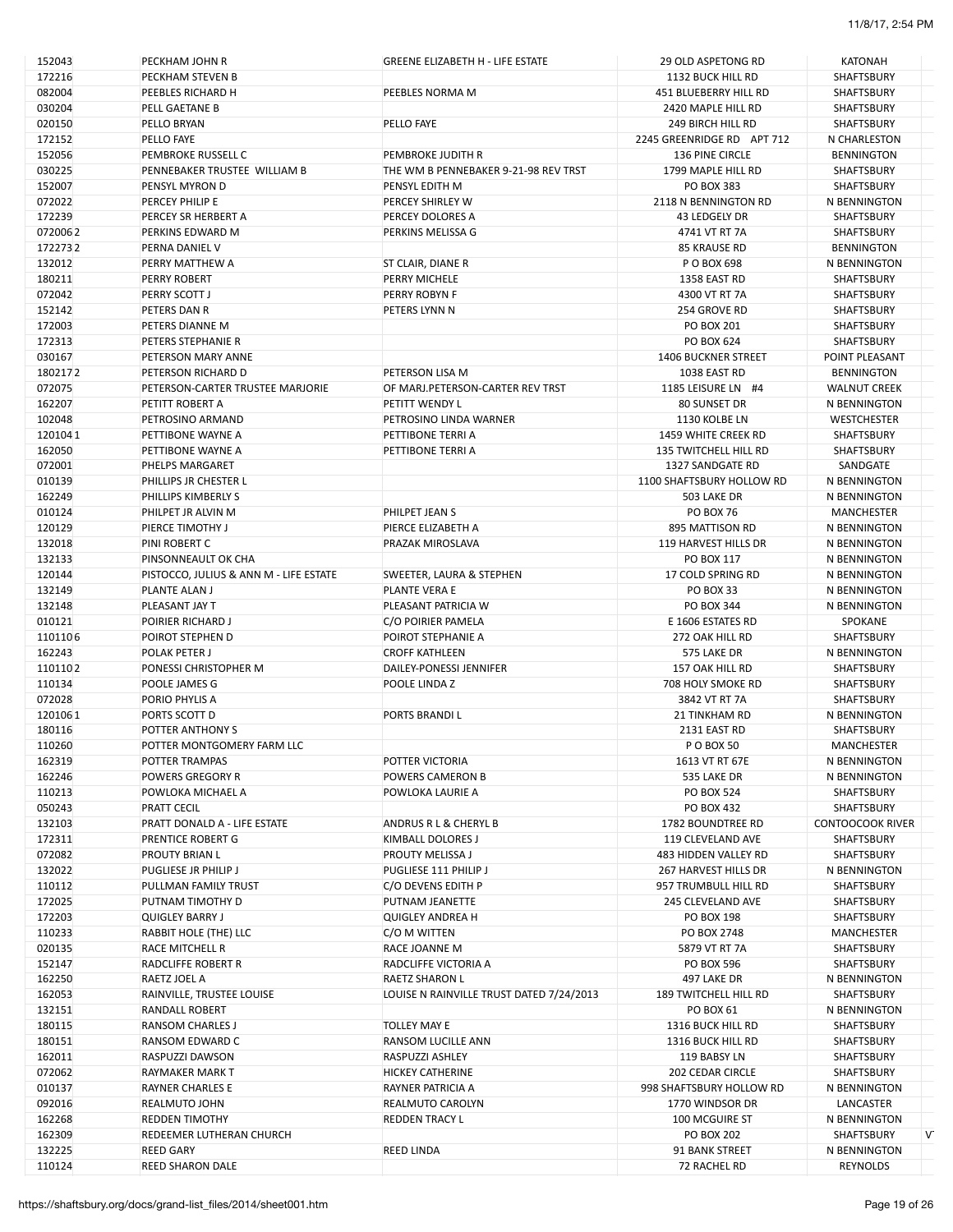| 11/8/17, 2:54 PM |  |
|------------------|--|
|                  |  |

| 1101108 | <b>REED STEPHEN A</b>                    | <b>REED DIANNE J</b>                | 300 OAK HILL RD             | <b>SHAFTSBURY</b>    |
|---------|------------------------------------------|-------------------------------------|-----------------------------|----------------------|
| 0620183 | <b>REIF COURTNEY</b>                     | <b>REIF PAUL</b>                    | 3713 VT RT 7A               | SHAFTSBURY           |
| 120127  | <b>REIF THOMAS R</b>                     | <b>REIF MARGARET T</b>              | 101 GLASTENVIEW DR          | <b>SHAFTSBURY</b>    |
| 142044  | <b>REIF THOMAS R</b>                     | <b>REIF MARGARET T</b>              | 101 GLASTENVIEW DR          | SHAFTSBURY           |
| 1801374 | <b>RENNELL STEPHEN</b>                   | <b>RENNELL TRACY</b>                | 55 OUTWATER RD              | <b>BENNINGTON</b>    |
| 120119  | <b>RESCH J TYLER</b>                     | <b>RESCH ANN K</b>                  | 194 COLD SPRING RD          | N BENNINGTON         |
| 072009  | REYNOLDS ROBERTA L                       | PERKINS MELISSA G                   | 4739 VT RT 7A               | SHAFTSBURY           |
| 120148  | <b>RHODE GALEN</b>                       |                                     | 297 COLD SPRING ROAD        | N BENNINGTON         |
| 082043  | <b>RHODE JULIA</b>                       |                                     | 1425 WEST MOUNTAIN RD       | SHAFTSBURY           |
| 082009  | RHODE JULIA D                            |                                     | 235 BLUEBERRY HILL RD       | SHAFTSBURY           |
| 132237  | <b>RHODE SANDRA</b>                      |                                     | 297 COLD SPRING RD          | N BENNINGTON         |
| 050133  | RHODE SOLON L & HIRA U (LIFE ESTATE)     | <b>RHODE GALEN U</b>                | 522 BOUPLON HOLLOW RD       | N BENNINGTON         |
|         |                                          |                                     |                             |                      |
| 132242  | RICE ANNETTE (LIFE ESTATE)               | GERITY/NILES/RICE/RHODE/MORIARTY    | <b>115 HARRINGTON RD</b>    | N BENNINGTON         |
| 172134  | <b>RICE JAMES W</b>                      | RICE EILEEN W                       | 308 CLEVELAND AVE           | SHAFTSBURY           |
| 132204  | RICE JR RICHARD J                        |                                     | 768 VT RT 67W               | N BENNINGTON         |
| 180103  | RICE RODNEY L                            |                                     | 351 ROD & GUN CLUB RD       | SHAFTSBURY           |
| 162336  | RICE WILLIAM C                           |                                     | 893 PARAN RD                | N BENNINGTON         |
| 0720501 | <b>RICHARDSON JR BARRY</b>               | <b>RICHARDSON AMY</b>               | 1768 HIDDEN VALLEY RD       | SHAFTSBURY           |
| 0720506 | <b>RICHARDSON SR BARRY L</b>             |                                     | PO BOX 4646                 | <b>BENNINGTON</b>    |
| 132157  | <b>RICHMOND BURTON</b>                   | RICHMOND CAROL                      | 377 COUNTY RT #69           | <b>WHITE CREEK</b>   |
| 132153  | RICHMOND CHRISTOPHER H                   | RICHMOND JENNIFER L                 | <b>74 GRANDVIEW ST</b>      | N BENNINGTON         |
| 132130  | <b>RICHMOND HENRY G</b>                  |                                     | PO BOX 217                  | N BENNINGTON         |
| 030140  | RIFKIN BARRY, ROSENBERG LINDA            | 1 WASHINGTON SQ VILLAGE, APT 7B     | 56 WEST 3RD ST              | <b>NEW YORK</b>      |
| 010159  | <b>RIKER HENRY</b>                       | <b>RIKER NANCY</b>                  | 1291 SHAFTSBURY HOLLOW RD   | N BENNINGTON         |
| 142026  | RILEY TRUSTEE ELIZABETH D                | C/O MILLIE BUTLER                   | 7 MATHIEW DR                | WESTBORO             |
| 010127  | <b>RINGWOOD FREDERICK</b>                |                                     | PO BOX 139                  | <b>SHAFTSBURY</b>    |
| 152148  | <b>RIPLEY JR GREGORY S</b>               | <b>RIPLEY CHRISTINA D</b>           | 399 GROVE RD                | <b>SHAFTSBURY</b>    |
| 110209  | <b>RIPLEY THOMAS J</b>                   | <b>RIPLEY WENDY</b>                 | 4589 EAST RD                | SHAFTSBURY           |
|         |                                          |                                     |                             |                      |
| 132179  | <b>RIPLEY THOMAS J</b>                   |                                     | <b>PO BOX 42</b>            | N BENNINGTON         |
| 152023  | RIVERA MARYLOU                           |                                     | 76 VERMONT ROUTE 67E        | <b>SHAFTSBURY</b>    |
| 152140  | ROBERT LAWRENCE M                        | <b>ROBERT CAROL A</b>               | 160 GROVE RD                | SHAFTSBURY           |
| 1322381 | <b>ROBINSON JAMES A</b>                  |                                     | 193 VT RT 67 W              | N BENNINGTON         |
| 082012  | ROBINSON KENNETH A                       | <b>ROBINSON GAIL R</b>              | 85 BLUEBERRY HILL RD        | <b>SHAFTSBURY</b>    |
| 1420641 | <b>ROBINSON MADELINE</b>                 |                                     | PO BOX 353                  | SHAFTSBURY           |
| 162026  | ROBINSON RICHARD A & LOUISE E            | JNT LIV REV TRST U/D 8-10-06        | 517 VT RT 67 E              | SHAFTSBURY           |
| 110114  | ROBINSON WILLIAM D                       | <b>ROBINSON LUCY A H</b>            | 317 TRUMBULL HILL RD        | SHAFTSBURY           |
| 180234  | ROBSON JESSE W                           | <b>ROBSON AMANDA</b>                | <b>63 SPUR RD PVT</b>       | <b>BENNINGTON</b>    |
| 162270  | <b>RODGERS WILLIAM</b>                   | RODGERS ET AL HELEN                 | 91 MCGUIRE ST               | N BENNINGTON         |
| 010148  | <b>ROGERS JOHN</b>                       | ROGERS PAMELA                       | 129 BEECH ST                | <b>BENNINGTON</b>    |
| 162303  | <b>ROGERS MATTHEW M</b>                  | <b>PRENTISS AMY</b>                 | 1220 VT RT 67 E             | N BENNINGTON         |
| 162214  | <b>ROLLSON ROBERT</b>                    | ROLLSON CELISA                      | 270 LAKE DR                 | N BENNINGTON         |
| 072007  | ROSE KAREN E                             |                                     | 4847 VT RT 7A               | SHAFTSBURY           |
| 030165  | ROSNER DAVID A                           | <b>SCHUTZ ELLEN E</b>               | 780 GREENWICH ST            | <b>NEW YORK</b>      |
| 092032  | ROSS LAURENCE A                          | <b>ROSS CYNTHIA G</b>               | 2842 VT RT 7A               | <b>SHAFTSBURY</b>    |
|         | ROSSO ROBERT J                           |                                     |                             |                      |
| 142032  |                                          | ROSSO RITA D                        | 515 GLASTENVIEW DR          | SHAFTSBURY           |
| 1322061 | ROUSSEAU KEVIN & MELISSA                 | ROUSSEAU, TERRY & CANDI             | 622 RT 67 W                 | N BENNINGTON         |
| 132206  | ROUSSEAU TERRY M                         | ROUSSEAU CANDI L                    | 662 VT RT 67W               | N BENNINGTON         |
| 152136  | ROUTE 7A MOTEL LLC                       |                                     | 20 HAARLEM AVE              | <b>WHITE PLAINS</b>  |
| 172055  | <b>ROWE HAROLD</b>                       | <b>ROWE AUDREY</b>                  | <b>PO BOX 152</b>           | SHAFTSBURY           |
| 030129  | ROXON WOLFGANG                           | ROXON JACQUELINE                    | 533 OLD DEPOT RD            | SHAFTSBURY           |
| 102043  | ROYA JR CLEAVE C                         | ROYA ARLENE                         | 316 HICKORY HILL RD         | SHAFTSBURY           |
| 082063  | <b>RUEGE ROGER B</b>                     | <b>RUEGE GERALDINE E</b>            | 739 BENNETT HILL RD         | SHAFTSBURY           |
| 172034  | RUFF JOSHUA                              | <b>CAREY MELISSA</b>                | <b>82 SYCAMORE LN</b>       | SHAFTSBURY           |
| 050137  | RUGGLES PHYLLIS - LIFE ESTATE            |                                     | 176 BOUPLON HOLLOW RD       | N BENNINGTON         |
| 110136  | <b>RUSS DONALD A</b>                     | <b>RUSS CHRISTINE</b>               | 371 HOLY SMOKE RD           | SHAFTSBURY           |
| 1801081 | <b>RUSSELL MARK E</b>                    | RUSSELL LORI A                      | PO BOX 605                  | ARLINGTON            |
| 030141  | RUTHEISER HARVEY J & AUDREY (LIFE ESTATE | RUTHEISER CHARLES & GREENBERG CARYN | 1325 MAPLE HILL RD          | SHAFTSBURY           |
| 110105  | RYAN HENRY N                             |                                     | 143 CIDER MILL RD           | SHAFTSBURY           |
|         |                                          |                                     |                             |                      |
| 072002  | <b>RYAN ROBERT C</b>                     | <b>LEGACY EDWARD S</b>              | 315 CLEVELAND AVE           | SHAFTSBURY           |
| 172015  | <b>RYAN ROBERT C</b>                     |                                     | 315 CLEVELAND AVE           | SHAFTSBURY           |
| 020103  | <b>RYBKA GREGORY M</b>                   |                                     | PO BOX 190101               | <b>SAN FRANCISCO</b> |
| 162010  | <b>RYNES GABRIELLE J</b>                 |                                     | <b>32 TWITCHELL HILL RD</b> | SHAFTSBURY           |
| 1722741 | SACCIO MICHAEL C                         | <b>SCHUSTER NANCY ANN</b>           | 963 TOWN LINE RD W          | <b>BENNINGTON</b>    |
| 162335  | SAGE CITY SYNDICATE INC                  | C/O DAVID MONKS                     | PO BOX 848                  | N BENNINGTON         |
| 010125  | SAKALAS JOAN M                           | HEIMANN D, HEIMANN S                | <b>PO BOX 755</b>           | N BENNINGTON         |
| 110137  | <b>SALERNO JAMES</b>                     |                                     | 327 HOLY SMOKE RD           | SHAFTSBURY           |
| 082049  | <b>SALMAN GARY</b>                       |                                     | 29 FAWN LANE                | SOMERS               |
| 092031  | <b>SALVA ANTONIO</b>                     |                                     | 1096 BROOKDALE AVE          | <b>BAY SHORE</b>     |
| 110217  | SALVATORI JANET S                        | <b>KERSHAW ROBERT</b>               | 2363 GLASTENBURY RD         | SHAFTSBURY           |
| 142028  | SALZ SANFORD & DEANNE R                  | TRUSTEES-S&DR SALZ REV TRUST        | P O BOX 523                 | SHAFTSBURY           |
| 152012  | SANDERS III HARRY L                      |                                     | 142 DANIELS RD              | SHAFTSBURY           |
| 162049  | SANDERS SR CLYDE H - LIFE ESTATE         | <b>DOCKUM KATHY S</b>               | 111 TWITCHELL HILL RD       | SHAFTSBURY           |
|         |                                          |                                     |                             |                      |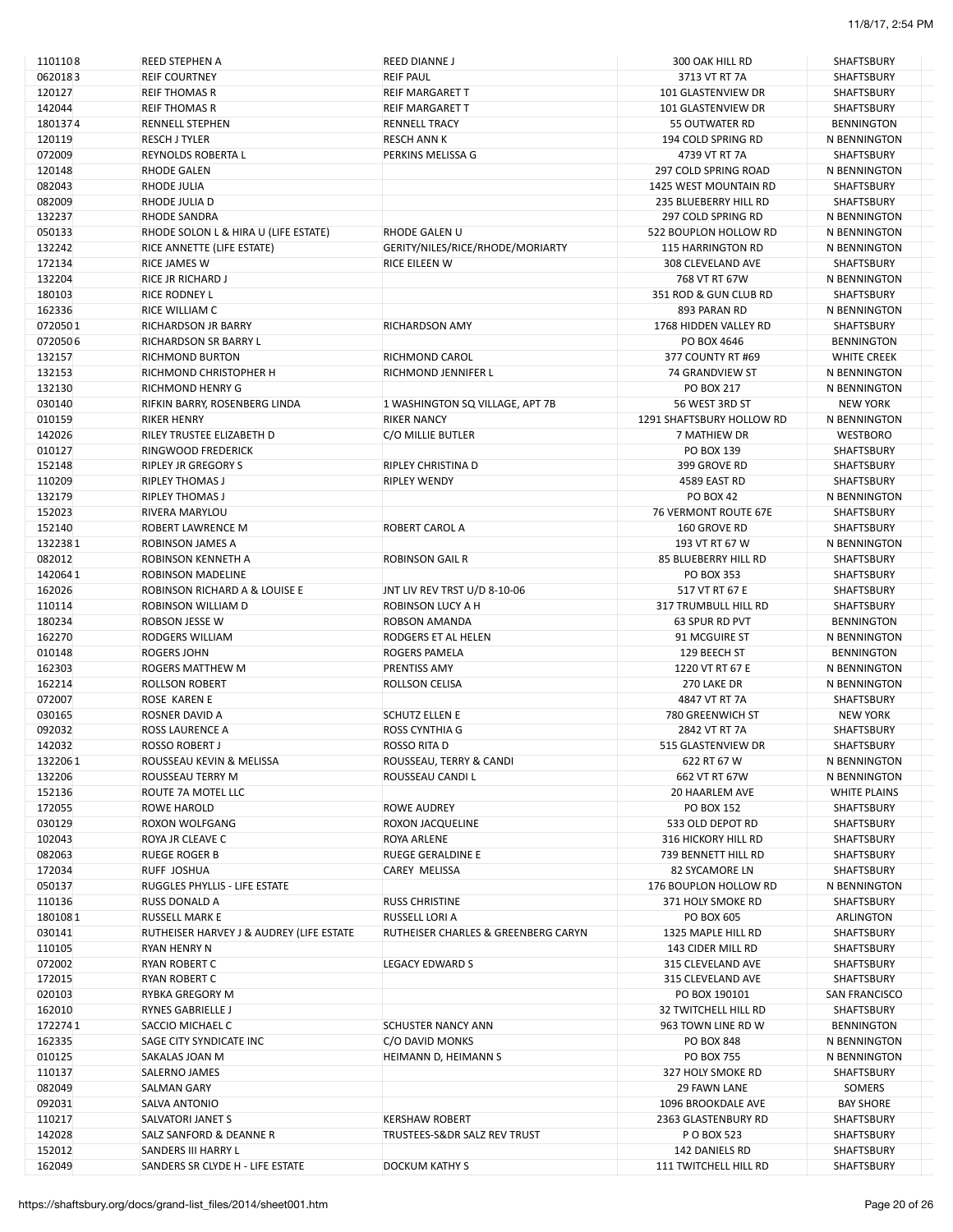| 152025   | SANDQUIST CRYSTAL, ELLIS WANDA,    | GREENE K. & T & M (SR), GEOFFROY ELAINE | 222 BAHAN RD                 | SHAFTSBURY               |
|----------|------------------------------------|-----------------------------------------|------------------------------|--------------------------|
| 152108   | SANDQUIST GEORGE R JR              | SANDQUIST CRYSTAL                       | 222 BAHAN RD                 | <b>SHAFTSBURY</b>        |
| 152025 H | SANDQUIST, CRYSTAL, ELLIS WANDA,   | GREENE K. & T & M (SR), GEOFFROY ELAINE | 222 BAHAN RD                 | <b>SHAFTSBURY</b>        |
| 172038   | <b>SARGENT JR HAROLD R</b>         | SARGENT BARBARA                         | 403 DEWEY STREET             | <b>BENNINGTON</b>        |
| 050123   | SARGENT JR WILLIAM E               | <b>SARGENT SHARON I</b>                 | 388 SHAFTSBURY HOLLOW RD     | N BENNINGTON             |
| 050124   | SARGENT JR WILLIAM E               | SARGENT SHARON I                        | 388 SHAFTSBURY HOLLOW RD     | N BENNINGTON             |
| 092003   | SARGENT MICHAEL E                  | <b>SARGENT MARTHA R</b>                 | PO BOX 475                   | <b>SHAFTSBURY</b>        |
| 110250   | SARVIS FAMILY TRUST 12/21/2000     | <b>CO-TRSTEES SARVIS CROOK ETAL</b>     |                              | <b>SHAFTSBURY</b>        |
|          |                                    |                                         | 1858 TRUMBULL HILL RD        |                          |
| 110249   | <b>SARVIS MARY JANE</b>            |                                         | 1968 TRUMBULL HILL RD        | SHAFTSBURY               |
| 1102071  | SAUSVILLE HENRY                    | <b>DICKIE WENDY</b>                     | 4778 EAST RD                 | <b>SHAFTSBURY</b>        |
| 180238   | SAUSVILLE JOSEPH F                 | SAUSVILLE ALICE M                       | <b>CHAPEL RD</b>             | <b>BENNINGTON</b>        |
| 162022   | SAUSVILLE PHILIP M                 |                                         | 236 VT RT 67 E               | <b>SHAFTSBURY</b>        |
| 152117   | SAUSVILLE, JR, PETER               |                                         | 510 NORTH RD                 | <b>SHAFTSBURY</b>        |
| 072005   | <b>SAVOIA UMBERTO</b>              | SAVOIA DONNA                            | 179 HIGHLAND WOODS DR        | SHAFTSBURY               |
| 162324   | <b>SCAREY JOHN</b>                 | <b>SCAREY JOYCE</b>                     | 89 MCCARTHY ACRES            | N BENNINGTON             |
| 082061   | <b>SCAREY JR JOHN C</b>            | <b>SCAREY CARA N</b>                    | 229 BENNETT HILL RD          | <b>SHAFTSBURY</b>        |
| 0501321  | <b>SCHAEFER DONALD</b>             | <b>SCHAEFER GRACE</b>                   | 132 SHAFTSBURY HOLLOW RD     | N BENNINGTON             |
| 152153   | <b>SCHMIDT KENNETH M</b>           |                                         | 225 GROVE RD                 | <b>SHAFTSBURY</b>        |
| 162232   | <b>SCHNARE DAVID R</b>             | SCHNARE PAMELA D                        | 566 LAKE DR                  | N BENNINGTON             |
| 152130   | <b>SCHNEEBERGER RAYMOND</b>        |                                         | PO BOX 1267                  | WILMINGTON               |
| 102023   | <b>SCHOERKE ANDREW C</b>           | <b>SCHOERKE NANCY T</b>                 | 212 MIDDLE RD                | <b>SHAFTSBURY</b>        |
|          | <b>SCHOOF RONALD A</b>             |                                         |                              |                          |
| 0720505  |                                    | <b>SCHOOF JERI</b>                      | PO BOX 530                   | <b>SHAFTSBURY</b>        |
| 162106   | <b>SCHRAMM RANDY</b>               | <b>SCHRAMM ANNE T</b>                   | <b>PO BOX 873</b>            | N BENNINGTON             |
| 162251   | <b>SCHROEDER TIMOTHY J</b>         | <b>SCHROEDER KAREN D</b>                | 477 LAKE DR                  | N BENNINGTON             |
| 172018   | SCHUELER DAVID E                   |                                         | 840 WILLOW ROAD              | <b>BENNINGTON</b>        |
| 172305   | <b>SCHUELER DAVID E</b>            |                                         | 840 WILLOW ROAD              | <b>BENNINGTON</b>        |
| 120155   | <b>SCHULTZ ROBERT G</b>            |                                         | 3690 CHESTERFIELD RD         | HINSDALE                 |
| 050227   | <b>SCHURINK HENDRICK</b>           | <b>SCHURINK JANET</b>                   | 498 LACLAIR RD               | SHAFTSBURY               |
| 050239   | <b>SCHURINK HENRY</b>              | <b>SCHURINK JANET</b>                   | 498 LACLAIR RD               | SHAFTSBURY               |
| 120136   | <b>SCOGGINS TIMOTHY M</b>          | <b>SCOGGINS JENNIFER J</b>              | 391 ROLLIN RD                | N BENNINGTON             |
| 110253   | <b>SCOTT DEBORAH E</b>             |                                         | 15 OAK VIEW RD               | ASHEVILLE                |
| 142012   | SCRIBNER, KATHLEEN M               |                                         | 1113 MYERS RD                | <b>SHAFTSBURY</b>        |
|          |                                    | SCRIVENS EUGENE & LILLIAN-LIFE ESTATE   |                              |                          |
| 172043   | <b>SCRIVENS STEVEN &amp; LINDA</b> |                                         | 238 SYCAMORE LN              | SHAFTSBURY               |
| 180243   | <b>SCULLY STEPHEN</b>              |                                         | 28 TAPPAN ST                 | ROSLINDALE               |
| 030102   | SECOND CHANCE ANIMAL CENTER        |                                         | PO BOX 620                   | <b>SHAFTSBURY</b>        |
| 030115   | SECOND CHANCE ANIMAL CENTER        |                                         | PO BOX 620                   | SHAFTSBURY               |
| 0502332  | <b>SECOR JAMES</b>                 |                                         | PO BOX 661                   | <b>SHAFTSBURY</b>        |
| 172109   | <b>SECOR JAMES</b>                 |                                         | PO BOX 661                   | <b>SHAFTSBURY</b>        |
| 0820564  | <b>SECOR JAMES R</b>               | <b>SECOR ELIZABETH C</b>                | PO BOX 661                   | SHAFTSBURY               |
| 180201   | SEIFERLING BRYAN N                 |                                         | 2354 EAST RD                 | <b>SHAFTSBURY</b>        |
| 050154   | SELF-REALIZATION FELLOWSHIP CHURCH |                                         | 3880 SAN RAFAEL AVE          | <b>LOS ANGELES</b>       |
| 1801373  | SEMPIER WILLIAM A                  | SEMPIER JANET E                         | <b>12 OUTWATER RD</b>        | <b>BENNINGTON</b>        |
| 072067   | <b>SENESE ANTONIO</b>              | <b>SENESE SHANN</b>                     | 814 HIDDEN VALLEY RD         | <b>SHAFTSBURY</b>        |
| 1802571  | SEPTEMBER FARM REALTY LLC          |                                         | 579 COUNTY 68                | <b>EAGLE BRIDGE</b>      |
|          |                                    |                                         |                              |                          |
| 1801371  | SERRAO JAMES A                     | SERRAO PATRICIA                         | 1077 TOWN LINE RD W          | BENNINGTON               |
| 072030   | <b>SERRARO RICHARD P</b>           | SERRARO JODY B                          | PO BOX 299                   | <b>SHAFTSBURY</b>        |
| 110221   | SETTANNI DAN                       |                                         | 149 PLUM TREE RD             | <b>BETHEL</b>            |
| 120151   | <b>SETZER RICHARD E</b>            |                                         | 888 WHITE CREEK RD           | N BENNINGTON             |
| 030145   | <b>SEVERANCE LARS S</b>            |                                         | 66 MAPLE HILL RD             | <b>SHAFTSBURY</b>        |
| 0301311  | SHAFTSBURY COMMUNITY HALL          | C/O GREER KOBIK                         | <b>207 MAPLE HILLL ROAD</b>  | SHAFTSBURY               |
| 072017   | SHAFTSBURY HISTORICAL SOCIETY      |                                         | P.O. BOX 401                 | <b>SHAFTSBURY</b>        |
| 092043   | SHAFTSBURY HISTORICAL SOCIETY      |                                         | PO BOX 401                   | SHAFTSBURY               |
| 172004   | SHAFTSBURY UNITED METHODIST CHURCH |                                         | <b>127 CHURCH STREET</b>     | <b>SHAFTSBURY</b>        |
| 0302211  | <b>SHALER REGINA</b>               |                                         | 236 GLASTENBURY RD           | <b>SHAFTSBURY</b>        |
| 110252   | <b>SHANNY SEAN M</b>               | <b>SHANNY CHARLYNN P</b>                | <b>1513 TRUMBULL HILL RD</b> | SHAFTSBURY               |
|          |                                    |                                         |                              |                          |
| 162277   | <b>SHAPIRO LARRY M</b>             | SHAPIRO JAYNE A                         | PO BOX 148                   | SHAFTSBURY               |
| 132169   | <b>SHARP DARREN D</b>              | <b>SHARP DIANA L</b>                    | PO BOX 331                   | N BENNINGTON             |
| 162258   | SHAVER THOMAS O                    |                                         | 359 LAKE DR                  | N BENNINGTON             |
| 162015   | <b>SHAYS MAILY</b>                 | <b>SHAYS CORY</b>                       | 506 VT RT 67 E               | SHAFTSBURY               |
| 162108   | SHEA-KENEALLY TRUSTEE SHARON       | SHARON SHEA-KENEALLY LIVING TRUST       | <b>PO BOX 281</b>            | N BENNINGTON             |
| 050159   | SHEMETH ROBERT C                   | SHEMETH VALERIE G                       | 1214 CROSS HILL RD           | N BENNINGTON             |
| 142061   | SHERWIN APRIL D                    | SHERWIN SEAN A                          | 316 TWITCHELL HILL RD        | <b>SHAFTSBURY</b>        |
| 152145   | SHERWOOD MICHAEL G                 | SHERWOOD CAROL A                        | 364 GROVE RD                 | SHAFTSBURY               |
| 152150   | SHEWELL EDWARD P                   | <b>MCCRAY BRENDA J</b>                  | 347 GROVE ROAD               | SHAFTSBURY               |
| 180252   | <b>SHORES SHANE</b>                |                                         | P.O. BOX 748                 | <b>MANCHESTER CENTER</b> |
| 132065   | <b>SHOREY GENE W</b>               | <b>SHOREY SHARON I</b>                  | 46 HARVEST HILLS DR          | N BENNINGTON             |
|          |                                    |                                         |                              |                          |
| 132144   | <b>SHULMAN GARY</b>                | SHULMAN DJ & ND                         | 211 GRANDVIEW ST             | N BENNINGTON             |
| 180226   | SHULTZ DUANE T                     | SHULTZ JOANNE M                         | 81 LOWER EAST RD             | <b>BENNINGTON</b>        |
| 050161   | <b>SHULTZ JOHN</b>                 | SHULTZ LINDA                            | 617 MURPHY HILL RD           | N BENNINGTON             |
| 172136   | SICLARI ROCCO A                    | SICLARI KATHLEEN F                      | <b>PO BOX 229</b>            | SHAFTSBURY               |
| 110245   | SIEGEL ERIC                        |                                         | 3649 EAST RD                 | SHAFTSBURY               |
| 180265   | SILVERMAN DEBORAH BROWN            |                                         | 225 LUCERNE LN               | <b>WINSTON SALEM</b>     |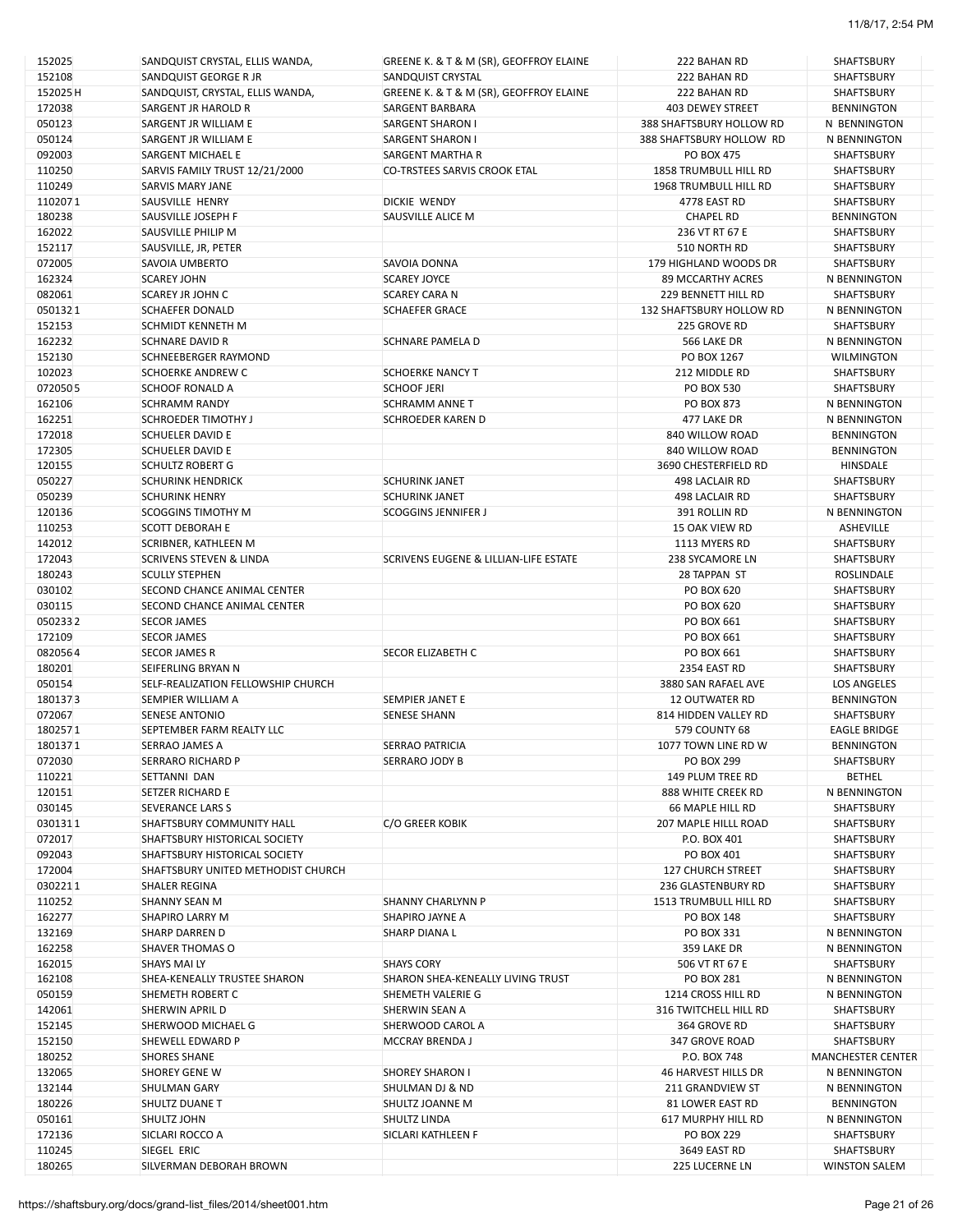| 162208                                                                          | SIMEK THOMAS C                       |                                        | 37 SUNSET DR                     | N BENNINGTON         |
|---------------------------------------------------------------------------------|--------------------------------------|----------------------------------------|----------------------------------|----------------------|
| 172040                                                                          | <b>SIMPSON JAY P</b>                 | SIMPSON VERONICA                       | 192 SYCAMORE LN                  | <b>SHAFTSBURY</b>    |
| 010128                                                                          | <b>SINAY FRANCIS A</b>               |                                        | PO BOX 251                       | SHAFTSBURY           |
| 050149                                                                          | SINGER MICHAEL H                     | SINGER RACHEL                          | 33 ARLEIGH RD                    | <b>GREAT NECK</b>    |
| 072039                                                                          | SINGERLE JOANNE                      |                                        | 215 FRAN ZANDO RD PVT            | <b>SHAFTSBURY</b>    |
| 010109                                                                          | <b>SKIDMORE SR GARY</b>              | CAMPBELL/CARDIFF/SKIDMORE              | 1033 GRANGER HOLLOW RD           | N BENNINGTON         |
| 162242                                                                          | SLAVIN, MICHAEL K & LISA M           |                                        | 593 LAKE DR                      | N BENNINGTON         |
|                                                                                 |                                      |                                        |                                  |                      |
| 180257                                                                          | <b>SLEIGH JANET A C</b>              |                                        | 277 WADE RD                      | <b>BENNINGTON</b>    |
| 180268                                                                          | <b>SLEIGH JANET A C</b>              |                                        | 277 WADE RD                      | <b>BENNINGTON</b>    |
| 152158                                                                          | <b>SLOCUM ANGELA M</b>               | <b>WELLS HORACE W</b>                  | 157 BAHAN RD                     | SHAFTSBURY           |
| 142011                                                                          | <b>SMALL JOHN</b>                    | <b>SMALL THEMARGE</b>                  | 1017 MYERS RD                    | <b>SHAFTSBURY</b>    |
| 162279                                                                          | SMITH CASPER H / MILDRED LIFE ESTATE | CO-TRSTEES LIV TR U/A SEPT '04         | 439 PARAN RD                     | N BENNINGTON         |
| 180236                                                                          | <b>SMITH ELEANOR G</b>               | LITTLEHALES JENNIFER                   | 153 SPUR RD PVT                  | <b>BENNINGTON</b>    |
| 162266                                                                          | <b>SMITH II CARL M</b>               | SMITH LESLIE J                         | 56 MCGUIRE ST                    | N BENNINGTON         |
| 172001                                                                          | <b>SMITH JACOB</b>                   | STRATTON PATRICIA MAE                  | <b>181 CHURCH ST</b>             | SHAFTSBURY           |
|                                                                                 |                                      |                                        |                                  |                      |
| 132205                                                                          | <b>SMITH JESSICA A</b>               |                                        | 686 VT ROUTE 67 W                | N BENNINGTON         |
| 172255                                                                          | SMITH PATRICIA J                     |                                        | <b>30 LEDGELEY DR</b>            | SHAFTSBURY           |
| 132176                                                                          | SMITH TIMOTHY D                      |                                        | PO BOX 158                       | N BENNINGTON         |
| 030133                                                                          | <b>SMITH WILLIAM L</b>               |                                        | 314 OLD DEPOT RD                 | SHAFTSBURY           |
| 082015                                                                          | SMOLKA, BRUCE H                      |                                        | 444 CORBIN AVENUE                | <b>STATEN ISLAND</b> |
| 152026                                                                          | <b>SNIDE DALE</b>                    | SNIDE MEAGAN                           | 164 VT RT 67E                    | SHAFTSBURY           |
| 172303                                                                          | <b>SNOW JR HAROLD W</b>              | <b>SNOW JANET</b>                      | 81 HOLLIDAY DR                   | SHAFTSBURY           |
|                                                                                 |                                      |                                        |                                  |                      |
| 162051                                                                          | <b>SNOW MERTON J</b>                 | <b>SNOW IDA</b>                        | <b>153 TWITCHELL HILL RD</b>     | <b>SHAFTSBURY</b>    |
| 132216                                                                          | SNYDER BENJAMIN J                    | <b>SNYDER BARBARA J</b>                | 33 WHITE CREEK RD                | N BENNINGTON         |
| 162226                                                                          | <b>SNYDER JR MARK W</b>              | SNYDER JENNIFER A                      | 394 LAKE DR                      | N BENNINGTON         |
| 162037                                                                          | SOBOLOWSKI CHRISTOPHER               | SOBOLOWSKI ABIGAIL                     | 856 VT RT 67 E                   | SHAFTSBURY           |
| 1801061                                                                         | <b>SOHN GEORGE</b>                   | <b>SOHN GRACE I</b>                    | PO BOX 497                       | SHAFTSBURY           |
| 010167                                                                          | SOLLIEN ALAN C                       | SOLLIEN KATHERINE A                    | 2123 SHAFTSBURY HOLLOW RD        | N BENNINGTON         |
|                                                                                 |                                      |                                        |                                  |                      |
| 180205                                                                          | SOUTHERN VERMONT BEAGLE CLUB INC     | C/O NEAL HOGAN                         | 179 MORGAN STREET                | <b>BENNINGTON</b>    |
| 1802071                                                                         | SOUTHERN VERMONT BEAGLE CLUB, INC    |                                        | 179 MORGAN STREET                | <b>BENNINGTON</b>    |
| 142060                                                                          | SPANGENBERG MICHAEL A                | SPANGENBERG ANJA                       | 338 TWITCHELL HILL RD            | SHAFTSBURY           |
| 172107                                                                          | SPARTA ANDREW V                      | SPARTA LIZA A                          | PO BOX 337                       | <b>SHAFTSBURY</b>    |
| 020158                                                                          | <b>SPIER MICHAEL</b>                 | SPIER HOLLY M                          | 426 BIRCH HILL RD                | <b>SHAFTSBURY</b>    |
| 142025                                                                          | SPINA JOAN A                         | SPINA MARY A                           | 239 MOUNTAIN VIEW DR             | SHAFTSBURY           |
| 110201                                                                          | <b>SPRAGUE DONALD</b>                | <b>SPRAGUE JOYCE</b>                   |                                  | <b>SHAFTSBURY</b>    |
|                                                                                 |                                      |                                        | 5148 EAST RD                     |                      |
| 162326                                                                          | <b>SPRAGUE PHILIP</b>                | <b>SPRAGUE MARCY</b>                   | <b>149 MCCARTHY ACRES</b>        | N BENNINGTON         |
| 050152                                                                          | <b>SPURR DAVID E</b>                 | <b>SPURR SHEILA S</b>                  | 674 MURPHY HILL RD               | N BENNINGTON         |
| 172027                                                                          | SQUIERS JASON                        | <b>CULLINAN TARA</b>                   | 207 CLEVELAND AVE                | <b>SHAFTSBURY</b>    |
| 172224                                                                          | <b>SQUIRES WILLIAM</b>               | <b>SQUIRES ROSE HELEN</b>              | <b>TRUSTEES OF SQUIRES TRUST</b> | SHAFTSBURY           |
| 050121                                                                          | <b>ST PETER VICTOR</b>               | <b>ST PETER EVERLEY</b>                | 526 SHAFTSBURY HOLLOW RD         | N BENNINGTON         |
| 072054                                                                          | STACCO DAVID                         |                                        | 440 HIDDEN VALLEY RD             | SHAFTSBURY           |
| 102037                                                                          | <b>STACCO RICHARD F</b>              | <b>WOOD COREY</b>                      | 1260 CIDER MILL RD               | SHAFTSBURY           |
|                                                                                 |                                      |                                        |                                  |                      |
| 152133                                                                          | <b>STACY TERRENCE L</b>              | <b>STACY MICHELLE V</b>                | <b>75 AIRPORT RD</b>             | SHAFTSBURY           |
| 120168                                                                          | STATE LINE FARM BIOFUELS LLP         |                                        | 601 STATE LINE RD                | N BENNINGTON         |
| 120163                                                                          | STATE LINE RD PROPERTY LLC           |                                        | 866 VT RT 7A - BOX F             | SHAFTSBURY           |
| 030108                                                                          | <b>STATE OF VERMONT</b>              |                                        |                                  |                      |
| 162317                                                                          | <b>STATE OF VERMONT</b>              |                                        |                                  |                      |
| 162308                                                                          | <b>STECK GORDON</b>                  | <b>STECK MARY</b>                      | 247 LAMB RD                      | N BENNINGTON         |
| 132003                                                                          | <b>STECK WALTER</b>                  | <b>HARRINGTON MARTHA</b>               | 334 WHITE CREEK RD               | N BENNINGTON         |
|                                                                                 |                                      |                                        |                                  |                      |
| 1320032                                                                         | <b>STECK WALTER</b>                  | <b>STECK JODIE</b>                     | 334 WHITE CREEK RD               | N BENNINGTON         |
| 132045                                                                          | <b>STEINMEYER CARL</b>               | STEINMEYER EILEEN C                    | 125 HEWITT DR                    | N BENNINGTON         |
| 180274                                                                          | <b>STEMP BRYON R</b>                 | <b>STEMP LINDA L</b>                   | 289 RESERVOIR RD                 | SHAFTSBURY           |
| 1020402                                                                         | <b>STERNBERG PETER</b>               | <b>STERNBERG ELAINE</b>                | 1954 CIDER MILL RD               | SHAFTSBURY           |
| 1201482                                                                         | <b>STERNBERG ROLF M</b>              | SUCCESSOR TRUSTEE PA BARR LIVING TRUST | 407 COLD SPRING RD               | N BENNINGTON         |
| 050143                                                                          | <b>STETSON FELIPE</b>                | <b>STETSON NICOLE OTTE</b>             | 147 AVONDALE MEADOWS DR          | N BENNINGTON         |
| 1201046                                                                         | <b>STEUER ROBERT C</b>               | DIEHL ANDREA                           | 1107 CROSS HILL RD               | N BENNINGTON         |
|                                                                                 |                                      |                                        |                                  |                      |
| 172318 MH6                                                                      | <b>STEVENS THOMAS J</b>              | <b>STEVENS ANNE M</b>                  | 72 TRAILER PARK RD               | SHAFTSBURY           |
| 030144                                                                          | STIMOLA, PAUL                        |                                        | 78 MAPLE HILL RD                 | SHAFTSBURY           |
| 152151                                                                          | <b>STONE KENNETH A</b>               |                                        | 303 GROVE RD                     | SHAFTSBURY           |
| 152050                                                                          | <b>STONE THOMAS J</b>                | <b>STONE DONNA L</b>                   | 234 SIMEON DEAN RD               | SHAFTSBURY           |
| 050237                                                                          | <b>STRATTON HELENE M</b>             |                                        | 19029 U.S. HIGHWAY 19            | CLEARWATER           |
| 1102094                                                                         | STRATTON JAY C                       |                                        | 4427 EAST RD                     | SHAFTSBURY           |
|                                                                                 | <b>STRATTON JR FRANK B</b>           |                                        |                                  |                      |
| 030215                                                                          |                                      |                                        | 754 GLASTENBURY RD               | SHAFTSBURY           |
|                                                                                 |                                      |                                        |                                  |                      |
|                                                                                 | <b>STRATTON KEVIN C</b>              |                                        | 251 HOLY SMOKE RD                | SHAFTSBURY           |
|                                                                                 | <b>STRATTON MICHAEL</b>              | <b>STRATTON BONNIE</b>                 | 114 MEADOW LN                    | SHAFTSBURY           |
|                                                                                 | <b>STRATTON RICHARD</b>              | <b>STRATTON JUDITH</b>                 | 4467 EAST RD                     | SHAFTSBURY           |
|                                                                                 |                                      |                                        |                                  |                      |
|                                                                                 | <b>STROHMAIER HENRY M</b>            | <b>STROHMAIER JOS</b>                  | 977 STROHMAIER RD                | <b>BENNINGTON</b>    |
|                                                                                 | <b>STROHMAIER HENRY M</b>            | STROHMAIER CECILY R C                  | 977 STROHMAIER ROAD              | <b>BENNINGTON</b>    |
|                                                                                 | STROHMAIER HENRY M & CECILY R C      | <b>CARSON-WOODS HEATHER B</b>          | 977 STROHMAIER RD                | <b>BENNINGTON</b>    |
|                                                                                 | <b>STRONG DENNIS</b>                 | <b>STRONG DOROTHY</b>                  | 76 HARVEST HILLS DR              | N BENNINGTON         |
| 110138<br>172144<br>1102092<br>1102431<br>180202<br>1102435<br>132064<br>142024 | <b>STRONG NEAL E</b>                 | <b>STRONG DONNA C</b>                  | PO BOX 365                       | SHAFTSBURY           |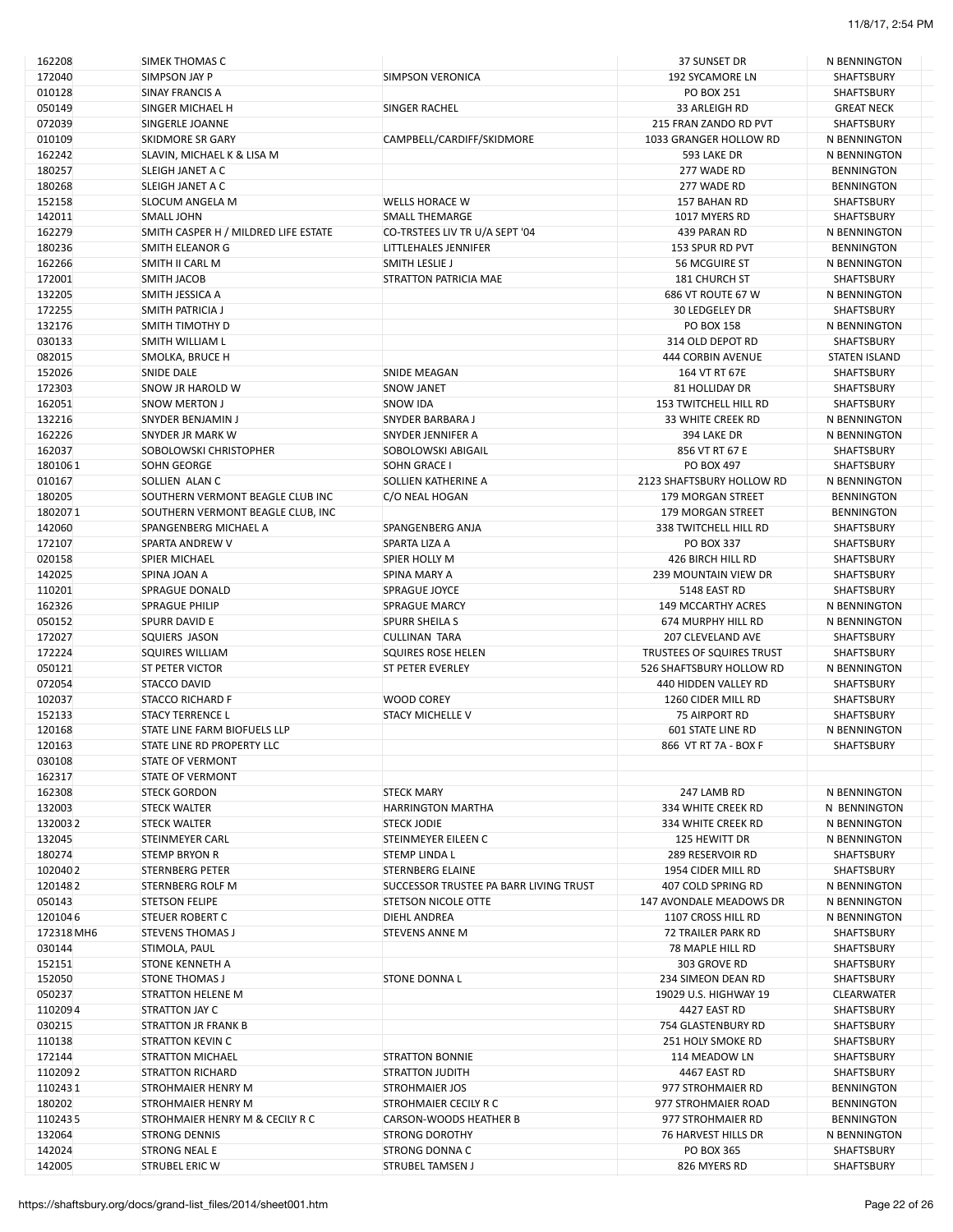| 082011  | STUART 111 HARRY H                       |                                      | PO BOX 647                     | SHAFTSBURY            |
|---------|------------------------------------------|--------------------------------------|--------------------------------|-----------------------|
| 050136  | STUART HARRY H & RUTH H                  | COTRSTEES R H STUART LIV TR          | <b>6041 LEXINGTON PARK</b>     | ORLANDO               |
| 172116  | <b>SUGARMAN ROBERT</b>                   | <b>SUGARMAN SALLY</b>                | PO BOX 407                     | SHAFTSBURY            |
| 1201042 | <b>SWAIN HERBERT W</b>                   | <b>DEANE MARJORIE GREGG</b>          | 340 E 72 ST                    | <b>NEW YORK</b>       |
| 180222  | <b>SWANSON PETER</b>                     | <b>SWANSON DEBORAH</b>               | <b>PO BOX 786</b>              | N BENNINGTON          |
| 030152  | SWARTZ ELIZABETH                         |                                      | 121 MAPLE HILL RD              | <b>SHAFTSURY</b>      |
|         |                                          |                                      | P O BOX 662                    |                       |
| 072055  | <b>SWARTZ ELIZABETH</b>                  |                                      |                                | <b>SHAFTSBURY</b>     |
| 172149  | <b>SWARTZ JOHN D</b>                     | <b>SWARTZ DOROTHY</b>                | 79 MEADOW LANE                 | <b>SHAFTSBURY</b>     |
| 172248  | <b>SWARTZ JOHN D</b>                     |                                      | 79 MEADOW LANE                 | <b>SHAFTSBURY</b>     |
| 050230  | <b>SWARTZ MARY ANN</b>                   | <b>BOHRS PATRICIA</b>                | <b>15 TROWBRIDGE DR</b>        | CRANBURY              |
| 172153  | <b>SWEET STEVEN</b>                      |                                      | 396 CLEVELAND AVE              | SHAFTSBURY            |
| 082003  | <b>SYKES ALBERT</b>                      | SYKES SANDRA L.                      | P O BOX 395                    | <b>SHAFTSBURY</b>     |
|         | <b>TACONIC GRANGE</b>                    |                                      |                                |                       |
| 152029  |                                          | C/O MERTON J SNOW SECRETARY          | <b>153 TWITCHELL HILL ROAD</b> | <b>SHAFTSBURY</b>     |
| 132024  | TALBOT 11-25-09 LIVING TRST THE BIRGIT M |                                      | 357 HARVEST HILL DR            | N BENNINGTON          |
| 050113  | <b>TANTON CORY L</b>                     | <b>TANTON NICOLE F</b>               | 816 SHAFTSBURY HOLLOW RD       | N BENNINGTON          |
| 0820563 | <b>TARR WALTER</b>                       | <b>TARR PATRICIA</b>                 | 777 LINDEN WAY                 | <b>FRANKLIN LAKES</b> |
| 010172  | <b>TATRO KEITH D</b>                     | <b>TATRO KATHY L</b>                 | 1400 BECKER DR                 | <b>BENNINGTON</b>     |
| 172251  | <b>TAYLOR MICHAEL J</b>                  | <b>TAYLOR SUSAN M</b>                | 98 WESTVIEW PL                 | <b>SHAFTSBURY</b>     |
| 180263  | <b>TEATER MARY T</b>                     | SCUNGIO JOAN                         | 2 HELEN ST                     | <b>NORWICH</b>        |
|         |                                          |                                      |                                |                       |
| 030142  | TELEPHONE OPERATING COMPANY OF VT LLC    |                                      | PO BOX 1659                    | <b>BANGOR</b>         |
| 180233  | TELEPHONE OPERATING COMPANY OF VT LLC    |                                      | PO BOX 1659                    | <b>BANGOR</b>         |
| 110115  | <b>TELFORD JR LARRY W</b>                | <b>TELFORD MELISSA</b>               | 28 OAK HILL RD                 | <b>SHAFTSBURY</b>     |
| 162219  | TETREAULT DONALD T                       |                                      | <b>70 SOUTHVIEW DR</b>         | N BENNINGTON          |
| 162019  | <b>TFB REALTY LLC</b>                    | C/O BERNSTEIN DISPLAY                | 151 WEST 25TH STREET           | <b>NEW YORK</b>       |
|         |                                          |                                      |                                |                       |
| 030159  | THAYER JOHN M                            |                                      | 818 OLD DEPOT RD               | <b>SHAFTSBURY</b>     |
| 152132  | THERRIAULT ORINDA E                      |                                      | 99 AIRPORT RD                  | <b>SHAFTSBURY</b>     |
| 162231  | THERRIEN RAYMOND                         | THERRIEN JO ANN                      | 486 LAKE DR                    | N BENNINGTON          |
| 162221  | THIBODEAU JAMES F                        | THIBODEAU JANET S                    | <b>78 SOUTHVIEW DR</b>         | N BENNINGTON          |
| 050144  | THIBODEAU JOSEPH A & KATHLEEN F          | TRUSTEES, THIBODEAU FAM TRST 7-10-08 | 149 AVONDALE MEADOWS DR        | N BENNINGTON          |
| 050166  | THIBODEAU KATHLEEN F                     | FLYNN K P / FLYNN R J                | 149 AVONDALE MEADOWS RD        | N BENNINGTON          |
|         |                                          |                                      |                                |                       |
| 0302212 | THIBODEAU SHAWN                          | THIBODEAU HOLLY                      | <b>PO BOX 285</b>              | <b>SHAFTSBURY</b>     |
| 010175  | THIEM JONAH                              | MIDURSKI JOSEPH (EST)                | 337 PARAN ROAD                 | N BENNINGTON          |
| 162102  | THIEM JONAH J                            | THIEM JULIANNE M                     | 337 PARAN RD                   | N BENNINGTON          |
| 030219  | THOMAS JASON JAMES                       | THOMAS JR HERBERT HENRY              | 375 GLASTENBURY RD             | <b>SHAFTSBURY</b>     |
| 162030  | THOMAS JODIE M                           |                                      | 60 GRATZ RD PVT                | <b>SHAFTSBURY</b>     |
|         |                                          |                                      |                                |                       |
| 010150  | THOMPSON KRISTY ANN                      | <b>THOMPSON TODD</b>                 | PO BOX 511                     | <b>SHAFTSBURY</b>     |
| 072036  | THOMPSON LAWRENCE E                      | <b>THOMPSON SUESAN</b>               | PO BOX 471                     | SHAFTSBURY            |
| 172148  | <b>THOMPSON MARIE</b>                    | THOMPSON/MEUNIER                     | 109 MEADOW LN                  | <b>SHAFTSBURY</b>     |
| 020118  | <b>THOMPSON ZILPHA</b>                   | C/O BETTIE ARMSTRONG                 | 614 US RT 7                    | <b>BENNINGTON</b>     |
| 1102101 | <b>THUERMER DAVID</b>                    | THUERMER JENNIFER                    | 4319 EAST RD                   | <b>SHAFTSBURY</b>     |
| 1102091 | THUERMER DAVID M                         |                                      | 520 POWDERHORN RD              | <b>MANCHESTER CTR</b> |
|         | THWING MICHAEL W.                        | PEDERSEN NINNA                       |                                |                       |
| 062012  |                                          |                                      | 48 SPRING HILL DR PVT          | SHAFTSBURY            |
| 010102  | TI TAKK LLC                              |                                      | 762 DREWVILLE RD               | <b>BREWSTER</b>       |
| 082034  | <b>TICHNOR ROBIN</b>                     |                                      | 3 MAPLEWOOD STREET             | <b>WATERTOWN</b>      |
| 010144  | <b>TIFFANY JOHN W</b>                    | <b>TIFFANY GAIL C</b>                | PO BOX 196                     | N BENNINGTON          |
| 132214  | <b>TIFFT MARCUS</b>                      | <b>TIFFT CINDY</b>                   | 117 WHITE CREEK RD             | N BENNINGTON          |
| 1802215 | TILLERMAN INC                            |                                      | PO BOX 4433                    | <b>BENNINGTON</b>     |
|         |                                          |                                      |                                |                       |
| 132223  | TINNEY ELIZABETH B - LIFE ESTATE         | CAMERON V, WOODCOCK L, TINNEY S      | 123 BANK ST                    | N BENNINGTON          |
| 092024  | <b>TITUS ELIZABETH C</b>                 |                                      | 490 MYERS RD                   | SHAFTSBURY            |
| 020113  | <b>TOCK WILLIAM R</b>                    | <b>IVES CHARLENE A</b>               | P O BOX 226                    | SHAFTSBURY            |
| 082038  | <b>TOOMEY TERRY C</b>                    | C/O CHARLES TOOMEY                   | <b>PO BOX 94</b>               | N BENNINGTON          |
| 030132  | <b>TOWN OF SHAFTSBURY</b>                |                                      | PO BOX 409                     | SHAFTSBURY            |
| 030207  | <b>TOWN OF SHAFTSBURY</b>                |                                      | PO BOX 409                     | SHAFTSBURY            |
|         |                                          |                                      |                                |                       |
| 062006  | <b>TOWN OF SHAFTSBURY</b>                |                                      | PO BOX 409                     | SHAFTSBURY            |
| 0920431 | TOWN OF SHAFTSBURY                       |                                      | PO BOX 409                     | SHAFTSBURY            |
| 110139  | <b>TOWN OF SHAFTSBURY</b>                |                                      | PO BOX 409                     | SHAFTSBURY            |
| 132145  | <b>TOWN OF SHAFTSBURY</b>                | PO BOX 409                           | <b>61 BUCK HILL ROAD</b>       | SHAFTSBURY            |
| 152052  | TOWN OF SHAFTSBURY                       |                                      | PO BOX 409                     | SHAFTSBURY            |
|         |                                          |                                      |                                |                       |
| 152115  | <b>TOWN OF SHAFTSBURY</b>                |                                      | PO BOX 409                     | <b>SHAFTSBURY</b>     |
| 172127  | TOWN OF SHAFTSBURY                       |                                      | PO BOX 409                     | SHAFTSBURY            |
| 172130  | <b>TOWN OF SHAFTSBURY</b>                |                                      | PO BOX 409                     | SHAFTSBURY            |
| 172209  | <b>TOWN OF SHAFTSBURY</b>                |                                      | PO BOX 409                     | SHAFTSBURY            |
| 172222  | TOWN OF SHAFTSBURY                       |                                      | PO BOX 409                     | SHAFTSBURY            |
| 172223  |                                          |                                      | PO BOX 409                     |                       |
|         | TOWN OF SHAFTSBURY                       |                                      |                                | SHAFTSBURY            |
| 172227  | <b>TOWN OF SHAFTSBURY</b>                |                                      | 61 BUCK HILL RD                | SHAFTSBURY            |
| 180280  | <b>TOWN OF SHAFTSBURY</b>                |                                      | PO BOX 409                     | SHAFTSBURY            |
| 132108  | <b>TRAFTON SHERRI</b>                    |                                      | P O BOX 214                    | SHAFTSBURY            |
| 172245  | TRIMBLE KENNETH                          | <b>TRIMBLE RACHAEL</b>               | 266 BUCK HILL RD               | SHAFTSBURY            |
| 180228  | <b>TRIVILINO ALFRED B</b>                |                                      | C/O ANNA DESSY GARGIULO        | STAMFORD              |
|         |                                          |                                      |                                |                       |
| 1201045 | <b>TRUBITT STEVEN</b>                    | TRUBITT KAREN E S                    | 925 CROSS HILL RD              | N BENNINGTON          |
| 132007  | TT, LLC                                  | C/O WM T & FAYE E HARDY, MEMBERS     | 415 HARVEST HILLS DR           | N BENNINGTON          |
| 102001  | TULLER TRUSTEE DONALD M                  | TULLER TRUSTEE LAURAL K              | 1707 HIDDEN VALLEY RD          | SHAFTSBURY            |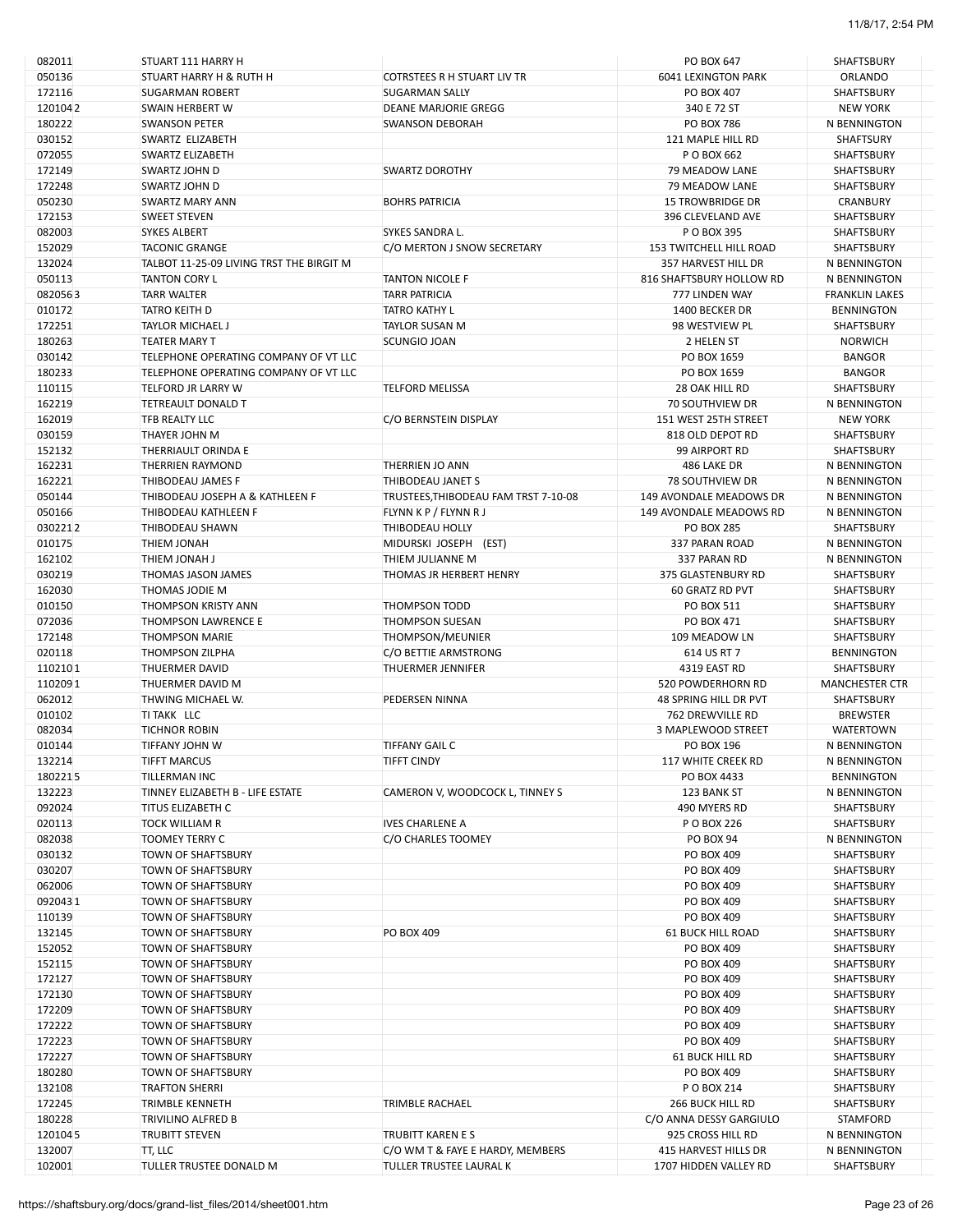|  |  |  |  | 11/8/17, 2:54 PM |  |
|--|--|--|--|------------------|--|
|--|--|--|--|------------------|--|

| 072025    | <b>TUNIC LLC</b>                         | C/O W E DAILEY                        | 295 AIRPORT RD               | SHAFTSBURY            |
|-----------|------------------------------------------|---------------------------------------|------------------------------|-----------------------|
| 072078    | <b>TURNER BRIAN</b>                      | <b>TURNER JENNIFER</b>                | 159 DEER RUN RD PVT          | SHAFTSBURY            |
| 110113    | <b>TWARDY MICHAEL R</b>                  |                                       | 367 TRUMBULL HILL RD         | SHAFTSBURY            |
| 172205    | <b>TYVERY LLC</b>                        | <b>GALLE EVAN D-TRACY A</b>           | 3063 VT RT 7A                | <b>SHAFTSBURY</b>     |
| 152032    | UNITED COUNSELING SERVICE                |                                       | 100 LEDGEHILL ROAD           | <b>BENNINGTON</b>     |
| 020107    | UNITED STATES OF AMERICA                 | <b>GREEN MOUNTAIN NATIONAL FOREST</b> | 2538 DEPOT STREET            | <b>MANCHESTER CTR</b> |
| 062019    |                                          | <b>GREEN MOUNTAIN NATIONAL FOREST</b> | 2538 DEPOT STREET            |                       |
|           | UNITED STATES OF AMERICA                 |                                       |                              | <b>MANCHESTER CTR</b> |
| 0820161   | UNITED STATES OF AMERICA                 | <b>GREEN MOUNTAIN NATIONAL FOREST</b> | 2538 DEPOT ST                | <b>MANCHESTER CTR</b> |
| 110236    | UNITED STATES OF AMERICA                 |                                       |                              | <b>WASHINGTON</b>     |
| 110238    | UNITED STATES OF AMERICA                 | <b>GREEN MT NATIONAL FOREST</b>       | 231 N MAIN ST                | RUTLAND               |
| 180254    | UNITED STATES OF AMERICA                 | <b>GREEN MOUNTAIN NATIONAL FOREST</b> | 2538 DEPOT STREET            | <b>MANCHESTER</b>     |
| 180262    | UNITED STATES OF AMERICA                 |                                       | 3140 NW 14TH ST              | <b>WASHINGTON</b>     |
| 180270    | UNITED STATES OF AMERICA                 | <b>GREEN MOUNTAIN NATIONAL FOREST</b> | 2538 DEPOT STREET            | <b>MANCHESTER CTR</b> |
| 162224    | <b>UPRIGHT MARK F</b>                    | <b>UPRIGHT PAMELA D</b>               | <b>17 SOUTHVIEW DR</b>       | N BENNINGTON          |
| 0820351   | UTKIN VALTER                             | UTKIN MIA                             | 535 WEST MOUNTAIN RD         | SHAFTSBURY            |
|           |                                          |                                       |                              |                       |
| 072049    | VACCHELLI DANA                           | <b>ADAM AMES</b>                      | 4766 VT RT 7A                | SHAFTSBURY            |
| 010120    | <b>VAINE BRIAN</b>                       | VAINE HOWARD B & ELLEN M              | 77 MARSHA ROAD               | <b>SHAFTSBURY</b>     |
| 010132    | VAINE JR HOWARD B                        | <b>VAINE ELLEN H</b>                  | 176 HOLLOW HIDE-A-WAY RD     | N BENNINGTON          |
| 162006    | VAINE KATRINA M                          |                                       | 170 TWITCHELL HILL RD        | SHAFTSBURY            |
| 110256    | VAN KEUREN CLAUDETTE - LIFE ESTATE       | <b>BEATY KIM P</b>                    | <b>1913 TRUMBULL HILL RD</b> | SHAFTSBURY            |
| 152106    | VAN ORMAN GLENN C                        | VAN ORMAN MICHELLE                    | <b>PO BOX 574</b>            | SHAFTSBURY            |
| 172054    | VAN SCHAICK DAPHNE                       |                                       | 5234 VT RT 153               | <b>WEST PAWLET</b>    |
|           |                                          |                                       |                              |                       |
| 162332    | VANDALE KEITH R                          | VANDALE LINDA H                       | <b>84 MCCARTHY ACRES</b>     | N BENNINGTON          |
| 142048    | VANDER ELS BARTH                         | VANDER ELS ELIZABETH                  | 267 DANIELS RD               | SHAFTSBURY            |
| 050226    | VANDERWERKEN D P HULL                    | C/O DAVID VANDERWERKEN                | 728 LACLAIR RD               | <b>SHAFTSBURY</b>     |
| 050213    | VANDERWERKEN DAVID P & MARY H - LIFE EST | VANDERWERKEN JR, DAVID P              | 728 LACLAIR RD               | SHAFTSBURY            |
| 050214    | VANDERWERKEN JR DAVID                    |                                       | 251 RIDGE RD PVT             | SHAFTSBURY            |
| 050223    | VANDERWERKEN JR DAVID                    | <b>VANDERWERKEN RENE</b>              | 251 RIDGE RD PVT             | SHAFTSBURY            |
| 050225    | VANDERWERKEN JR DAVID                    |                                       | 251 RIDGE RD PVT             | SHAFTSBURY            |
|           |                                          |                                       |                              |                       |
| 102032    | <b>VARGO ROBERT J</b>                    | VARGO JOAN E                          | 1649 CIDER MILL RD           | SHAFTSBURY            |
| 072084    | VARUGHESE PHILIP I                       | C/O CONNIE SKAFLESTAD                 | 8 WILLOW DR                  | <b>CHESTER</b>        |
| 142038    | VAUGHAN MARK R                           | <b>COSTELLO CHRISTINE E</b>           | 284 MOUNTAIN VIEW DR         | SHAFTSBURY            |
| 132207    | <b>VERMONT AGENCY OF TRANSPORTATION</b>  | <b>RAIL DIVISION</b>                  | 1 NATIONAL LIFE DRIVE        | <b>MONTPELIER</b>     |
| 1321571   | <b>VERMONT ARTS HOUSING</b>              | & PRESERVATION PARTNERSHIP(VAHPP)     | PO BOX 632                   | <b>BENNINGTON</b>     |
| 180129    | <b>VERMONT PUBLIC RADIO</b>              |                                       | 20 TROY AVE                  | <b>COLCHESTER</b>     |
| 180215    | <b>VERMONT TRANSCO LLC</b>               |                                       | 366 PINNACLE RIDGE RD        | RUTLAND               |
|           |                                          |                                       |                              |                       |
| 1802151   | <b>VERMONT TRANSCO LLC</b>               |                                       | 366 PINNACLE RIDGE ROAD      | RUTLAND               |
| 120132    | <b>VICARIO DAVID S</b>                   |                                       | 760 WEST END AVE #16C        | <b>NEW YORK</b>       |
| 120134    | <b>VIERECK MARGARET ANN TRUSTEE</b>      | MARGARET ANN VIERECK REV TRUST        | <b>HCR 77 BOX 12</b>         | <b>OJO CALIENTE</b>   |
| 120122    | <b>VIERECK PHILLIP</b>                   | <b>VIERECK ELLEN</b>                  | 2 COLD SPRING RD             | N BENNINGTON          |
| 132066    | <b>VINCENT JAMES C</b>                   | <b>VINCENT ROBIN</b>                  | 20 HARVEST HILLS RD          | N BENNINGTON          |
| 18021710  | VOLPI JASON A                            | <b>VOLPI NOEL M</b>                   | <b>152 FURNACE BROOK RD</b>  | <b>BENNINGTON</b>     |
| 102012    | VOLPI, ADAM                              | VOLPI, AMY J                          | 1525 HIDDEN VALLEY RD        | SHAFTSBURY            |
| 132137    | <b>VOSBURGH DENNIS E</b>                 | <b>VOSBURGH SAMANTHA L</b>            | 57 GRANT ST                  | N BENNINGTON          |
|           |                                          |                                       |                              |                       |
| 152021    | <b>WADE BRIAN D</b>                      | <b>WADE JUDITH ANN</b>                | PO BOX 402                   | SHAFTSBURY            |
| 180258    | WADE BRIAN D, WADE JOANN                 | WADE ROBIN, MATTISON TAMI W           | PO BOX 402                   | SHAFTSBURY            |
| 152011    | <b>WADE LOIS</b>                         |                                       | PO BOX 406                   | <b>SHAFTSBURY</b>     |
| 1802582   | WADE SR ET AL BRIAN D                    | J WADE, R WADE, T MATTISON            | PO BOX 402                   | SHAFTSBURY            |
| 180282    | WADE SR ET AL BRIAN D                    | J WADE, R WADE, T MATTISON ET AL      | PO BOX 402                   | SHAFTSBURY            |
| 030138    | WADSWORTH, DEBORAH                       |                                       | 1025 5TH AVE APT 5GN         | <b>NEW YORK</b>       |
| 132060    |                                          |                                       | 798 COLEVILLE RD             | <b>BENNINGTON</b>     |
|           | WAGER PAMELA                             |                                       |                              |                       |
| 180278    | <b>WALBRIDGE RUTH</b>                    |                                       | 169 RESERVOIR RD             | SHAFTSBURY            |
| 020152    | <b>WALKE PETER</b>                       | <b>WALKE NISSA</b>                    | 327 BIRCH HILL RD            | SHAFTSBURY            |
| 172239 MH | <b>WALKER JAMES</b>                      | <b>WALKER DARLENE</b>                 | 17 LEDGELY DR                | SHAFTSBURY            |
| 142033    | <b>WALLETT GREGORY T</b>                 | <b>GUNN MEGHAN E</b>                  | 477 GLASTENVIEW DRIVE        | SHAFTSBURY            |
| 120159    | <b>WANDREI JOHN</b>                      | <b>WANDREI JULIA</b>                  | 1094 VT RT 67 W              | N BENNINGTON          |
| 082062    | <b>WARD CLIFFORD</b>                     | WARD DONNA                            | 557 BENNETT HILL RD          | SHAFTSBURY            |
| 010108    | WARE SR MICHAEL R                        |                                       | PO BOX 653                   | SHAFTSBURY            |
|           |                                          |                                       |                              |                       |
| 0502051   | <b>WARNER SEAN R</b>                     | <b>WARNER NICHOLE L</b>               | 672 ELEANORS WAY             | N BENNINGTON          |
| 180231    | WARREN MATTHEW O                         |                                       | PO BOX 4501                  | <b>BENNINGTON</b>     |
| 102026    | <b>WARREN MICHAEL P</b>                  |                                       | 1019 HIDDEN VALLEY RD        | SHAFTSBURY            |
| 010101    | <b>WASHBURN CHARLES E</b>                | <b>WASHBURN BRUCE S</b>               | 1679 GRANGER HOLLOW RD       | N BENNINGTON          |
| 162034    | WASHBURN SUZANNE M                       |                                       | 1675 GRANGER HOLLOW RD       | N BENNINGTON          |
| 010104    | WASHBURN, SUZANNE M                      | WASHBURN, JARED                       | PO BOX 1258                  | <b>BENNINGTON</b>     |
| 180225    | <b>WATERMAN BYRON C</b>                  | WATERMAN FREDA M                      | 144 LOWER EAST RD            | <b>BENNINGTON</b>     |
|           |                                          |                                       |                              |                       |
| 172207    | <b>WATSON GABRIELLE</b>                  |                                       | PO BOX 532                   | SHAFTSBURY            |
| 1102531   | WATSON BARBARA & CARRA, LORRIE WATSON    | CARRA, KRISTEN CARRA                  | 1530 TRUMBULL HILL ROAD      | SHAFTSBURY            |
| 120125    | <b>WATSON MICHAEL</b>                    | <b>WATSON JULIA</b>                   | <b>601 HORTON HILL RD</b>    | N BENNINGTON          |
| 180275    | <b>WATSON MICHAEL</b>                    | <b>BROWN JR HARRY W</b>               | 271 RESERVOIR RD             | SHAFTSBURY            |
| 120124    | WATSON MICHAEL & JULIA                   | RYAN ANTHONY & PAULA                  | 601 HORTON HILL RD           | N BENNINGTON          |
| 172212    | <b>WATSON MICHAEL J</b>                  | <b>WATSON MARIE D</b>                 | PO BOX 176                   | SHAFTSBURY            |
| 1201241   |                                          | <b>WATSON JOYCE</b>                   | 1011 MATTISON ROAD           |                       |
|           | <b>WATSON PAUL</b>                       |                                       |                              | N BENNINGTON          |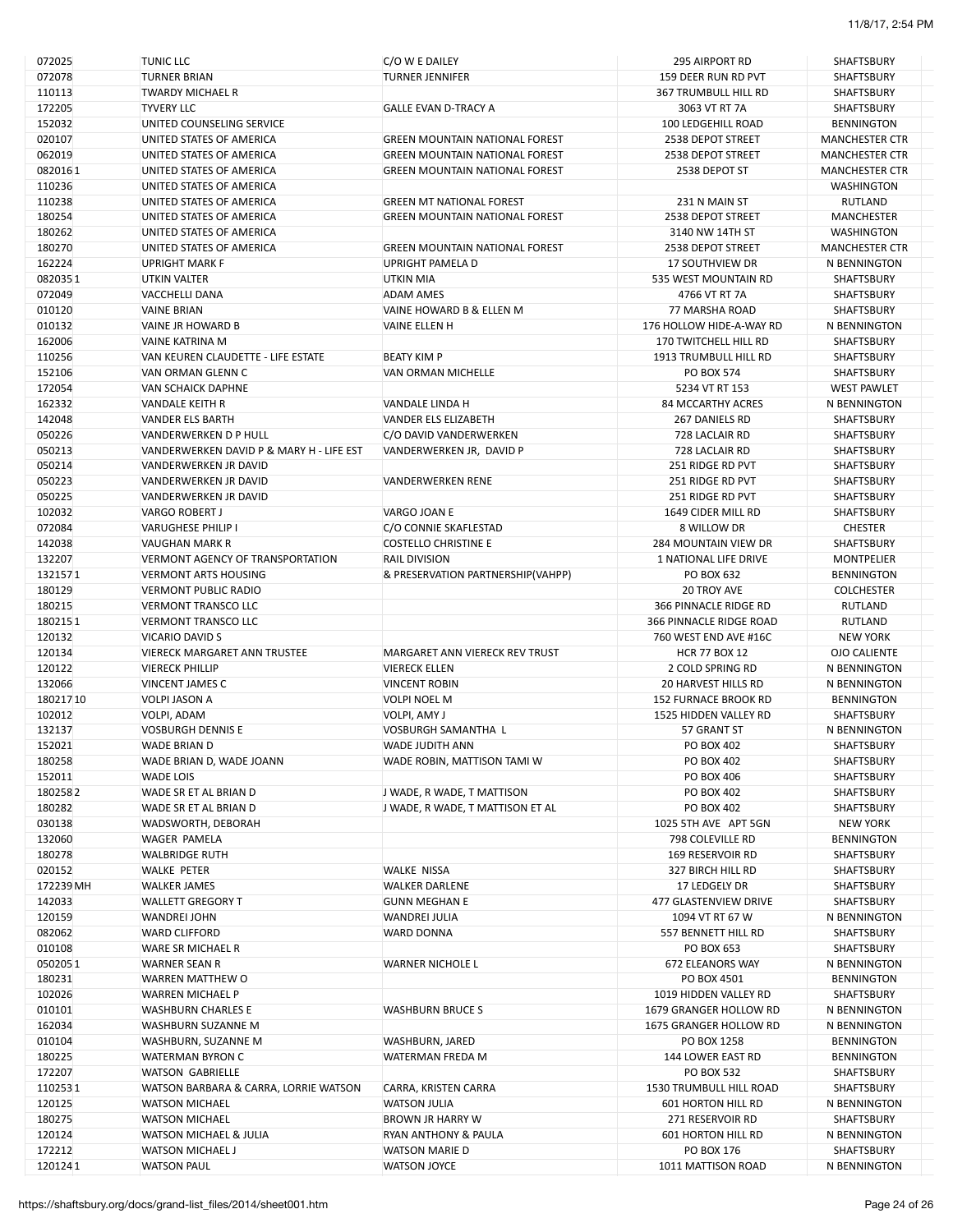| 120128           | <b>WATSON PHILIP</b>                                        | <b>WATSON JOANN</b>                                         | 897 MATTISON RD                                    | N BENNINGTON                           |
|------------------|-------------------------------------------------------------|-------------------------------------------------------------|----------------------------------------------------|----------------------------------------|
| 162228           | <b>WATSON SHARON R</b>                                      |                                                             | 422 LAKE DR                                        | N BENNINGTON                           |
| 152107           | <b>WATSON SR ALAN D</b>                                     |                                                             | 866 VT RT 7A-BOX D                                 | <b>SHAFTSBURY</b>                      |
| 172233           | <b>WATSON SR ALAN D</b>                                     |                                                             | 866 VT RT 7A - BOX F                               | <b>SHAFTSBURY</b>                      |
| 152111<br>180132 | <b>WEAVER CRAIG J</b><br><b>WEBB SR PERLE</b>               | <b>WEAVER KATHRYN L</b><br><b>WEBB MARY R</b>               | 333 BAHAN RD<br>887 EAST RD                        | <b>SHAFTSBURY</b><br><b>BENNINGTON</b> |
| 132220           | <b>WEBER KENNETH J</b>                                      | WEBER PAMELA L                                              | 273 BANK ST                                        | N BENNINGTON                           |
| 020112           | <b>WEBER PETER</b>                                          | <b>WEBER LINDA</b>                                          | 261 DWYER'S CAMP RD PVT                            | N BENNINGTON                           |
| 062017           | <b>WEISBERG STUART A</b>                                    | <b>WEISBERG ANDREA R</b>                                    | PO BOX 197                                         | <b>SHAFTSBURY</b>                      |
| 020154           | <b>WEKSELBLATT DAVID</b>                                    | <b>WEKSELBLATT ADELA B</b>                                  | 455 BIRCH HILL RD                                  | <b>SHAFTSBURY</b>                      |
| 162014           | <b>WELCH III ROBERT J</b>                                   | <b>WELCH AN THI</b>                                         | 518 VT RT 67 E                                     | <b>SHAFTSBURY</b>                      |
| 1802301          | <b>WELCH MICHAEL</b>                                        | SAUSVILLE BETH                                              | 43 SPUR RD                                         | <b>BENNINGTON</b>                      |
| 172265           | <b>WELLS MILDRED R</b>                                      |                                                             | 319 TOWN LINE RD                                   | <b>BENNINGTON</b>                      |
| 162245           | <b>WELLS RHODA D</b>                                        |                                                             | 549 LAKE DR                                        | N BENNINGTON                           |
| 050125           | <b>WELLS SR RUSSELL W</b>                                   | <b>WELLS LEA A</b>                                          | 8650 SOUTHWESTERN BLVD APT 3716                    | <b>DALLAS</b>                          |
| 172208           | <b>WELLSPEAK JERRY D</b>                                    | <b>WELLSPEAK PAMELA J</b>                                   | <b>31 BUCK HILL RD</b>                             | SHAFTSBURY                             |
| 072060           | <b>WELSCH GEORGE</b>                                        | <b>WELSCH LOUISE</b>                                        | 60 CEDAR CIR                                       | <b>SHAFTSBURY</b>                      |
| 072065           | <b>WENSLEY WILLIAM J</b>                                    | <b>WENSLEY CAROL J</b>                                      | 143 CEDAR CIRCLE                                   | <b>SHAFTSBURY</b>                      |
| 0820611          | <b>WESIX TRUST (THE)</b>                                    | NADEAU TRUSTEE EDWARD J                                     | <b>600 SHARPENERS POND RD</b>                      | N ANDOVER                              |
| 152041           | <b>WEST KEITH</b>                                           | <b>WEST LILLIAN</b>                                         | 126 SIMEON DEAN RD                                 | <b>SHAFTSBURY</b>                      |
| 172307           | <b>WETHERELL DARYL</b>                                      | <b>WETHERELL RUTH</b>                                       | 153 CLEVELAND AVE                                  | <b>SHAFTSBURY</b>                      |
| 132150           | WHALEN JOHN M REV TRUST                                     |                                                             | PO BOX 38                                          | ARLINGTON                              |
| 132131<br>030203 | WHALEN MARGARET A-LIFE ESTATE<br><b>WHEELER GIFT TRUSTS</b> | WHALEN, WALDROP, COOK ET AL<br>C/O DIANE L. CURRIER TRUSTEE | 139 GRANDVIEW ST<br>1 LIBERTY SQUARE               | N BENNINGTON<br><b>BOSTON</b>          |
| 030229           | <b>WHEELER LANGDON B</b>                                    |                                                             | <b>48 LAKE VIEW AVE</b>                            | CAMBRIDGE                              |
| 030220           | <b>WHELAN ANNE M</b>                                        |                                                             | 721 WEST COURT STREET                              | <b>ITHACA</b>                          |
| 050126           | <b>WHITE DARLEEN E</b>                                      | WHITE LLEWELLYN G                                           | 72 GRANGER HOLLOW RD                               | N BENNINGTON                           |
| 030202           | WHITE JAMES                                                 | <b>WHITE CATHERINE</b>                                      | 2720 MAPLE HILL RD                                 | <b>SHAFTSBURY</b>                      |
| 142010           | WHITE JAMES S                                               | <b>WHITE TAMARA E</b>                                       | 983 MYERS RD                                       | <b>SHAFTSBURY</b>                      |
| 0201451          | WHITE W CHRISTOPHER                                         | WHITE ANNE M                                                | 15 CENTRAL PARK WEST- APT 32D                      | <b>NEW YORK</b>                        |
| 142013           | WHITE, TIMOTHY M                                            | COFFIELD, RACHEL C                                          | 1163 MYERS RD                                      | SHAFTSBURY                             |
| 120118           | <b>WHITMAN ARTHUR</b>                                       | <b>WHITMAN KATHY</b>                                        | PO BOX 123                                         | N BENNINGTON                           |
| 120121           | <b>WHITMAN ARTHUR</b>                                       | <b>WHITMAN KATHY</b>                                        | PO BOX 123                                         | N BENNINGTON                           |
| 132173           | <b>WHITMAN ARTHUR</b>                                       | <b>WHITMAN KATHY</b>                                        | <b>PO BOX 123</b>                                  | N BENNINGTON                           |
| 1320712          | <b>WHITMAN JEFFREY</b>                                      | <b>WHITMAN TERRIANN</b>                                     | 617 MATTISON RD                                    | N BENNINGTON                           |
| 132071           | <b>WHITMAN LEAH A</b>                                       |                                                             | 28 RIDGE CT                                        | <b>AUBURN</b>                          |
| 152160           | WHITMAN LYMAN F                                             | WHITMAN DONNA M                                             | 64 NORTH RD                                        | SHAFTSBURY                             |
| 092034           | <b>WICKS JASON</b>                                          | <b>WICKS MELISSA</b>                                        | 84 MARSHALL DR PVT                                 | SHAFTSBURY                             |
| 050221           | <b>WILENTZ EILEEN S</b>                                     |                                                             | 82 PROSPECT ST                                     | <b>NEW HARTFORD</b>                    |
| 072037           | <b>WILKINS IV FREDERICK</b>                                 |                                                             | 56 FRAN ZANDO RD PVT                               | <b>SHAFTSBURY</b>                      |
| 162321<br>050217 | <b>WILKINSON JOHN C</b><br>WILKINSON, JOHN W                |                                                             | <b>211 RIVER STREET</b>                            | <b>BENNINGTON</b><br><b>OCALA</b>      |
| 180131           | <b>WILLEY MATHEW</b>                                        | <b>WILLEY NATALIA</b>                                       | 8528 NW 31ST LANE ROAD<br><b>1856 BUCK HILL RD</b> | SHAFTSBURY                             |
| 050138           | <b>WILLIAMS ERIC E</b>                                      | WILLIAMS JULIE A                                            | 86 BOUPLON HOLLOW RD                               | N BENNINGTON                           |
| 030155           | <b>WILLIAMS ET AL CHRISTOPHER</b>                           |                                                             | 351 MAPLE HILL RD                                  | <b>SHAFTSBURY</b>                      |
| 132055           | <b>WILLIAMS JAMES J</b>                                     | WILLIAMS KATHLEEN M                                         | 75 HEWITT DR                                       | N BENNINGTON                           |
| 152144           | <b>WILLIAMS KARL A</b>                                      | <b>WILLIAMS STACEY M</b>                                    | 294 GROVE RD                                       | SHAFTSBURY                             |
| 180240           | <b>WILLIAMS STANLEY L</b>                                   | <b>WILLIAMS CAROL ANN</b>                                   | 62 SPUR RD                                         | <b>BENNINGTON</b>                      |
| 0101141          | <b>WILLIAMSON BETSEY</b>                                    |                                                             | P O BOX 18                                         | N BENNINGTON                           |
| 120169           | WILLIAMSON JAMES E - LIFE ESTATE                            | <b>WILLIAMSON BARDEN ET AL</b>                              | <b>601 STATELINE RD</b>                            | N BENNINGTON                           |
| 0501323          | <b>WILLIAMSON, VINCENT</b>                                  |                                                             | PO BOX 4406                                        | <b>BENNINGTON</b>                      |
| 180127           | <b>WILSON MARK</b>                                          | <b>WILSON MARGARET</b>                                      | PO BOX 190                                         | SHAFTSBURY                             |
| 142003           | <b>WILSON PETER B</b>                                       | <b>WILSON VICKI R</b>                                       | 1662 MYERS RD                                      | SHAFTSBURY                             |
| 050219           | <b>WILSON RAY K</b>                                         | <b>WILSON TONYA H</b>                                       | 489 RIDGE RD PVT                                   | SHAFTSBURY                             |
| 132154           | WINITZER ELLEN J                                            |                                                             | 62 GRANDVIEW ST                                    | N BENNINGTON                           |
| 120107           | WINSLOW D SCOTT                                             | <b>WINSLOW GRACE</b>                                        | 108 CROSS HILL RD                                  | N BENNINGTON                           |
| 110214           | <b>WISKOSKI STANLEY</b>                                     | WISKOSKI II JOHN                                            | 2415 PRESTON RIDGE DR                              | <b>BROWNSBORO</b>                      |
| 1102093          | WITTEN, TRUSTEE R MARSHALL                                  | <b>WITTEN TRUSTEE ELAINE F</b>                              | 2005 TRUMBULL HILL RD                              | SHAFTSBURY                             |
| 010170           | <b>WOLTMAN KRISTOPHER D</b>                                 |                                                             | PO BOX 1526                                        | <b>BENNINGTON</b>                      |
| 162330           | <b>WOOD EDWARD S</b>                                        | WOOD AVERY S                                                | 116 MCCARTHY ACRES                                 | N BENNINGTON                           |
| 172032<br>162052 | <b>WOOD JOHN - LIFE ESTATE</b><br>WOODARD EDWARD G & JEAN C | WOOD KING ET AL<br>WOODCOCK L, CAMERON V & TINNEY S.        | 54 SYCAMORE LN<br>171 TWITCHELL HILL RD            | SHAFTSBURY<br>SHAFTSBURY               |
| 062009           | WOODARD JOHN C                                              | WOODARD MARILYN D                                           | 541 BLUEBERRY HILL RD                              | SHAFTSBURY                             |
| 162115           | <b>WOODARD VICKI</b>                                        | <b>KNAPP JR ARTHUR E</b>                                    | 233 SYCAMORE LN                                    | SHAFTSBURY                             |
| 082036           | <b>WOODS DANA</b>                                           | <b>APPLE MARY</b>                                           | <b>PO BOX 534</b>                                  | SHAFTSBURY                             |
| 1621161          | <b>WORTHINGTON DAVID</b>                                    | <b>ROGERS ERIN</b>                                          | 161 SYCAMORE LN                                    | SHAFTSBURY                             |
| 132210           | <b>WRIGHT JORDAN T</b>                                      |                                                             | 556 VT 67W                                         | N BENNINGTON                           |
| 132059           | <b>WRIGHT JR CHRIS A</b>                                    | POTTER TORI                                                 | 286 HARVEST HILLS DR                               | N BENNINGTON                           |
| 180133           | <b>WRIGHT, GREGORY A</b>                                    | WRIGHT, JANICE M                                            | 873 EAST ROAD                                      | SHAFTSBURY                             |
| 172135           | <b>WYMAN ALISON</b>                                         |                                                             | PO BOX 40                                          | <b>MANCHESTER CTR</b>                  |
| 050127           | YAWN CHARLES L                                              | YAWN RHONDA J.                                              | 97 BOUPLON HOLLOW RD                               | N BENNINGTON                           |
| 030211           | YOUNG CLYDE                                                 |                                                             | 828 MAIN ST                                        | <b>BENNINGTON</b>                      |
|                  |                                                             |                                                             |                                                    |                                        |